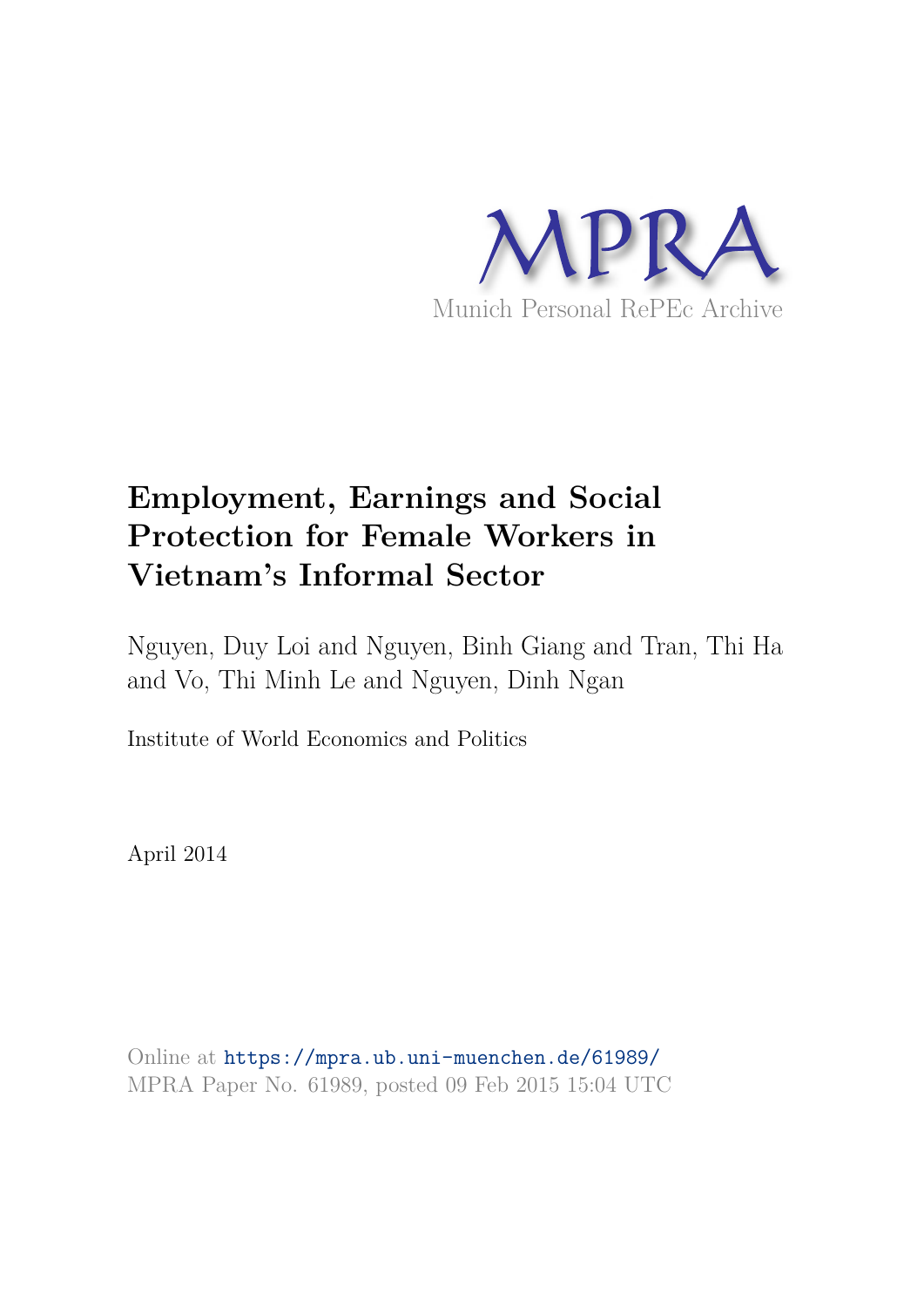## **EAST ASIAN DEVELOPMENT NETWORK**



## **EADN WORKING PAPER No. 84 (2014)**

## **Employment, Earnings and Social Protection for Female Workers in Vietnam's Informal Sector**

**(April 2014)**

**Nguyen Duy Loi Nguyen Binh Giang Tran Thi Ha Vo Thi Minh Le Nguyen Dinh Ngan**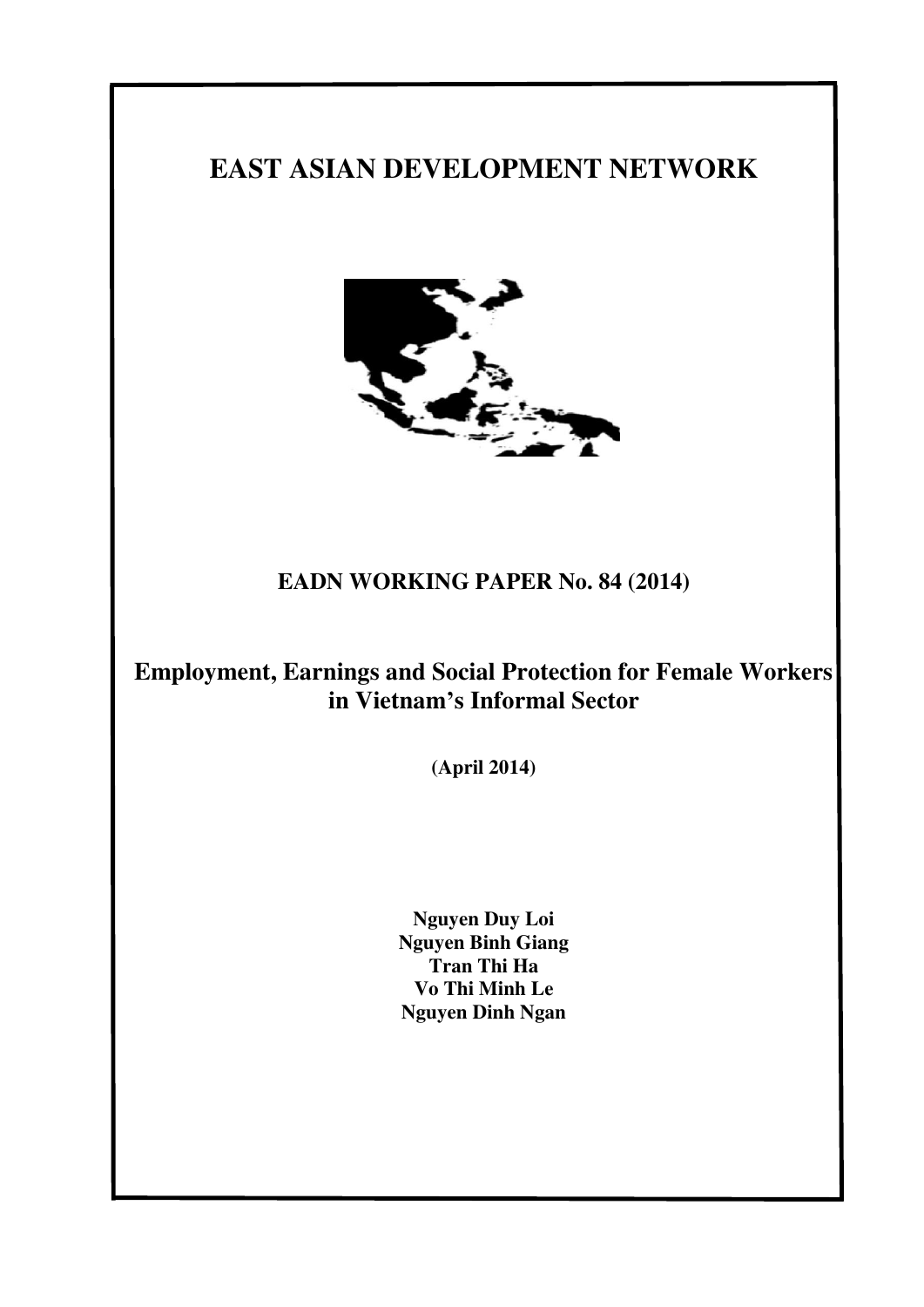# **WORKING PAPER**

# **Employment, Earnings and Social Protection for Female Workers in Vietnam's Informal Sector**

**Research team\* : Nguyen Duy Loi (principal researcher) Nguyen Binh Giang Tran Thi Ha Vo Thi Minh Le Nguyen Dinh Ngan** 

### **Hanoi April 2014**

\* We would like to thank the EADN for its financial support and valuable comments from the EADN conference on our first draft report. We also would like to acknowledge Prof. Tata E. Lamberte's help in reviewing our draft and Dr. Vo Tri Thanh, Dr. Bui Quang Tuan, and Dr. Chu Duc Dung's valuable insights. In carrying out the research, we are indebted to the General Statistic Office and the Ministry of Labor, Invalid and Social Affairs for the data they provided us.

The views expressed in this paper are those of the authors and not of the institutes they are attached with.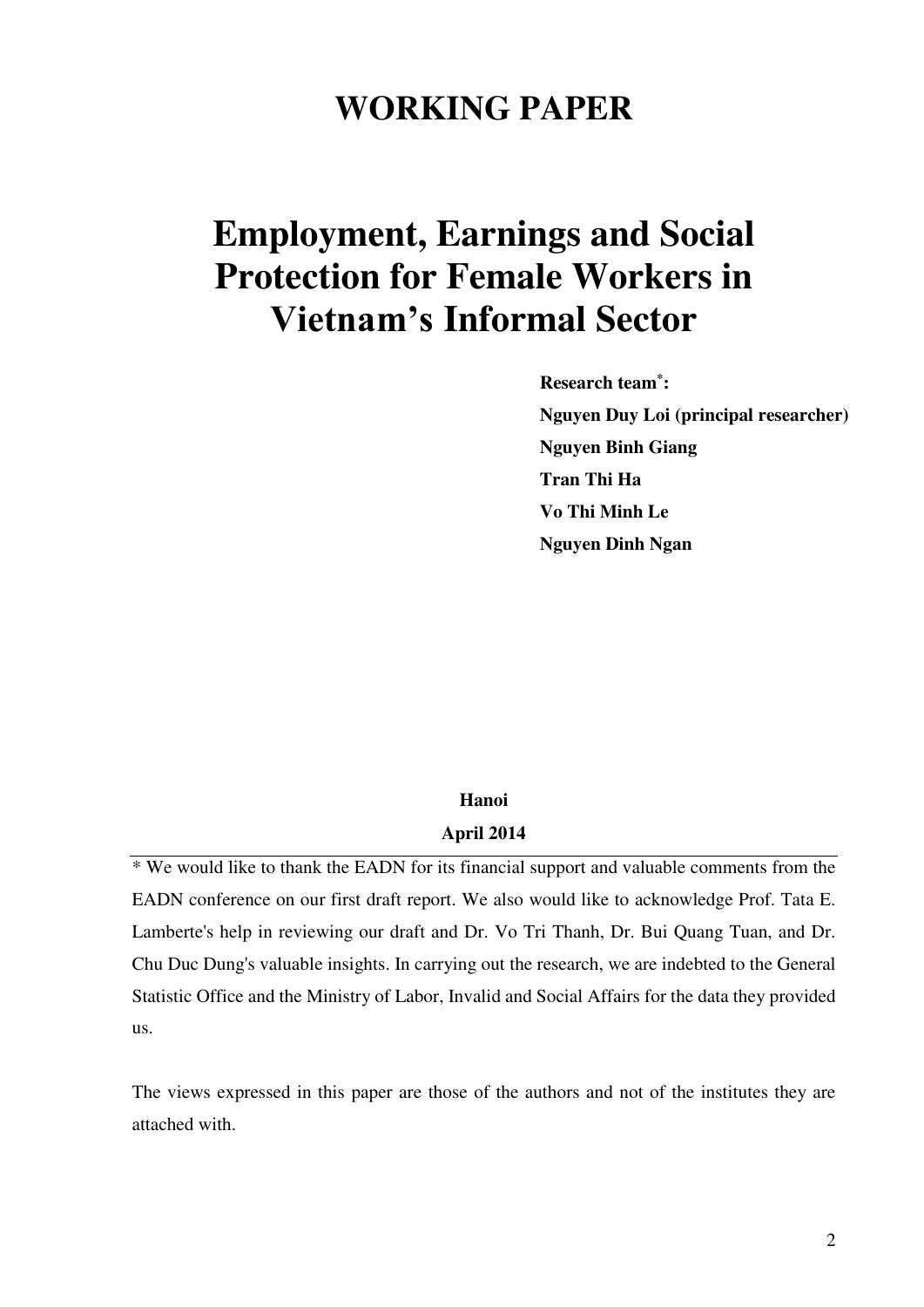## **Abbreviation**

| CIEM:              | <b>Central Institute for Economic Management</b>         |
|--------------------|----------------------------------------------------------|
| FHB:               | <b>Formal Household Business</b>                         |
| GDP:               | <b>Gross Domestic Product</b>                            |
| GSO:               | <b>General Statistics Office</b>                         |
| ICLS:              | International Conference of Labor Statisticians          |
| IHB:               | <b>Informal Household Business</b>                       |
| $\text{ILO}:$      | <b>International Labor Organization</b>                  |
| LFS:               | Labor Force Survey                                       |
| RRR:               | <b>Relative Risk Reduction</b>                           |
| SOE <sub>s</sub> : | <b>State-Owned Enterprises</b>                           |
| VHLSS:             | Vietnam Household Living Standard Survey                 |
| VND:               | Vietnam Dong                                             |
| WB:                | World Bank                                               |
| WIEGO:             | Women in Informal Employment: Globalizing and Organizing |
| WTO:               | World Trade Organization                                 |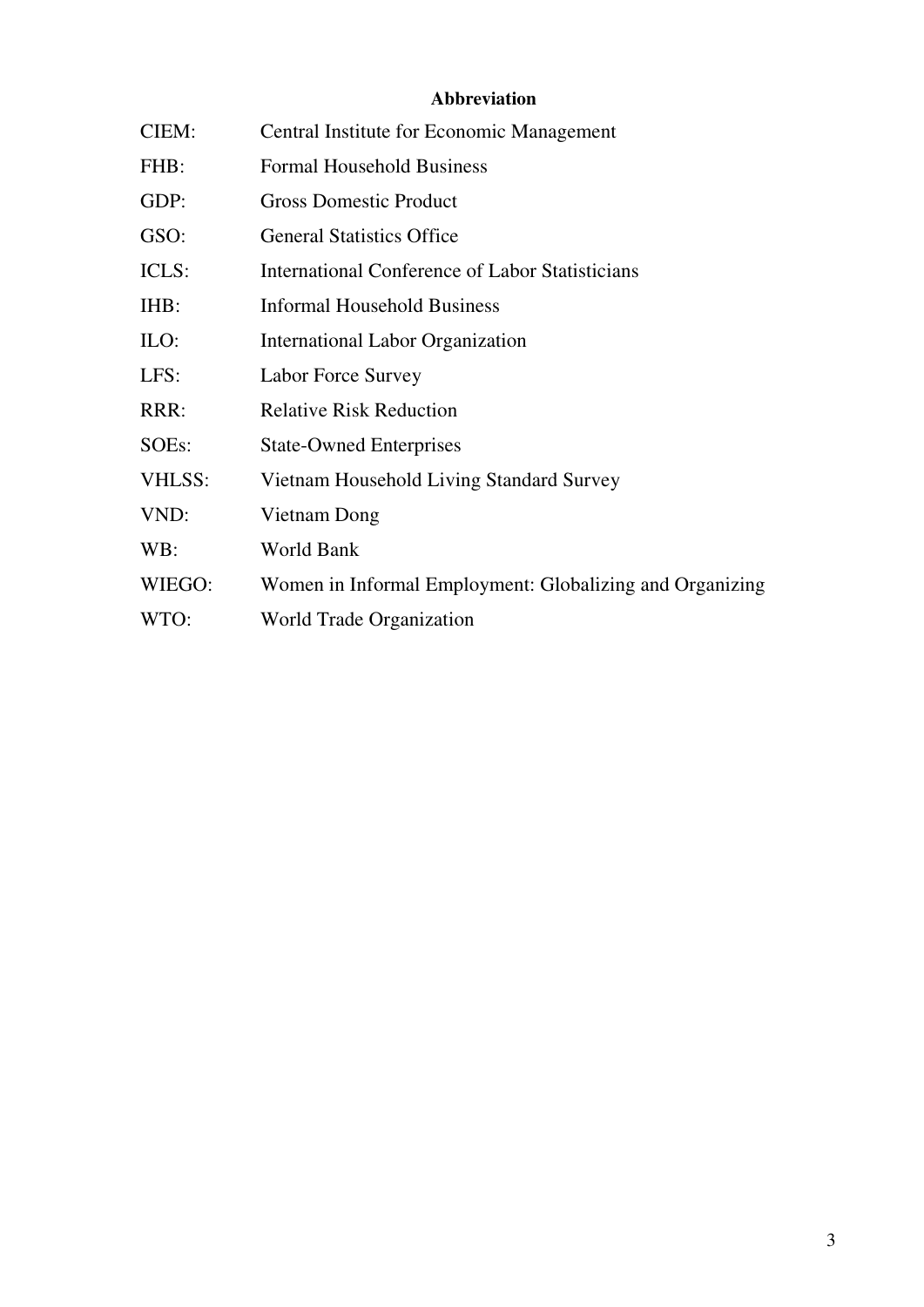## **Employment, Earnings and Social Protection for Female Workers in Vietnam's Informal Sector**

Nguyen Duy Loi, Nguyen Binh Giang, Tran Thi Ha, Vo Thi Minh Le, and Nguyen Dinh Ngan

#### **Summary**

The informal sector plays an important role in employment creation and poverty reduction among female laborers in Vietnam. Currently, around 70 percent to 80 percent of women in Vietnam work in the informal sector, of which about 60 percent are in the agriculture and 20 percent are in the non-agricultural sectors that are mostly affiliated with small-size production and service units.

By investigating the employment, earnings, and social protection policy on female labor in Vietnam's informal sector, this research is able to answer the following research questions:

- 1) How important is the role of female labor in the informal sector?
- 2) What are the important factors that influence job opportunities for women in the informal sector?
- 3) What are the policy implications on female labor in Vietnam's informal sector?
- 4) What are the causes of work insecurities among females in Vietnam's informal sector?
- 5) What areas of social protection are most needed by women workers?
- 6) How does one address these principal needs for social protection among female workers?

The research in this study found that women workers in the informal sector often have low income and thus do not have the ability to pay for their children's tuition fees and health services and cannot protect themselves from shocks or emergencies. They not only lack social security, social benefits and adequate laws, but also have difficulties in accessing infrastructure and social public services, financing, physical assets, and land. They have a limited voice in planning policies that directly affect themselves.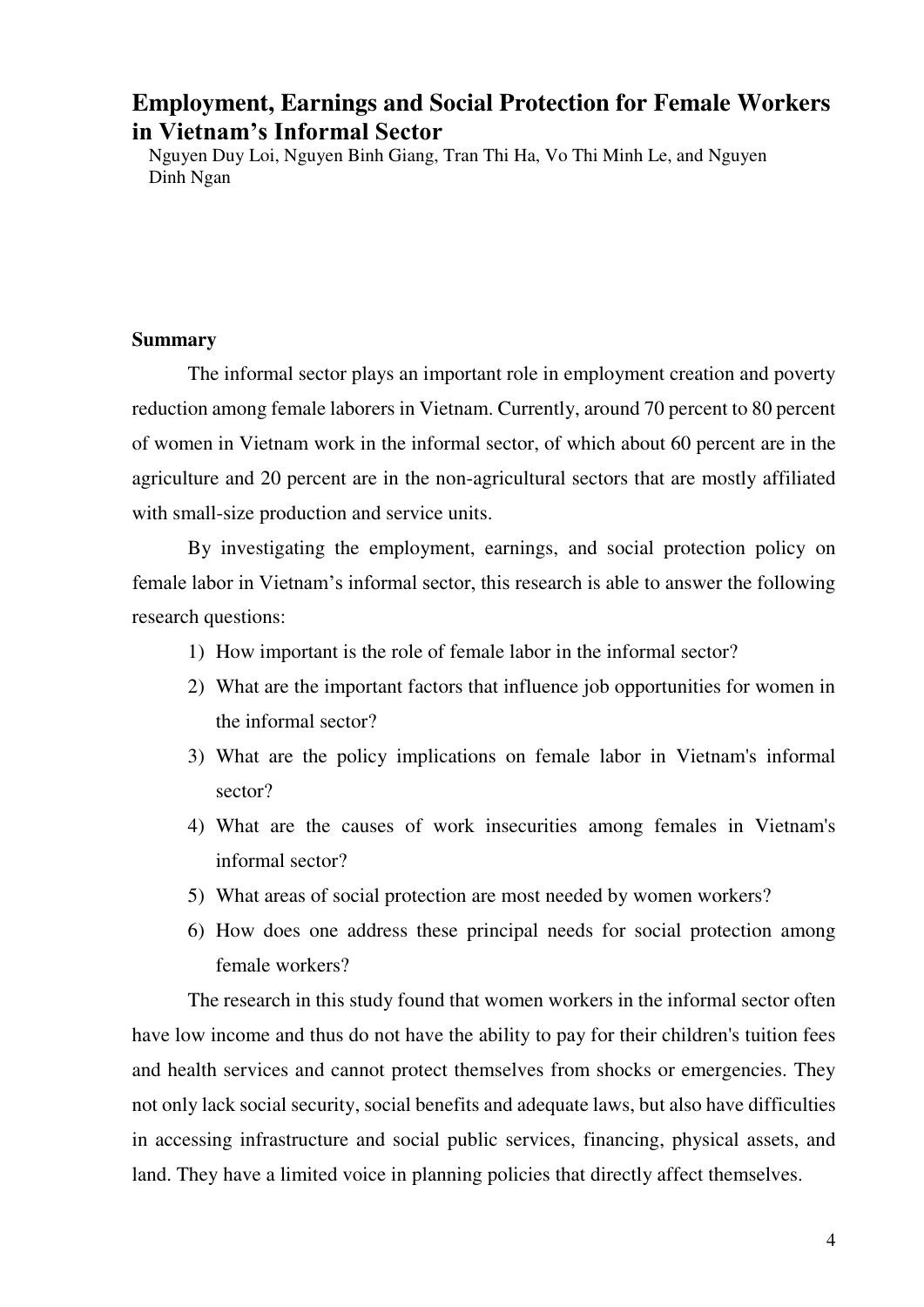Immigrants, where women also comprise a large number, often search jobs in the informal sector that do not have social protection and face many risks.

 Female employees in the informal sector often have low and unstable incomes and high poverty. Those who deal with housework are assigned many tasks but do not get a salary nor are they given time to study and improve their knowledge. Female hawkers often risk their physical safety and health. Given the same job, women have lower incomes than the men in both formal and informal sectors.

The study also found that---consistent with those of studies in many countries-- education and skill are important factors in productivity, and can drive up female workers' income. Gender inequality exists in both the overall labor market and the informal labor sector. For one, there is a significant income gap between female and male workers in Vietnam's labor market. Likewise, female workers in urban areas also have higher earnings than those in rural areas. Those in labor-intensive sectors tend to have lower earnings in comparison with those in non-labor-intensive industries.

Marital status and immigration significantly impact the earnings of females in the informal sector. Findings on the self-employed workers are similar as those of wage earners, except in the area of skill (Skill turned out to have an insignificant effect on female labor, but this outcome was attributed to the quality of the questionnaires, which did not include all the relevant skills of self-employed workers.).

Female workers in the informal sector lack access to formal childcare services because of the high costs involved. They often rely on family or neighbors for help with child care. They also bring their children to their workplace, as there is no kindergartenlevel schooling in the informal sector.

Also, these same female employees often face greater risks of falling ill than males in either the informal or formal sector but only a few have a health insurance, given their low and unstable income. Their workplace lacks lighting and ventilation, and might even have unsafe facilities.

The research concludes that as it coexists with the formal group, the informal sector should be recognized as the natural development of the economy rather than the compulsory registration. Here, the government should work to simplify the registration procedures, treat all businesses equally, and avoid imposing high taxes. It is also important to institutionalize laws such as those on Social Insurance, Unemployment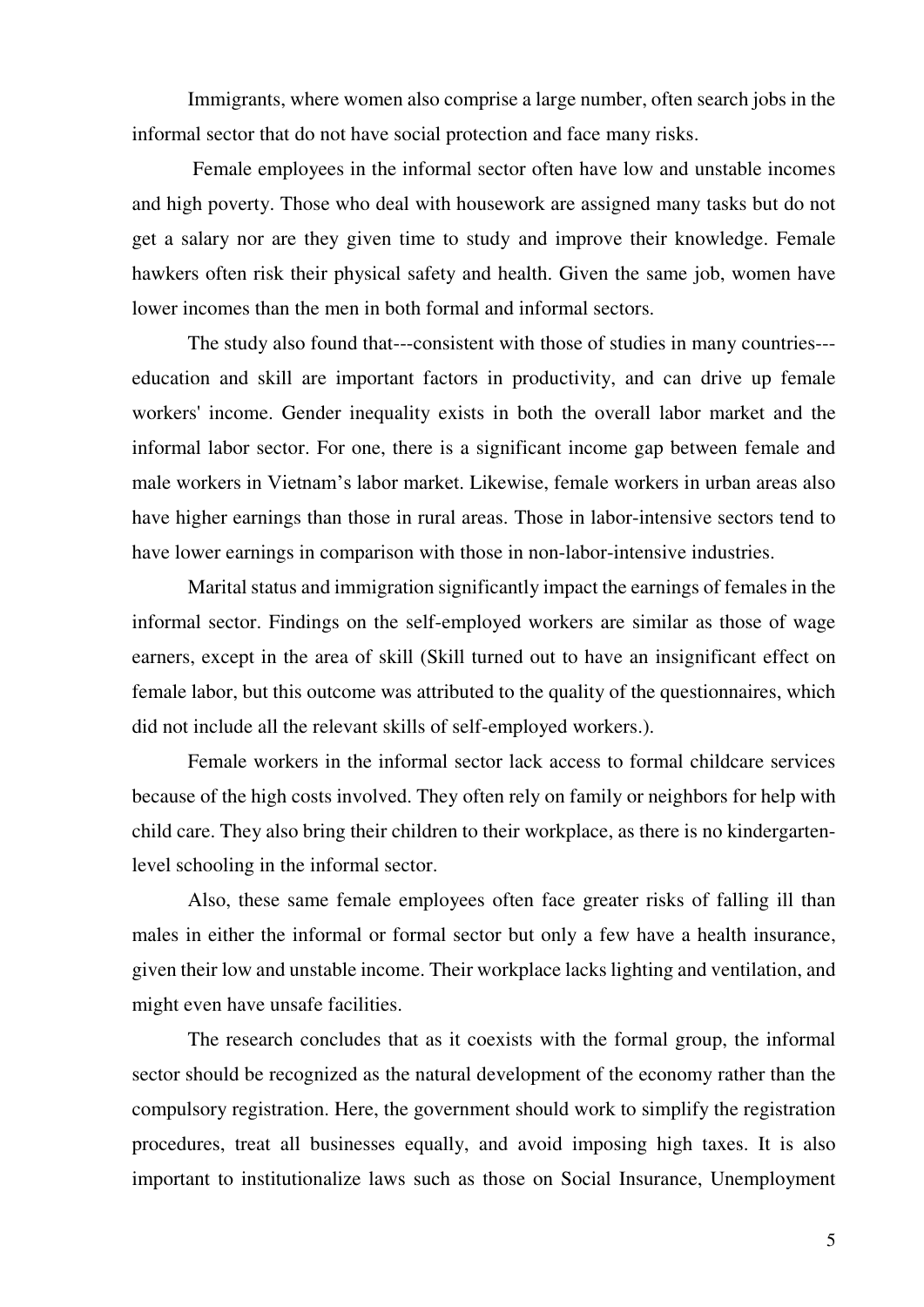Insurance and Gender Equality, create policy and legal frameworks and promote gender equality in labor.

Risks of losing jobs and income cuts are also getting higher, thus putting female workers among those who might find themselves unemployed. Thus, these policies should be able to address the issues:

- 1) Complete labor market policies that support both men and women, improve the social welfare system and diversify the social insurance and health insurance.
- 2) Review and amend the ineffective health insurance provisions for informal female workers. It is necessary to provide financial support to families with women and pregnant mother.
- 3) Create conditions that will improve the competitiveness of female workers, especially vocational training policies and human resource development.
- 4) Improve safety and health standards especially for female workers, giving priority to the enforcement of the Law on Labor and Law on Social Insurance.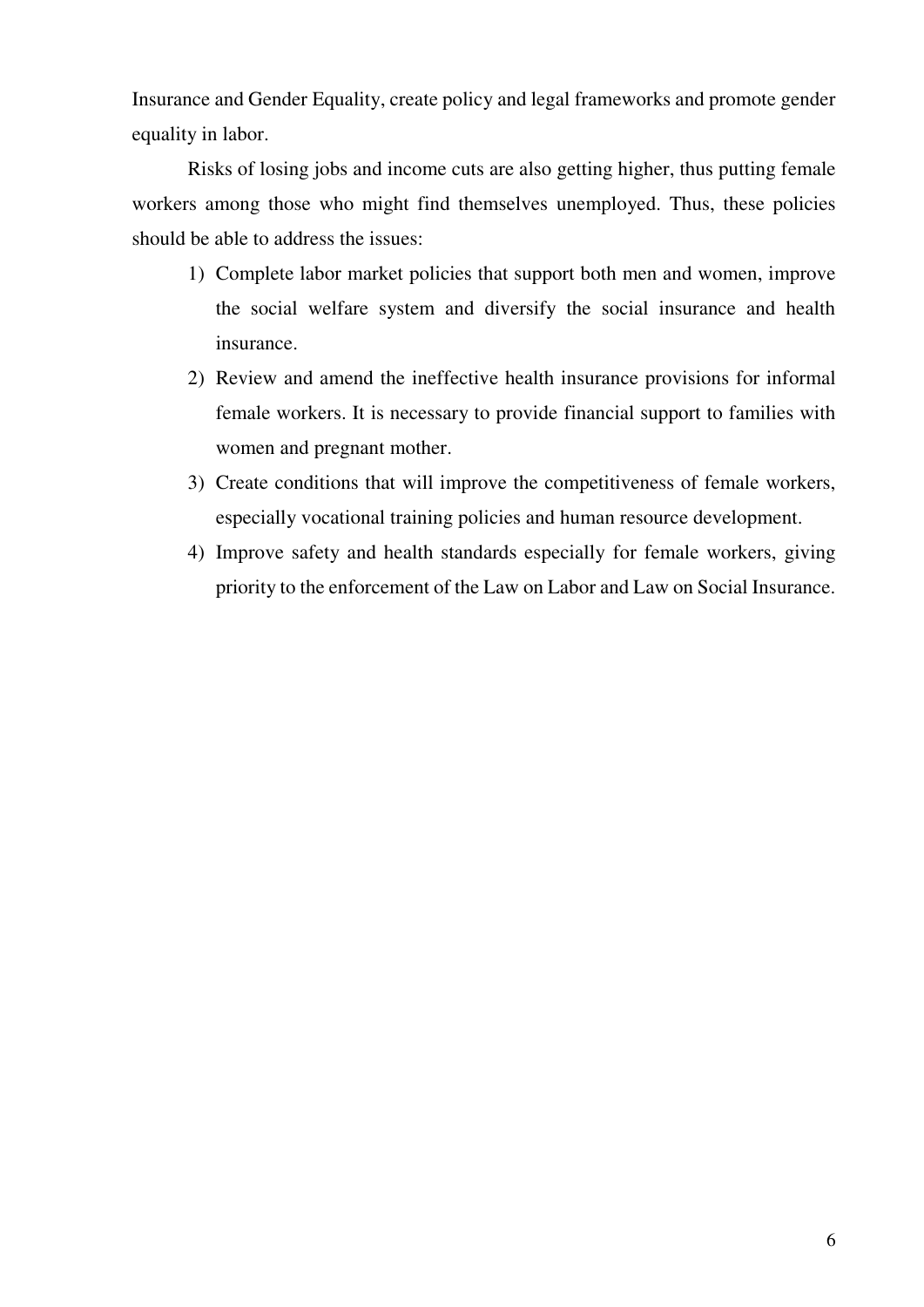## **Employment, Earnings and Social Protection for Female Workers in Vietnam's Informal Sector**

**Nguyen Duy Loi, Nguyen Binh Giang, Tran Thi Ha, Vo Thi Minh Le, and Nguyen Dinh Ngan** 

#### **1 INTRODUCTION**

Since the launch of the reform policy in 1986, Vietnam has made outstanding socioeconomic progress. As a result, the country successfully joined the global economy by becoming a Wold Trade Organization (WTO) member in 2007.

The Vietnamese economy is recognized as one of the world's most successful transitional economies, both for its formal and informal sectors. The development of the formal sector, however, is at the expense of the informal sector. The country's informal sector is important and dynamic, accounting for a majority of the self-employed locals, although they are challenged by low earnings and poor labor conditions. Specifically, the female labor force, which accounts for a large portion of such sector is large and discriminated and has inadequate social protection.

Women labor itself has been seen as a significant resource for strengthening the nation's socio-economic development. Therefore, the government implemented various policies aimed at human development, creating favorable conditions for all participants, both male and female. While these promoted and enhanced the potential of female workers, the informal sector is still faced with many difficulties and challenges.

This research thus aims to analyse the employment, earnings, and state of social protection in the informal sector in Vietnam. The concept of social protection, which refers to both basic and economic securities, is broad. It includes a network of methods to actively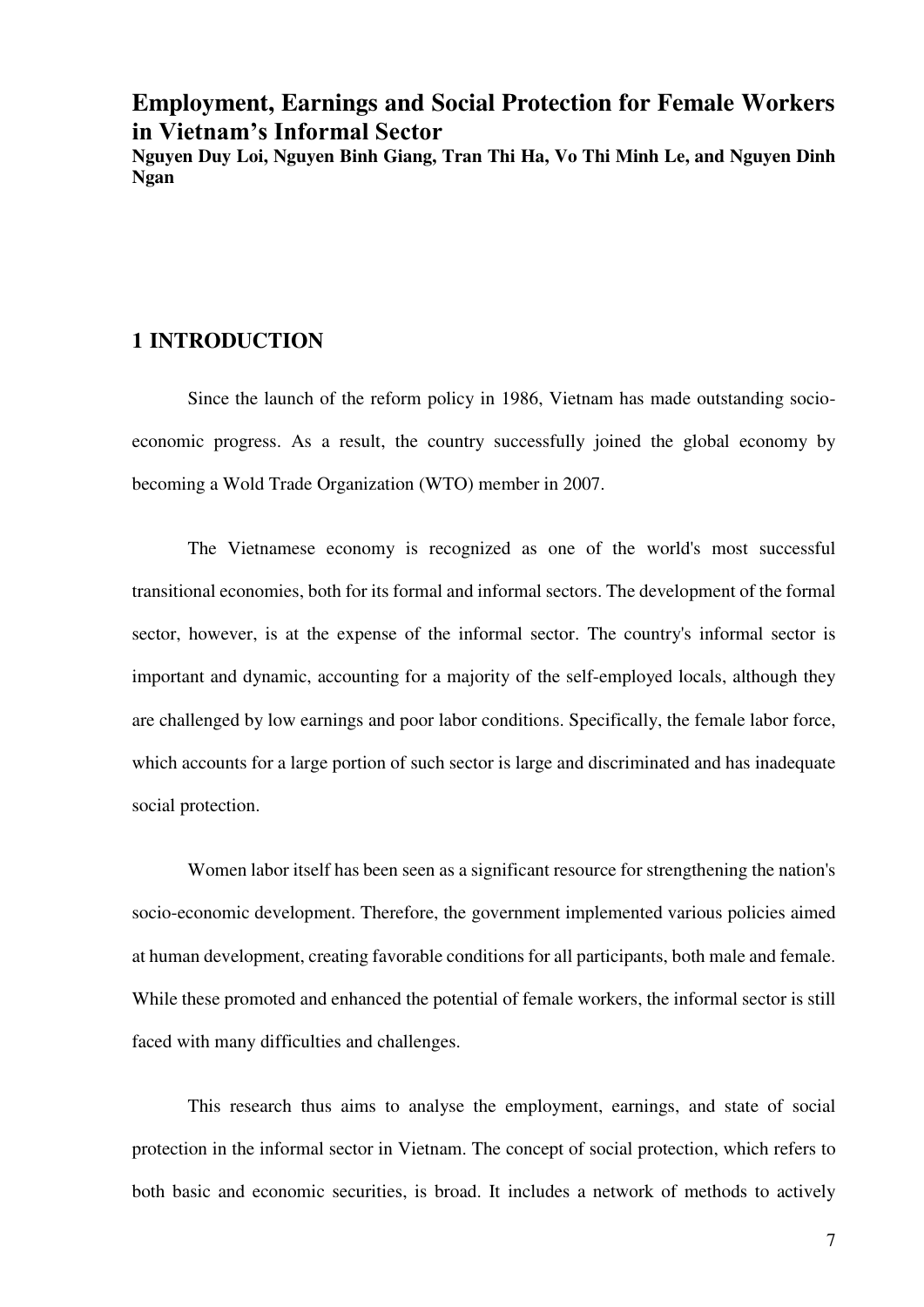protect individuals, families, and communities against risks. In this research, social protection includes measures such as social allowance, insurance (health insurance, unemployment insurance and social insurance), social welfare, and social security.

This project tries to investigate and identify what causes social insecurities among female workers in the informal sector in Vietnam; what the principal needs for social protection of female workers are; and how to address these principal needs so as to upgrade the quality of this target group's social protection.

The informal sector has become a major source of employment in transitional economies such as Vietnam. Participants include vendors, hawkers, petty traders, the small neighborhood retail store owners and their assistants, the tricycle and pedicab drivers, housewives and homeowners engaged in small businesses and subcontracting jobs, micro and small entrepreneurs and the self-employed (Yuzon 2005). However, its employment sector is largely ignored, rarely supported and even discouraged by the government (Heintz and Vanek 2007; Ray 1978).

#### **2 LITERATURE REVIEW**

The term "informal sector" was first proposed by Hart (1973) in a study to describe the traditional sector that includes unskilled and low-income workers in urban Ghana (Hart 1973). Later, the International Labor Organization (ILO) also used this term in the *Kenya Employment Mission Report* in 1972, when referring to the range of small-scale and unregistered economic activities (Chen 2005). The term that probably bears the most similar connotation to "informal sector" is "traditional sector". Lewis (1954) developed the theoretical model of economic development, where the modern sector is composed of regulated enterprises with stable and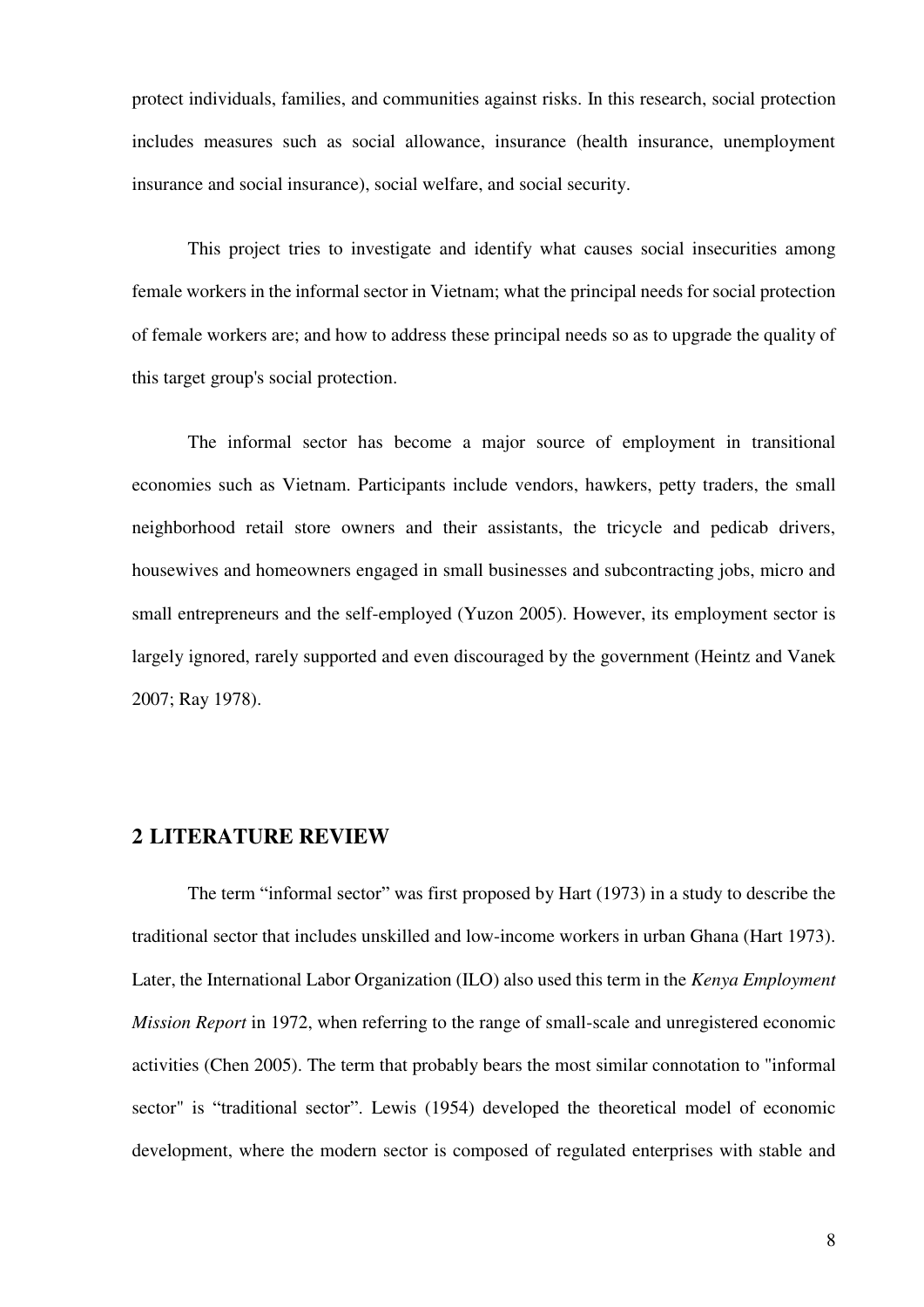protected employment while the traditional sector consists of small producers, petty trade, and casual jobs.

The concept of the informal sector is ambiguous and disputable (ILO 2002). The comprehension of the term as used today is broader than before. According to the 1972 ILO report, the informal sector includes petty traders, street hawkers, shoe-shine boys, and other "underemployed" groups on the streets of big towns. Recently, the informal sector defined generally by the ILO has the following characteristics: (1) easy entrance; (2) reliance on indigenous resources; (3) family ownership of enterprises; (4) small scale of operation; (5) labor-intensive and adapted technology; (6) skills acquired outside the formal school system; and (7) unregulated and competitive markets.

Because of such ambiguity and confusion in both terminology and related concepts of the informal sector, it is now important to obtain an appropriate conceptual framework that distinguishes the term's activities/sectors.

To recognize the informal production units, the 15th International Conference of Labor Statisticians (ICLS) has recommended that the informal sector definition employ the following criteria: (1) non-registration of "enterprises" (production units); (2) small-size production units in terms of the number of employees; and (3) non-registration of employees. The term "enterprise" here refers to a broader sense. It stands not only for those employee-hired production units but also for those owned and operated by individuals working for their own account with/without help of the other unpaid workers from their family.

For the first above-mentioned criterion, a production unit is regarded as registered/nonregistered based on the form of registration as stipulated in national legislations such as the law on enterprises, foreign investment law, etc. It is important to distinguish between the nonregistration of production units as provided by national legislations and those regulated by local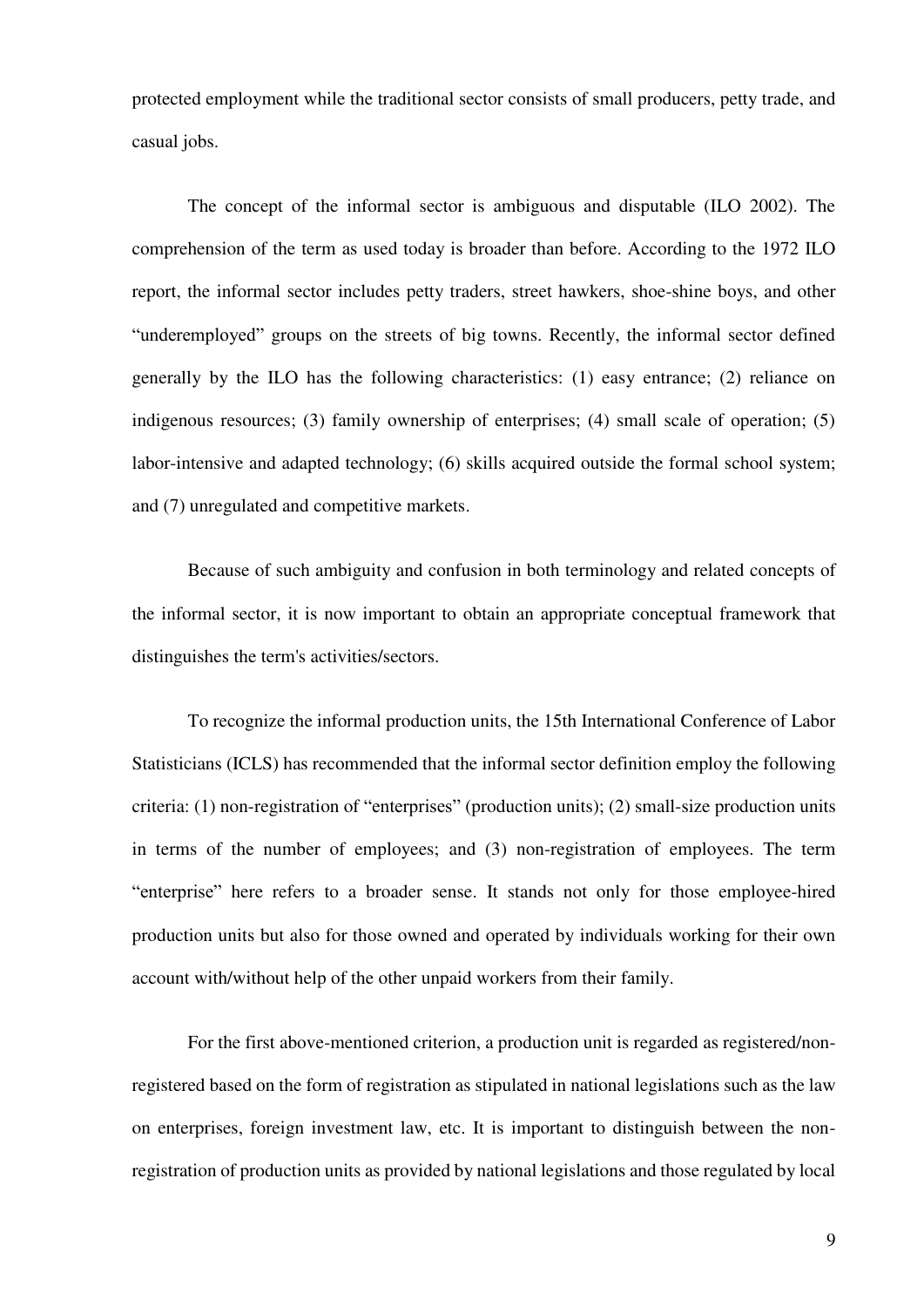registrations. The second criterion pertains to the size of an enterprise in terms of the number of employees, although the ICLS does not specify a threshold number for what it classifies as the informal unit. Thus, this criterion has different thresholds in different countries.

The third criterion refers to the legality of employment as well as the employer's compliance with social security regulations. In many cases, owners of informal-sector production units hire without offering employment contracts nor do they pay social security contributions for their employees. The informal production units can be distinguished into two types: (1) informal own-account enterprises, which may employ unpaid family workers or employees on an occasional basis; and (2) enterprises of informal employers who hire employees on a continuous basis.

In recent years, the ILO and a network called Women in Informal Employment: Globalizing and Organizing (WIEGO) had worked together and contributed to broadening the concept and definition of the informal sector to incorporate certain types of informal employment that were not included in the earlier definition. This attempt to improve the conceptual framework was pursued since the enterprise-based definition of the informal sector adopted by the 15th ICLS was not able to capture all dimensions of informality.

During the 17th ICLS discussion on decent work and the informal economy in 2002, the ILO developed a conceptual framework for employment in the informal sector, relating the enterprise-based concept of the informal sector to a broader concept of informal employment based on job status (ILO 2003). It broke down total employment by either type of production unit (enterprises in the formal/informal sectors, households, etc.), by job status, or by the formal or informal nature of employment (Table 1). It further defined informal employment as the total number of informal jobs, whether carried out in formal sector enterprises, informal sector enterprises, or households during a given reference period.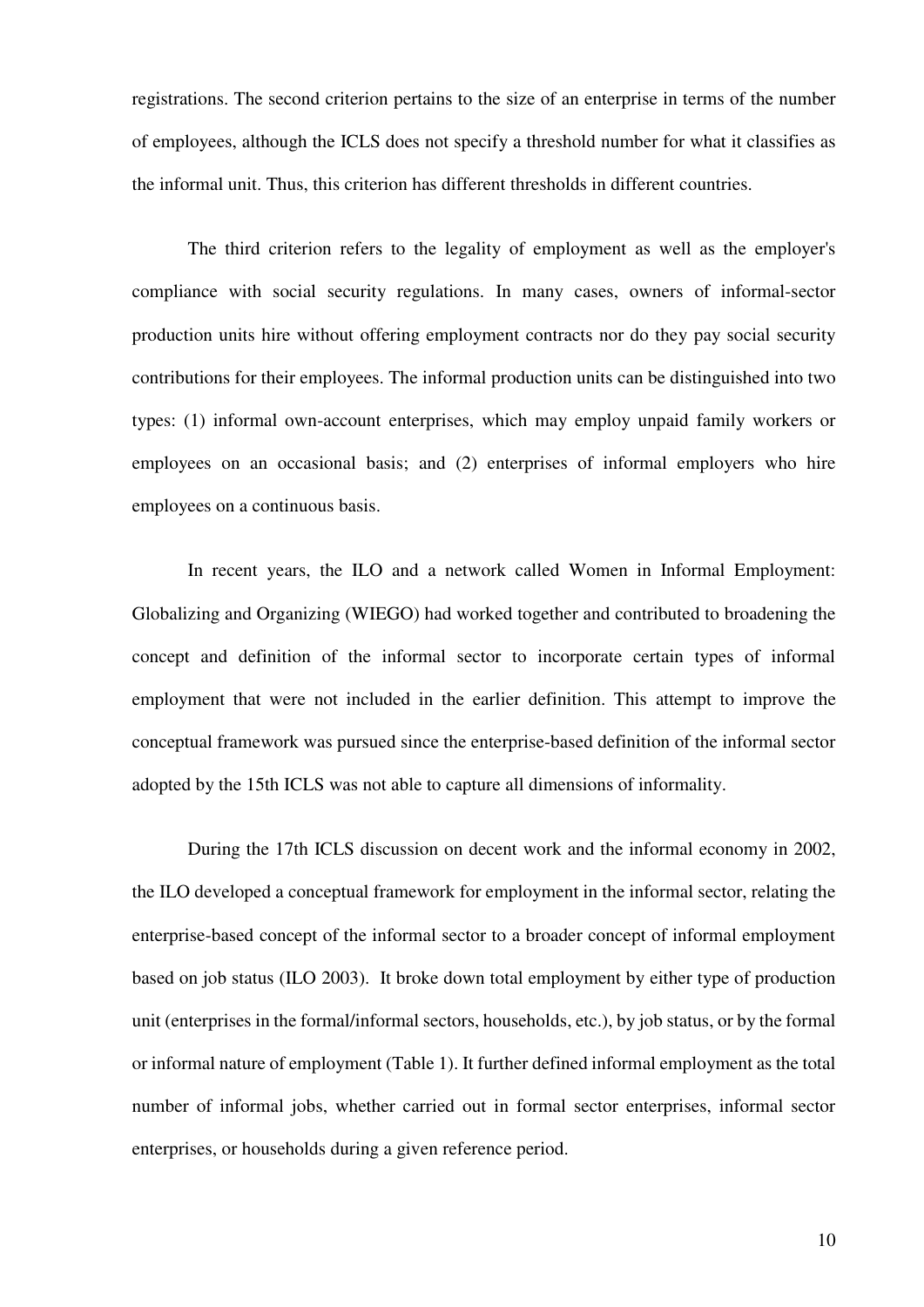| <b>Production</b><br>units by type | <b>Own-account</b><br>workers |        | <b>Employers</b>   |  | Contrib<br>uting<br>Family<br>workers | <b>Employees</b> |        | <b>Members of</b><br>producers'<br>cooperatives |        |
|------------------------------------|-------------------------------|--------|--------------------|--|---------------------------------------|------------------|--------|-------------------------------------------------|--------|
|                                    | Informal                      | Formal | Informal<br>Formal |  | Informal                              | Informal         | Formal | Informal                                        | Formal |
| Formal Sector                      |                               |        |                    |  | $\mathbf{I}$                          | $\overline{2}$   |        |                                                 |        |
| enterprises                        |                               |        |                    |  |                                       |                  |        |                                                 |        |
| Informal                           | 3                             |        | $\overline{4}$     |  | 5                                     | 6                | 7      | 8                                               |        |
| sector                             |                               |        |                    |  |                                       |                  |        |                                                 |        |
| enterprises (a)                    |                               |        |                    |  |                                       |                  |        |                                                 |        |
| Households                         | 9                             |        |                    |  |                                       | 10               |        |                                                 |        |
| (b)                                |                               |        |                    |  |                                       |                  |        |                                                 |        |

#### **Table 1: Conceptual Framework: Informal Employment**

Source: ILO 2003.

(a) As defined by the  $15<sup>th</sup>$  International Conference of Labor Statisticians (excluding households employing paid domestic workers).

(b) Households producing goods exclusively for their own final use and households employing paid domestic workers.

Dark grey cells refer to jobs that, by definition, do not exist in the type of production unit in question. Light grey cells refer to formal jobs. Unshaded cells present the various types of informal jobs.

The informal sector, which is prominent in transition economies of former centrally planned countries, has been private, unregistered economic activities that existed outside the mainstream production activities of these nations' economies. Although the private sector was generally negligible in these economies, the informal economy still existed in the form of concealed activities and/or undeclared labor such as those involving the provision of household and personal services, small trading of consumer goods, construction or maintenance of family households.

Since 1986, Vietnam transformed from a centrally planned economy to a marketoriented one. One of the major reforms was to shift government views and policies toward the role of private enterprises (CIEM 1997). Employment and income generation issues were brought to the top of Vietnam's policy agenda (Ronnas 1992). Beginning the 1990s, the number of state enterprises sharply declined while that of the private sector rose, mainly in terms of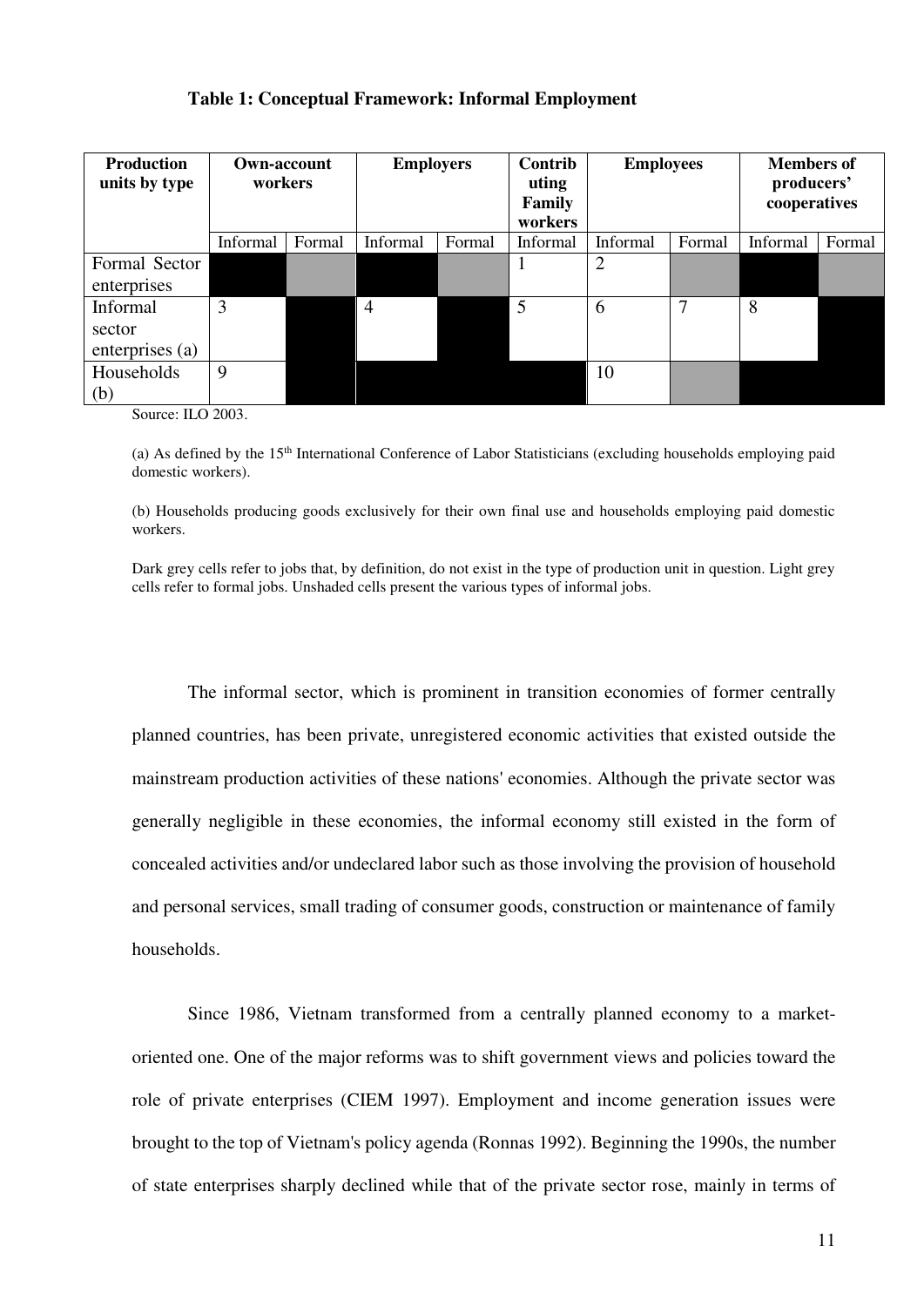household businesses. The state non-farm cooperative sector also gradually evolved into household firms with an average of two employees (Riedel 1995). Such growing support for the private sector---including production, trade as well as services---has created numerous employment opportunities in the informal sector (Adger et al. 2002).

As a result, informal economic activities expanded. Ever since the late 1980s, the informal sector was observed to grow, particularly after a large number of workers were made redundant as part of the state-owned enterprises' reforms. A substantial part among these were female, middle-aged, and low-skilled workers. For many, their next most feasible option was to work as small vendors or engage in low-paying informal household services (Evans 2004).

The existing literature tends to agree on the positive employment-generating effect of the informal sector as well as its contribution to stabilizing the national economy. According to Aihie (2009), Blunch, et al. (2001), and Hang (n.d.), the informal sector offers job opportunities to those with few skills or even undesirable characteristics and increases the income of the most vulnerable groups---i.e., the very low income group. Besides, this sector also provides "wage goods" to the formal sector, which reduces the impact of high inflation and real income fluctuation on fixed wage earners. For example, this sector provides cheap food, labor, raw materials and domestic services to the wage sector (Yuzon 2005).

Human capital plays an important role in ensuring employment in the informal sector as well as running ongoing businesses properly and profitably (Suharto 2002; Yuzon 2005). Edi Suharto (2002) supports this point by giving street traders as an example. He said that so as to succeed in business, street traders rely not only on their natural talent, but on knowledge acquired through formal schooling as well. Competence in reading, writing, and arithmetic is extremely useful for operating small-scale enterprises. Next, managerial skills and micro business sense are needed. However, most of the labors in the informal sector are low skilled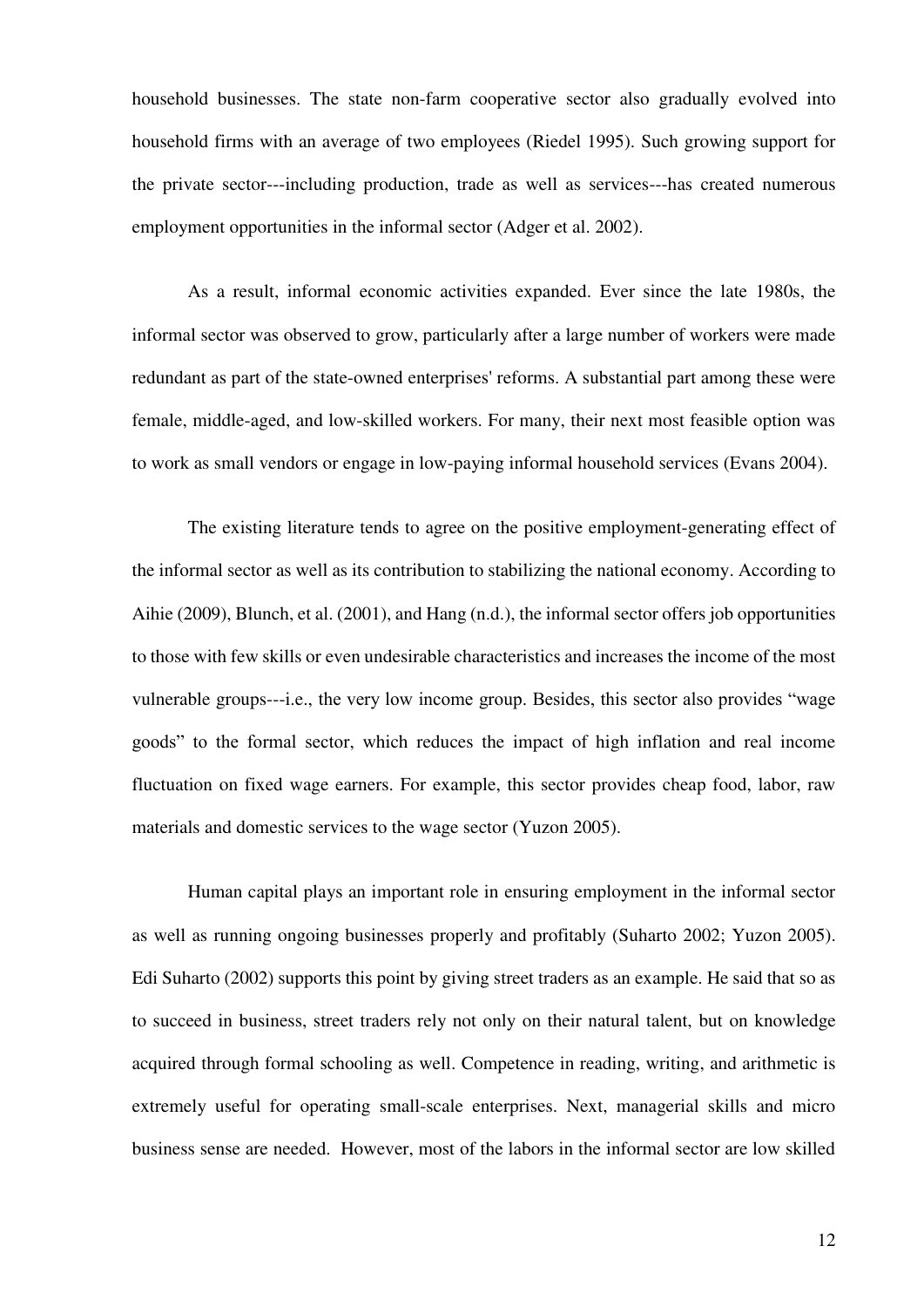or even unskilled. Wages tend to be paltry and often below the legislated minimum wage level (Blunch et al 2001).

Blunch et al (2001) states that access to markets, resources, and financial sources plays a major role in ensuring employment growth in the informal sector. The lack of resources and financial markets currently prevent job seekers from landing better and more stable jobs. Laborers thus end up in low-paying, menial jobs in the informal sector jobs that do not give any opportunities to improve one's efficiency or knowledge that are needed to gain employment in a better-paying role. Significantly, laborers lack opportunities, are easily exploited by employers, face job insecurity and sexual harassment (in the case of female workers) (Geetika et al 2011; Hang n.d.). Such lack of markets, resources, and financial markets in the informal sector is due to various reasons:

- The informal sector operates outside the institutional and regulatory framework; therefore, enterprises and individuals in this sector meet difficulties in being covered by local and state policies.
- Government policies do not help the informal sector attain a more honourable source of living because these do not pave the way for workers to gain access to funding, training or machines needed to support their work (Geetika et al 2011).
- A majority of the poor and low-income earners do not have access to formal institutions' services. Because they are considered as credit risks, these workers fail to meet collateral requirements as well as the cost of borrowing (Mohd and Jayasooria 2001; Amaral and Quintin 2006).
- Both administrative and bureaucratic factors hinder females in the informal sector from availing of bank loans.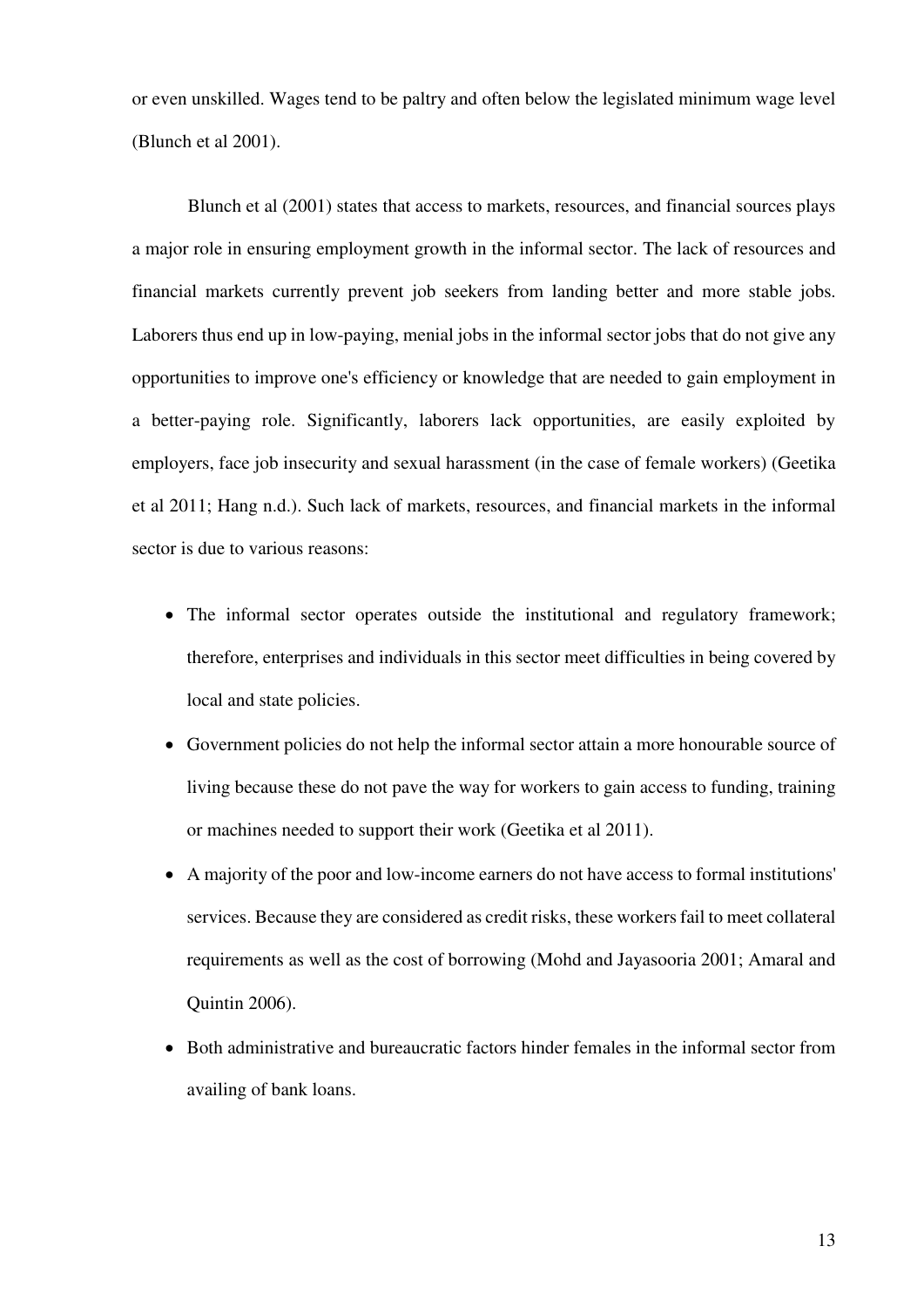Around 70 percent to 80 percent of women in Vietnam are working in the informal sector, 60 percent of which are in the agriculture sector while 20 percent are in small-size production and service units in non-agricultural industries (Linh 2008). Because of their substantial involvement in employment in the informal sector, female workers are a significant target group for poverty reduction and sustainable employment. However, this sector receives very little attention from local authorities as well as the central government.

In Vietnam, pioneering studies undertaken by the end of the 1990s tried to set a working definition of the informal sector as well as to provide illustrative numbers for Vietnam's case. To distinguish the informal sector activities from their formal counterpart, Le and Nguyen (1997) propose a long list of specific characteristics but stop short of enumerating further the key criteria and the method for measuring the informal sector. Nevertheless, this research has revealed some of the first statistics on Vietnam. For example, it indicates that the informal sector accounted for around 30 percent and 34 percent of Vietnamese GDP in 1993 and 1995, respectively. On more general terms, Vu and Tran (1999) present a review of definitions suggested in some studies or reports on the informal sector in Vietnam in the 1990s.

In 2007, a suitable framework to measure the informal sector and informal employment in Vietnam was designed and implemented. It was developed based on international recommendations but tailored to the Vietnamese context. It thus defined informal employment as "employment with no social security*".* In Vietnam, it is compulsory for all enterprises and registered household businesses, regardless of size, to register their permanent employees (with at least a three-month employment contract) with the Vietnam Social Security (VSS). By virtue of this criterion, all employment in the informal sector---and those in the formal sector without social security coverage---is thus considered to be informal employment.

The existing studies on the informal sector and informal employment contain widely varied assessments and conclusions, ranging from the positive to the negative in almost all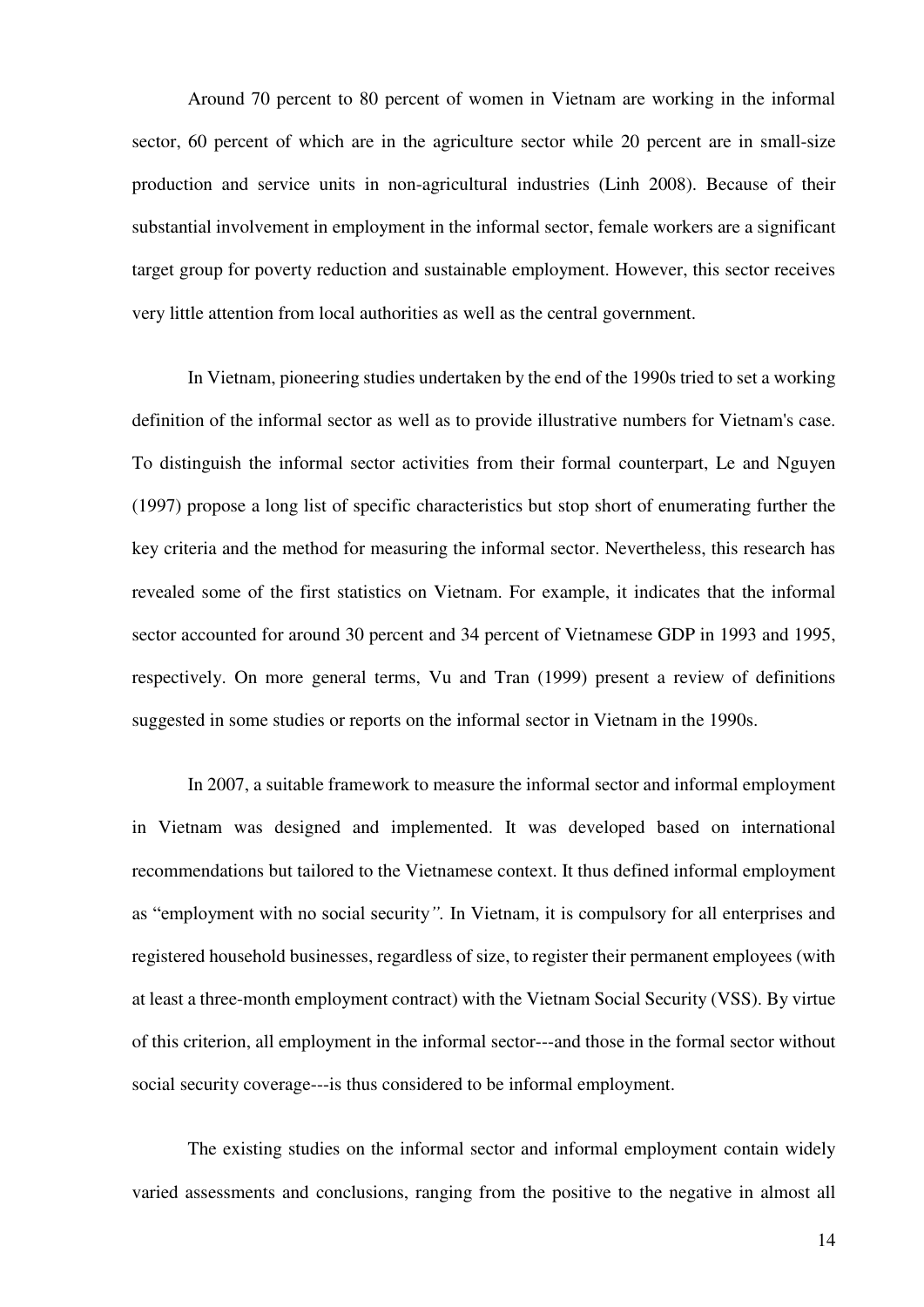socio-economic aspects, including contribution to economic growth, employment creation, poverty reduction, and social and environmental impacts. Despite all these, little attention has been paid to Vietnam's informal economy. Thus, very few studies explicitly addressed the informal sector or "informality" in general. This study does not intend to review all literature written on the informal sector; instead, it will simply focus on select studies to provide some theoretical background on this paper's subject.

#### **3 WOMEN EMPLOYMENT**

#### **3.1 Informal Employment for Female Workers in Vietnam**

The informal economy accounts for 82 percent of the employed and two-thirds of Vietnam's non-agricultural workers. It also is the huge source of income for the country. According to the 2007 surveys on labor and employment, the informal sector accounts for a large proportion of the jobs and 20 percent of Vietnam's GDP.

According to the General Statistics Office (GSO) (2011), Vietnam has a population of about 87.84 million people, of which 50.54 percent are females. Of the workforce aged 15 and over, there are around 51.4 million workers, 24.93 million (48.5%) of which are female. Despite the huge numbers, female workers are mostly unskilled and untrained, working in laborintensive sectors such as footwear and textile (78.5%), food manufacturing and processing (66.8%), porcelain and glass (59.2%). Those who participate in the labor market start at an earlier ages than men do. Many women join the labor market right after they graduate from high school or even elementary school.

Overall, unskilled women labor account for 62.9 percent in foreign investment enterprises, 62.6 percent in private enterprises, and49.1 percent in state-owned enterprises. The qualifications of female labor in the manufacturing facilities are generally lower than those of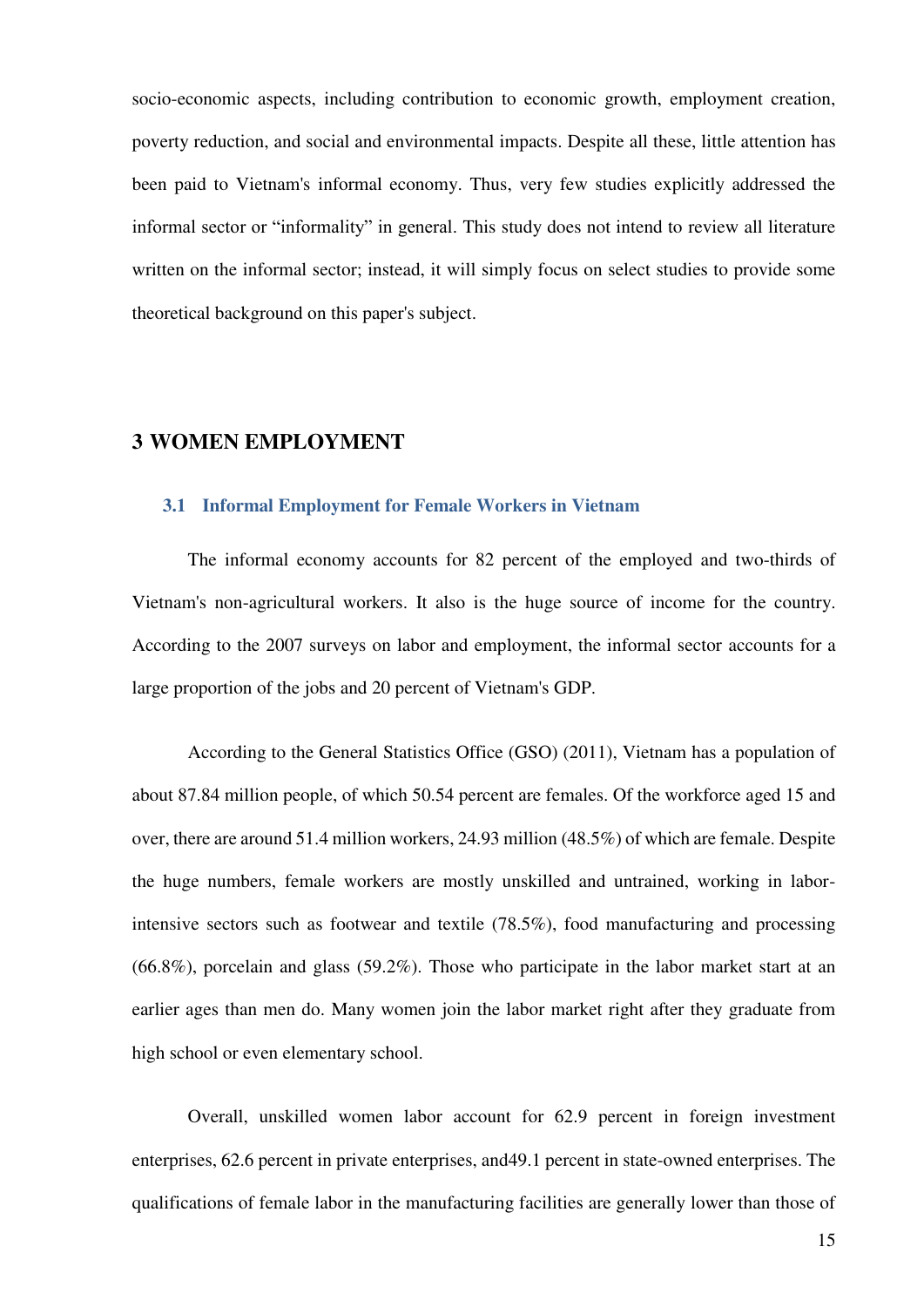male labor (2007 Labor Force Survey by the Ministry of Labor, Invalids and Social Affairs, and authors' calculations).

In 2007, there were over 2.5 million unemployed workers, with women accounting for 51 percent. This shows that women have a lower employment rate than the men. The unemployment rate for both men and women is higher in urban areas. Meanwhile, 88.87 percent of underemployment are found in rural areas, where a large number are female laborers.

In the informal sector, women account for 40 percent of the employed across different fields. While they comprise a high proportion of employment in labor-intensive industries, only a low percentage of female employees work in industries that require technical expertise and management.

#### **3.2 Characteristics and Size of the Informal Sector in Vietnam**

The informal sector is quite common in Vietnam in particular and developing countries in general. However, when evaluating the informal sector, one is beset with common research challenges such as conceptual inconsistency, erratic data surveys and respondents' reluctance to admit their self-employment in the informal sector. The concept of informal sector itself is controversial since there is an indistinct demarcation among underground sector, illegal economy, and unrecognized economy. To facilitate the research and evaluation, the 17th ICLS introduced the definition of the informal sector as those composed of unincorporated units that produce goods and services for sale or barter in the market, and are unregistered and nonagricultural (ILO 2000).

Although there are different notions of the informal sector, studies all imply that it includes small-scale trading and manufacturing facilities that are unregistered and not subject to the Labor Law, Enterprise Law, Law on Cooperative; does not pay social insurance; and does not engage in agriculture, forestry and fishery because the characteristics of the informal sector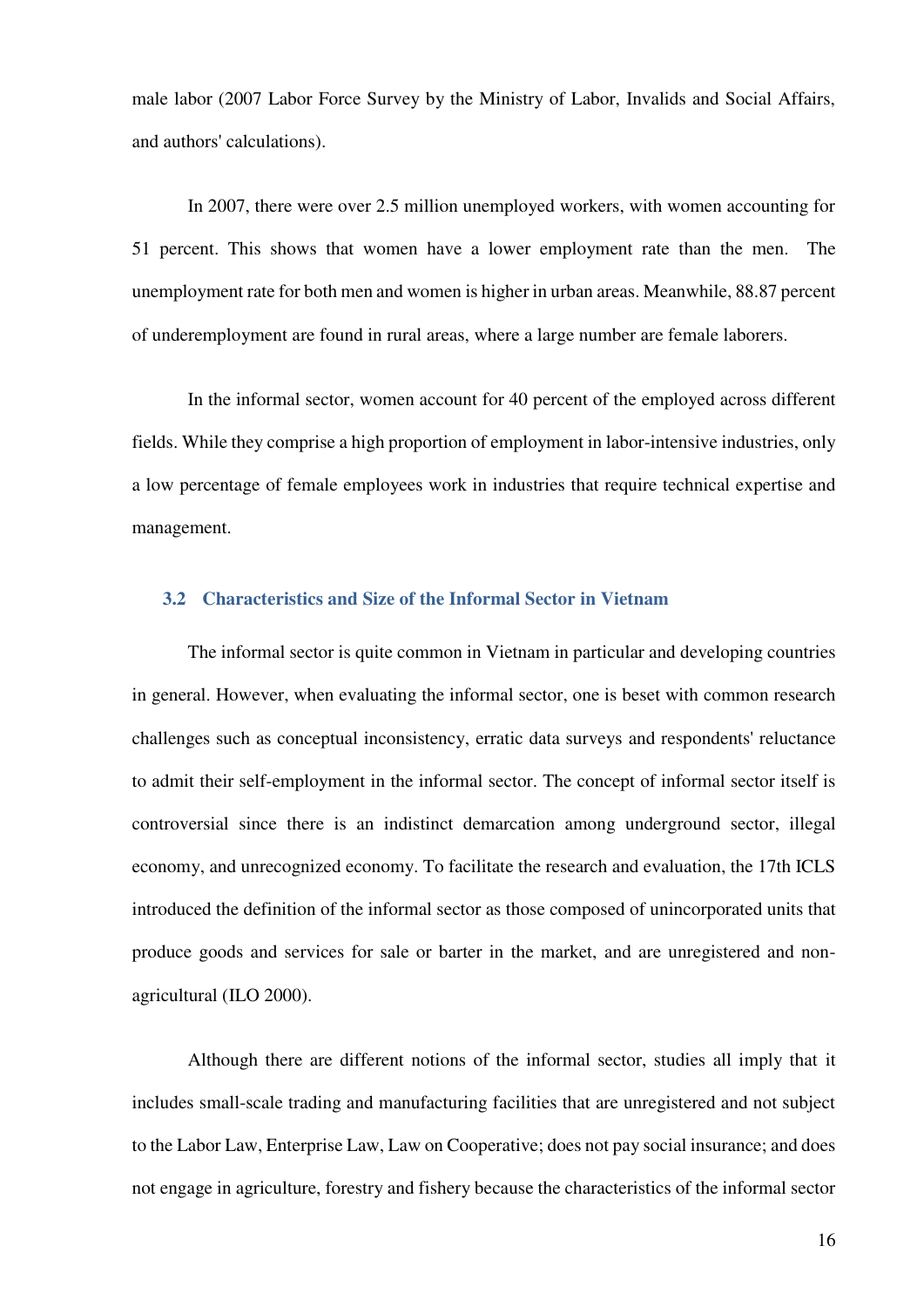is very different from agricultural activities in term of farming season, labor organization, income generation and legality.

Informal employment is generally not covered by social insurance; thus, all the employment in the informal sector and select parts of labor in the formal sector employment are considered informal employment (Cling et al2010).

The 15th ICLS defined *employment in the informal sector* as all jobs in informal sector enterprises or all persons who, during a given reference period, were employed in at least one informal sector enterprise, irrespective of their employment status and whether it was their main or secondary job. Later, the 17th ICLS further defined *informal employment* as composed of the total number of informal jobs, whether carried out in formal sector enterprises, informal sector enterprises, or households, during a given reference period (ILO 2003; and ILO n.d.).

In Vietnam, legal frameworks play a central role in identifying the activities of the informal sector in line with international concepts. Decree 88/2006/ND-CP of August 29, 2006 on Individual Household Businesses creates the legal basis for the operation of unincorporated enterprises. There are two basic types of such businesses:

- 1) Individual household businesses that are unregistered as these are exempted under the business registration law. Article 36 of this decree provides that individual household businesses shall not be required to register their businesses if their earnings are lower than the level stipulated by the provincial People's Committee;
- 2) Registered individual household businesses. These businesses must register at the district business registration office that has jurisdiction over the business location. They then shall be granted a registration certificate and tax identification number and are required to open a simple account instead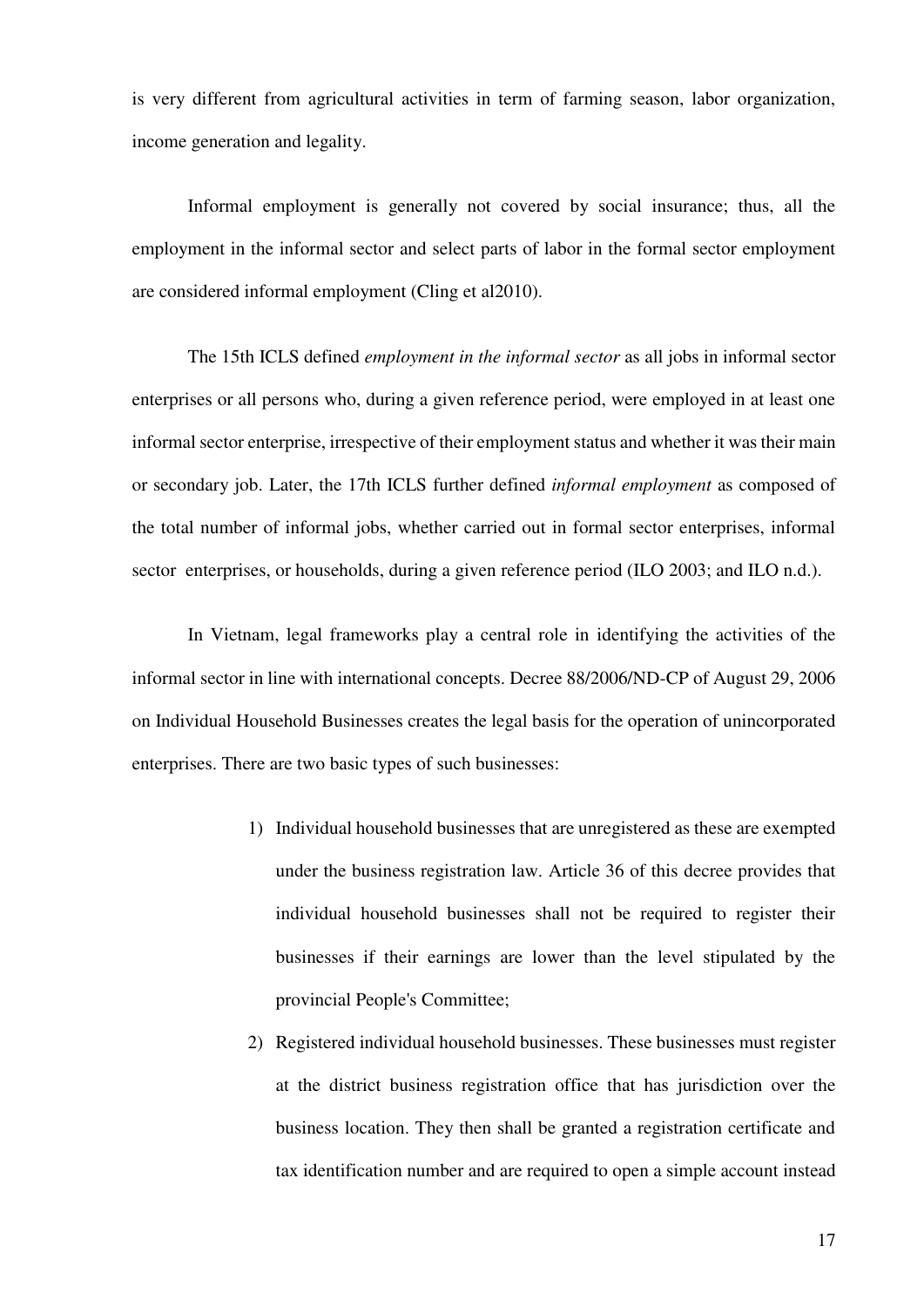of a double-entry accounting book. Any individual household business that employs regularly more than 10employees and/or has two facilities or more shall be required to register the business as an enterprise.

In distinguishing informal sector employment, access to social security---especially social insurance---is the most important basis for evaluation. Pursuant to the Decree 152/2006/ND-CP dated December 22, 2006, all registered businesses and establishments, regardless of size, are required to register their employees under contract for at least a threemonth term with the Vietnam Social Insurance Agency. Such criterion appropriately and easily differentiates formal from informal employment and is consistent with Vietnamese and international laws.

The Vietnam Household Living Standards Survey (VHLSS) is a popular form of household survey in developing countries. In the VHLSS questionnaire, questions include those on non-agricultural household employment and business.

According to the Labor Force Survey (LFS) in 2007, the informal sector generated about 11 million jobs, accounting for almost 25 percent primary jobs and nearly 50 percent of nonagricultural employment in Vietnam. In the overall economy, manufacturing and construction have the largest informal sectors, followed by trade and services.

Poor educational background is the fundamental characteristic of informal workers. The average income of informal workers is about 1.1 million VND per month, which is equivalent to the national average level but higher than the average income in the agricultural sector (i.e., higher than farmers').

According to the 2007 LFS and GSO, Vietnam's working-age population consists of about 46.2 million people in 2007, of which nearly 11 million work in the informal sector (23.5% of employed population), second only to agriculture (at 50%), and higher than many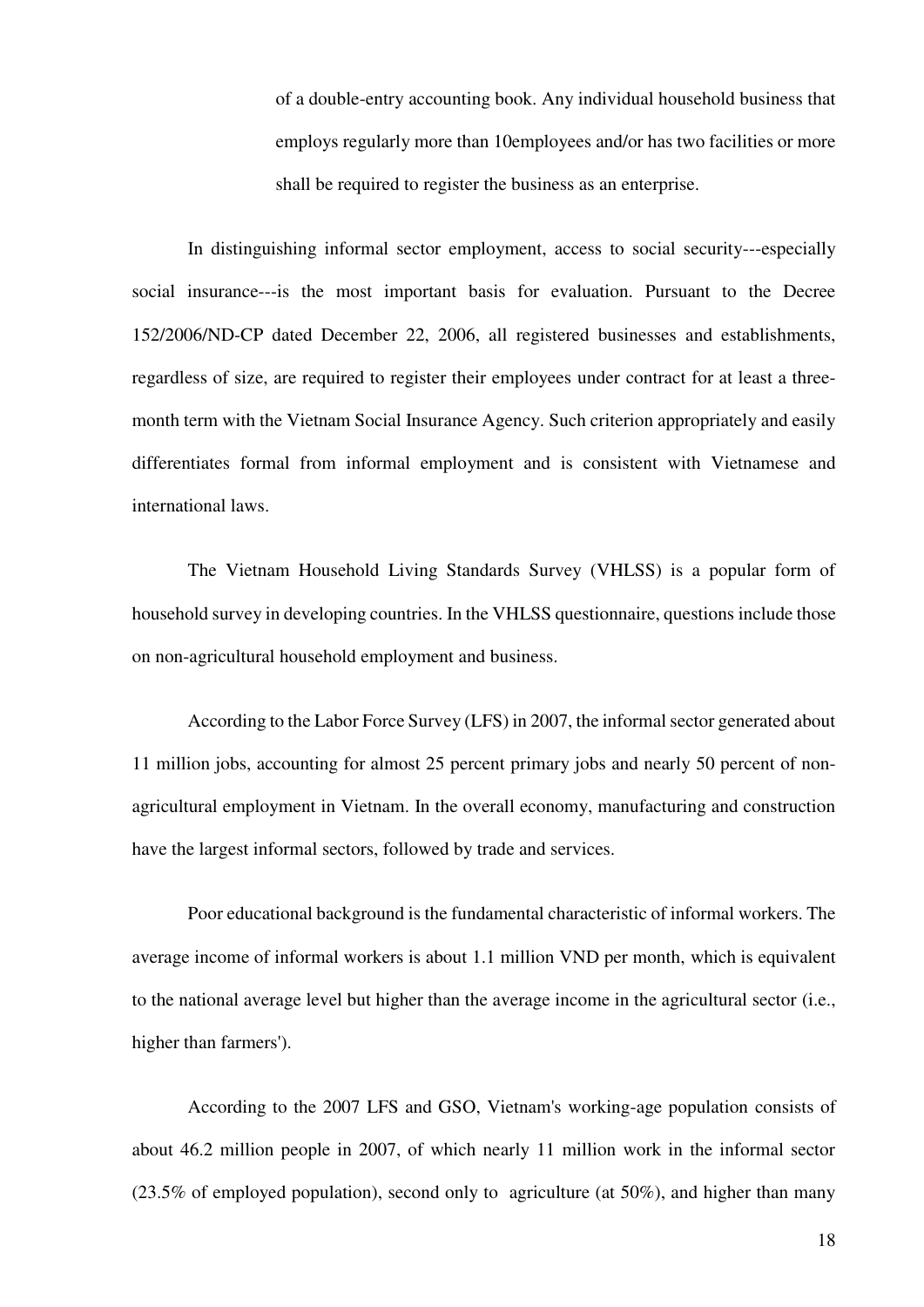other industries. Up to 47 percent of non-agricultural employment comes from the informal sector.

The informal worker has more than one job: The main job is the main source of income, while the secondary job is the supplementary source of income. Based on the 2007 figures (Table 2), there are 11 million main jobs in the informal sector. On the other hand, of the additional 8.425 million secondary jobs, 76.3 percent are in the agricultural sector. The informal sector, coming in second, has 18.4 percent of all secondary jobs.

Taking both the main and secondary employment together, the informal sector generated approximately 12.5 million jobs, which is 22.7 percent of total employment; nearly 50 percent of non-agricultural employment; and about 63 percent of private non-farm employment.

| Institutional           |            | Main jobs      |           | Secondary job  |            | Total        |
|-------------------------|------------|----------------|-----------|----------------|------------|--------------|
| sector                  | Number     | Structure, $%$ | Number    | Structure. $%$ | Number     | Structure, % |
| Public sector           | 4,953,600  | 10.7           | 186,300   | 2.2            | 5,140,000  | 9.4          |
| Foreign<br>enterprises  | 907,700    | 2.0            | 6.200     | 0.1            | 913,900    | 1.7          |
| Domestic<br>enterprises | 2,646,000  | 5.7            | 89,500    | 1.1            | 2,735,500  | 5.0          |
| Formal HB               | 3.583.800  | 7.8            | 151,200   | 1.8            | 3.735,000  | 6.8          |
| Informal sector         | 10,865,800 | 23.5           | 1,547,500 | 18.4           | 12,413,000 | 22.7         |
| Agriculture             | 23,118,100 | 50             | 6,427,700 | 76.3           | 29,545,000 | 54.1         |
| Total                   | 46,211,200 | 100            | 8,424,800 | 100            | 52,636,000 | 100          |

**Table 2: Main and Secondary Jobs by Institutional Sector in Vietnam** 

Sources: LFS 2007, GSO and authors' calculations.

If one were to look at the primary employment only, the proportion of informal sector vary widely between provinces, with the lowest being 3 percent in Dien Bien province and the highest at 44 percent in Bac Ninh province. The employment rate in the informal sector is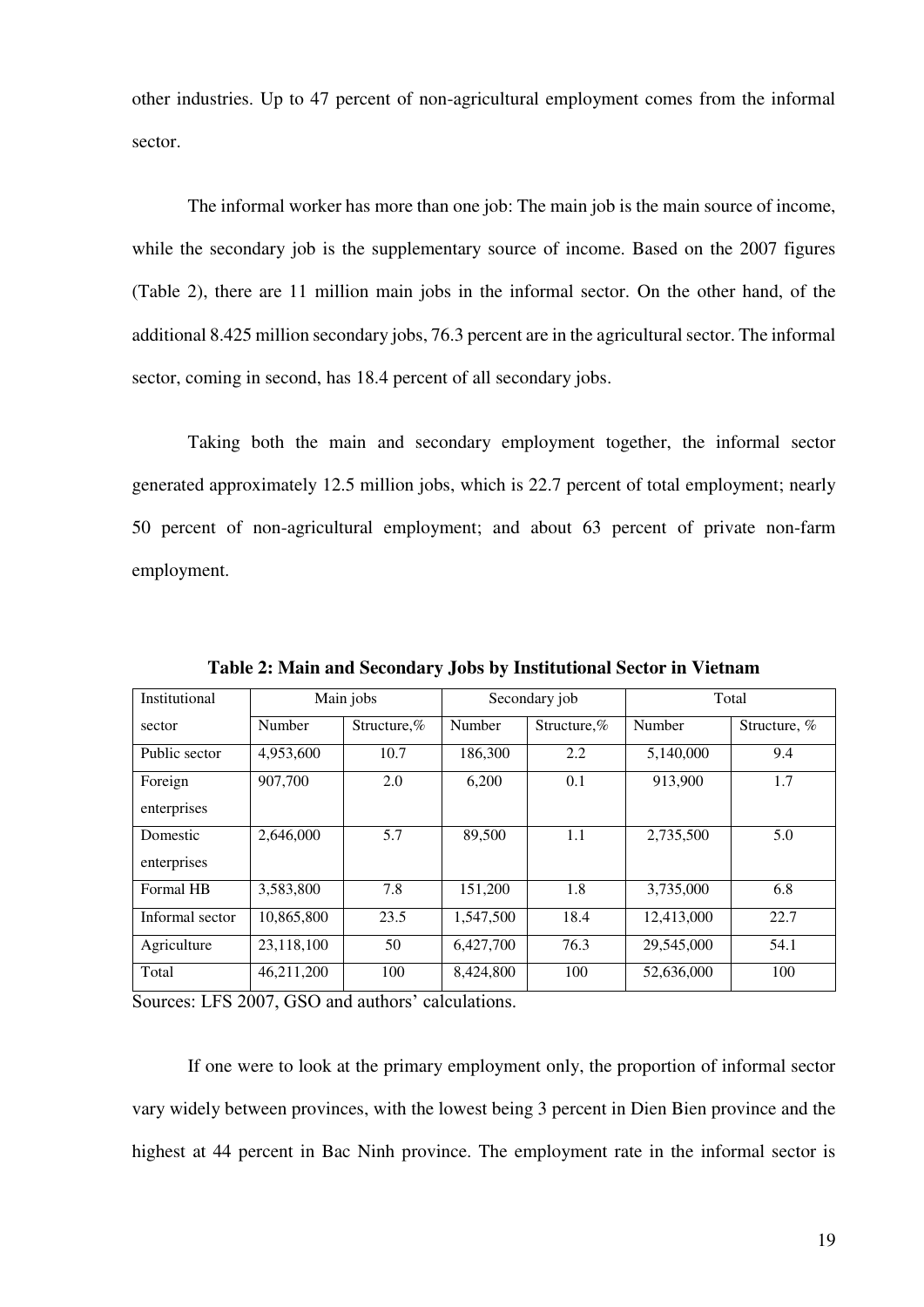notably negatively correlated or inversely proportional to the employment rate in the agricultural sector (Cling et al. 2010).

Unlike in other countries, workers in Vietnam's informal sector are mainly found in rural areas and in the suburbs (about 67%) rather than in the cities. This may be due to the differences between Vietnam and the World Bank's classification of urban and rural areas as well as the diversification of farmers' income. The average age of the informal labor is equal to the average working age in Vietnam in general, but the discrepancy in the ages between the young and old groups is large. Female workers have an average age that is less than the average working age, although they make up nearly 50 percent of the labor force. This implies that women participate in the labor market earlier than men do.

Informal labor has a relatively low level of education---the lowest among all sectors except agriculture---with only 15.7 percent having completed at least their primary education. Such rate is lower than that in the public sector and foreign enterprises (and only higher than in the agricultural sector). More than 90 percent of workers in the informal sector have no vocational training nor have they finish secondary schooling. Two percent of the labor force in the sector has never gone to school.

According to the Formal Household Business (FHBs) survey, Vietnam's informal sector has low levels of specialization, focusing mainly on trade and services. However, the fact is that, as shown in Table 3, 42.8 percent of workers in the informal sector are in manufacturing and construction; followed by trade (30.9%) and services (26.3%). The informal sector is responsible for over 50 percent of the industrial sector's employment in Vietnam.

**Table 3: Job Structure by Institutional Sectors and Industry in Vietnam, %** 

| <b>Institutional</b>   Agriculture | <b>Manufacturing</b> | <b>Trade</b> | <b>Services</b> | <b>Total</b> |
|------------------------------------|----------------------|--------------|-----------------|--------------|
| Sector                             | and Construction     |              |                 |              |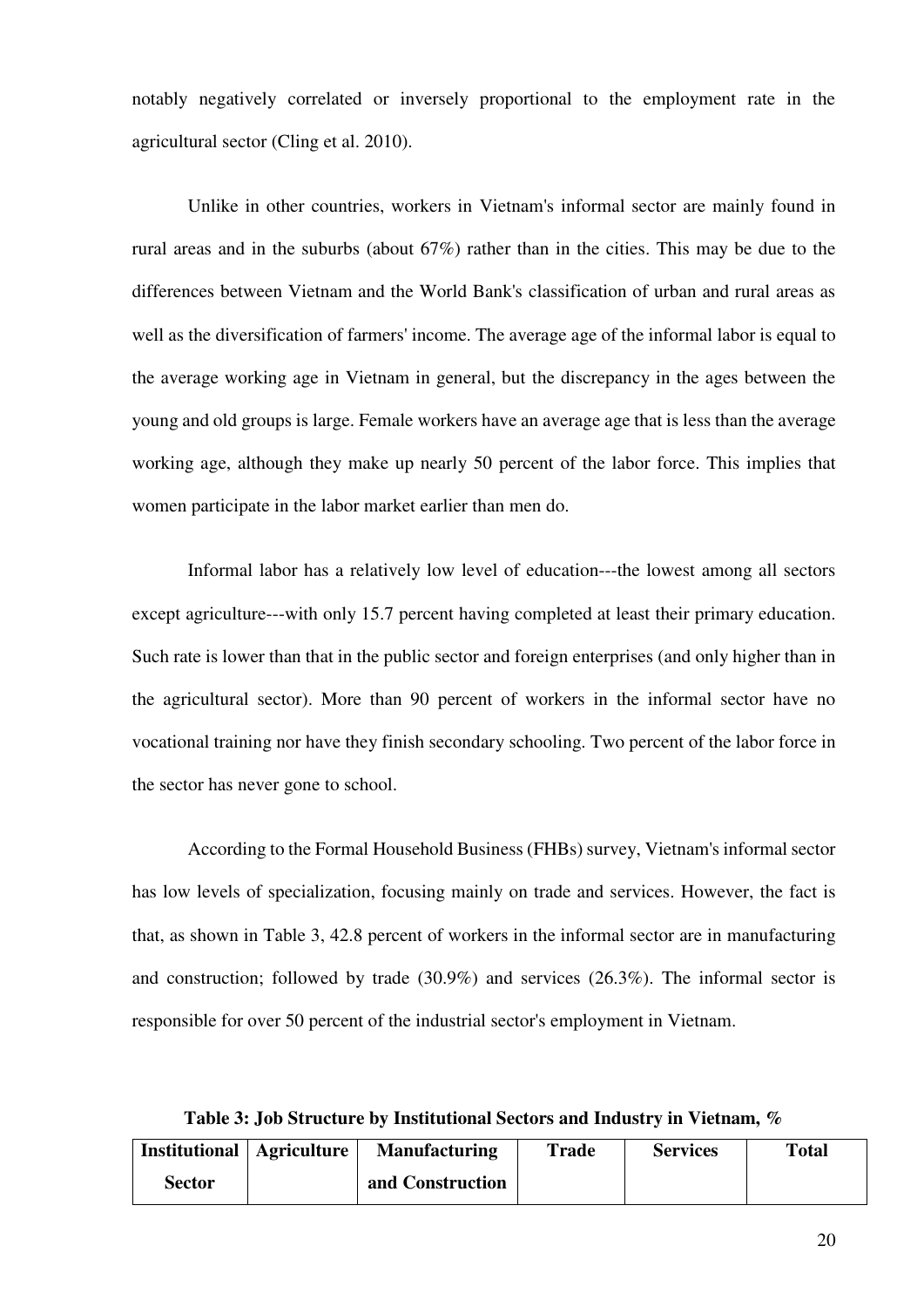| Public sector | $\overline{\phantom{a}}$ | 23.3                     | 2.9  | 73.8                     | 100 |
|---------------|--------------------------|--------------------------|------|--------------------------|-----|
| Foreign       | $\overline{\phantom{0}}$ | 86.7                     | 3.5  | 9.7                      | 100 |
| enterprises   |                          |                          |      |                          |     |
| Domestic      | $\overline{\phantom{0}}$ | 63.4                     | 15.9 | 20.6                     | 100 |
| enterprises   |                          |                          |      |                          |     |
| Formal HB     | $\overline{\phantom{0}}$ | 26.7                     | 43.9 | 29.4                     | 100 |
| Informal      | $\overline{\phantom{0}}$ | 42.8                     | 30.9 | 26.3                     | 100 |
| sector        |                          |                          |      |                          |     |
| Agriculture   | 100                      | $\overline{\phantom{a}}$ |      | $\overline{\phantom{a}}$ | 100 |
| Total         | 100                      | 40.2                     | 22.0 | 35.7                     | 100 |

Sources: LFS 2007 and GSO and authors' calculation

All of the over-20 different industries have informal workers except agencies of the Party and monopolistic public enterprises such as the Electricity Group. The commercial sector accounts for one-third of the total employment in the informal sector at 30.9 percent. This is followed by manufacturing (24.1%), construction (17.3%), and accommodation and food services (6.8%) sectors. Up to 80 percent of the employment in the informal sector comes from the four above-mentioned industries. The informal rate---or the proportion of informal employment in each sector---is quite high: 87 percent in services, 75 percent in construction, 64.9 percent in accommodation, and 60.6 percent in trade. It is also slightly higher in the sectors considered as formal such as real estate (37%), professional services (14.9%), and art (47.2%) (Cling et al 2010).

While the average income of informal workers is quite close to the average income of all workers in Vietnam (Table 4), one should note that workers in the informal sector work for longer hours (47.5 hours) than the national average (43.8 hours) and have almost the lowest income (i.e., only higher than farmers' income).

#### **Table 4: Main Job Characteristics by Institutional Sector in Vietnam**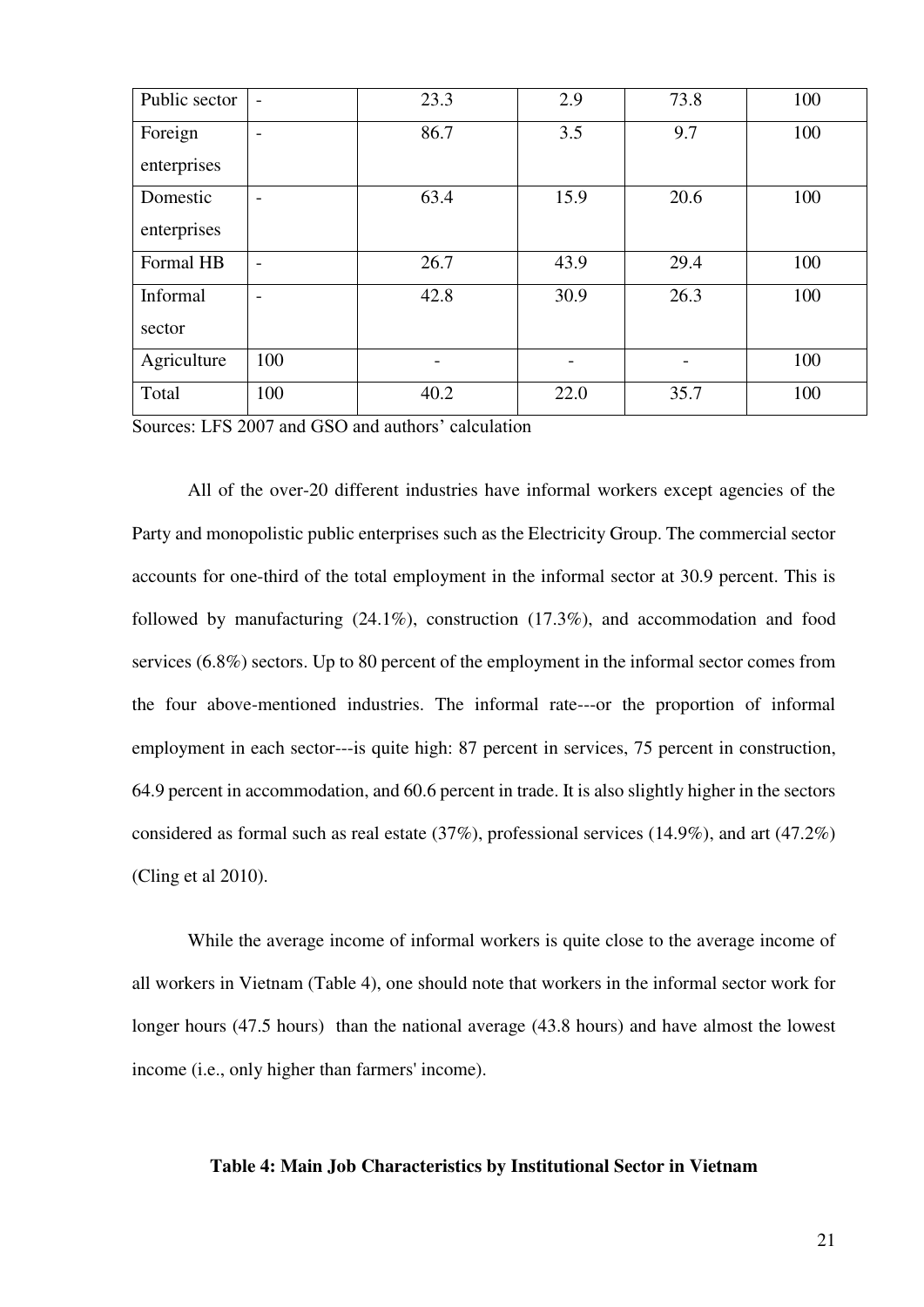| <b>Institutional</b>    | <b>Seniority</b> | <b>Wage</b> | <b>Social</b>  | <b>Hours/week</b> | <b>Income, 1,000</b> |
|-------------------------|------------------|-------------|----------------|-------------------|----------------------|
| <b>Sector</b>           | (Years)          | Workers,    | Security,      |                   | <b>VND/month</b>     |
|                         |                  | $\%$        | $\%$           |                   |                      |
| Public sector           | 11.3             | 98.7        | 87.4           | 44.4              | 1,717                |
| Foreign<br>enterprises  | 4.1              | 99.4        | 82.8           | 51                | 1,622                |
| Domestic<br>enterprises | 4.5              | 92.4        | 42.8           | 51.5              | 1,682                |
| Formal HB               | 7.2              | 34.4        | 1.9            | 52.4              | 1,762                |
| Informal<br>sector      | 8                | 23.9        | $\overline{0}$ | 47.5              | 1,097                |
| Agriculture             | 17               | 7.2         | 0.1            | 39.5              | 652                  |
| Total                   | 12.5             | 30          | 14.2           | 43.8              | 1,060                |

Sources: LFS 2007, GSO, and authors' calculation.

#### **3.3 Female Workers in Vietnam's Informal Sector: Real situations**

The percentage of women and men working in the informal sector vis-à-vis other industrial sectors is nearly similar, at 81.2 percent and 82 percent, respectively. In many industries, women (48%) have a lesser probability of being employed in the informal sector than the men (56.1%). Employment in the informal is relatively low at 44 percent for women-- -nearly 16percentage points lower than the 59.7 percent for men.

#### 3.3.1 *Informal Employment by Industries*

Agricultural employment is not counted as informal due to the differences in production characteristics and its seasonal nature. Industrial and service sectors account for a large proportion of employment for female workers. The informal employment for female workers went up from nearly 50 percent in 2004 to 57 percent in 2010, although still lower than the rates for men in the same industries. Informal employment for men grew from 55 percent in 2004 to about 62 percent by 2010. Self-employed female workers in the informal sector focused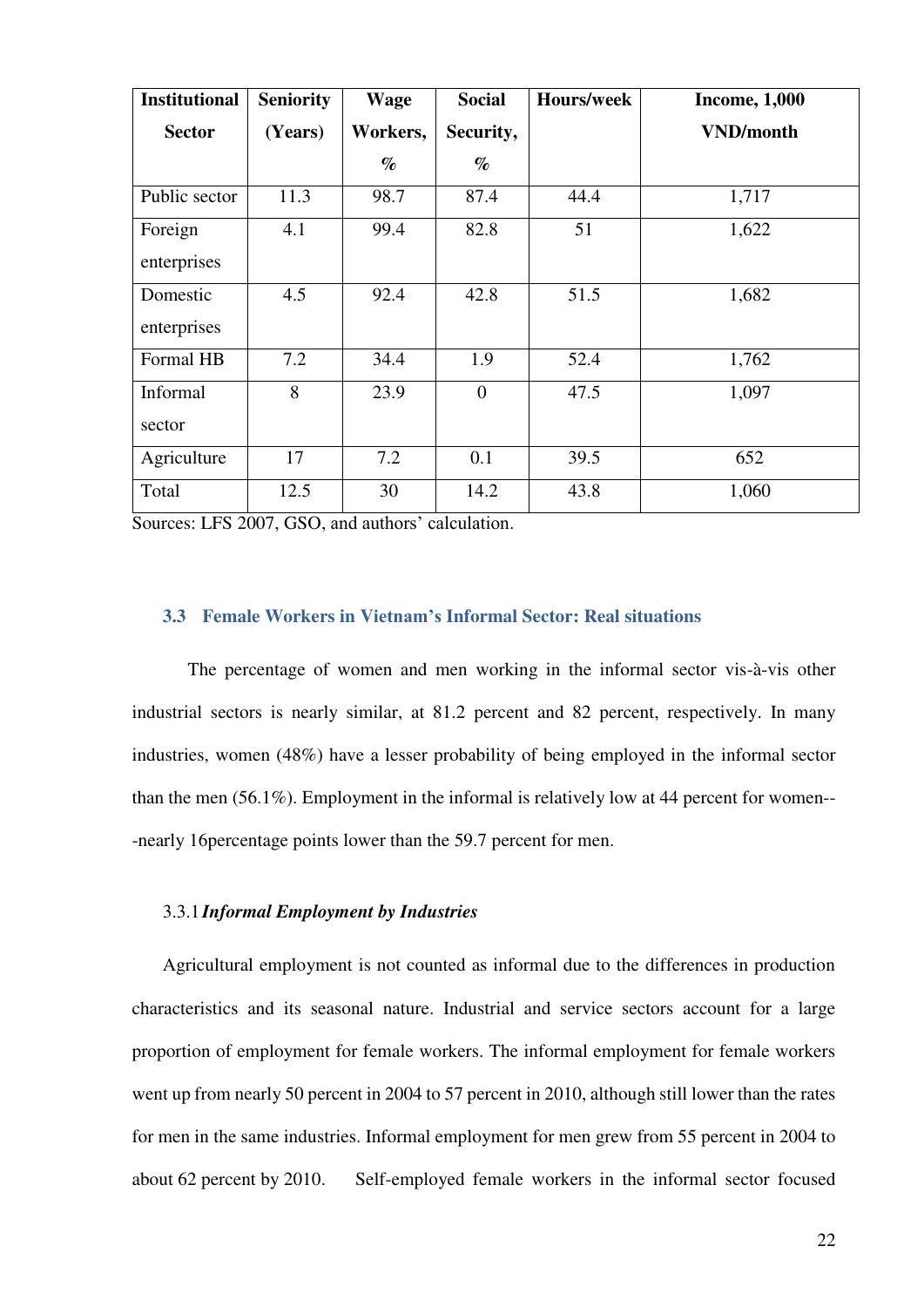primarily on industrial and services. Specifically, there were more than twice female workers in the service sector than in the industry sector. For example, the percentage of informal-sector, self-employed female workers in the industrial and services sectors, respectively, were around 34 percent and 66 percent in 2004; in 2010, the corresponding figures became 28 percent and 72 percent.

The rate of formal industrial employment is lower than that of its counterpart in the informal sector, but the rate of employment in the formal service sector is higher than the employment rate in the informal service sector.

#### *3.3.2Scale and Distribution of Female Workers by Industry and by Province*

Table 5shows that female labor is distributed evenly among industries, with the highest proportion in foreign businesses  $(61\%)$ , and the lowest in domestic enterprises  $(40\%)$ . Women also work in dangerous and vulnerable jobs but only 24.5 percent are paid---lower than the 35.4 percent for men. In the formal sector, women labor has as many opportunities as men to become paid workers, based on the relative probability of 0.68. By contrast, the relative probability in the informal sector is 0.35; that is, women have less opportunity than men (67%) to become wage workers in the informal sector.

Female workers are over-presented in vulnerable employment: Only 24.5 percent of the females are wage workers, less than the 35.4 percent of male workers. In the informal sector, female workers have the same chance as males to become wage workers, but this indicator is at the lowest rate. (Table 7).

Female workers work as long as the males, except in sectors such as foreign and domestic enterprises. Despite similar working hours, female workers earn a lower income than their male counterparts in all sectors.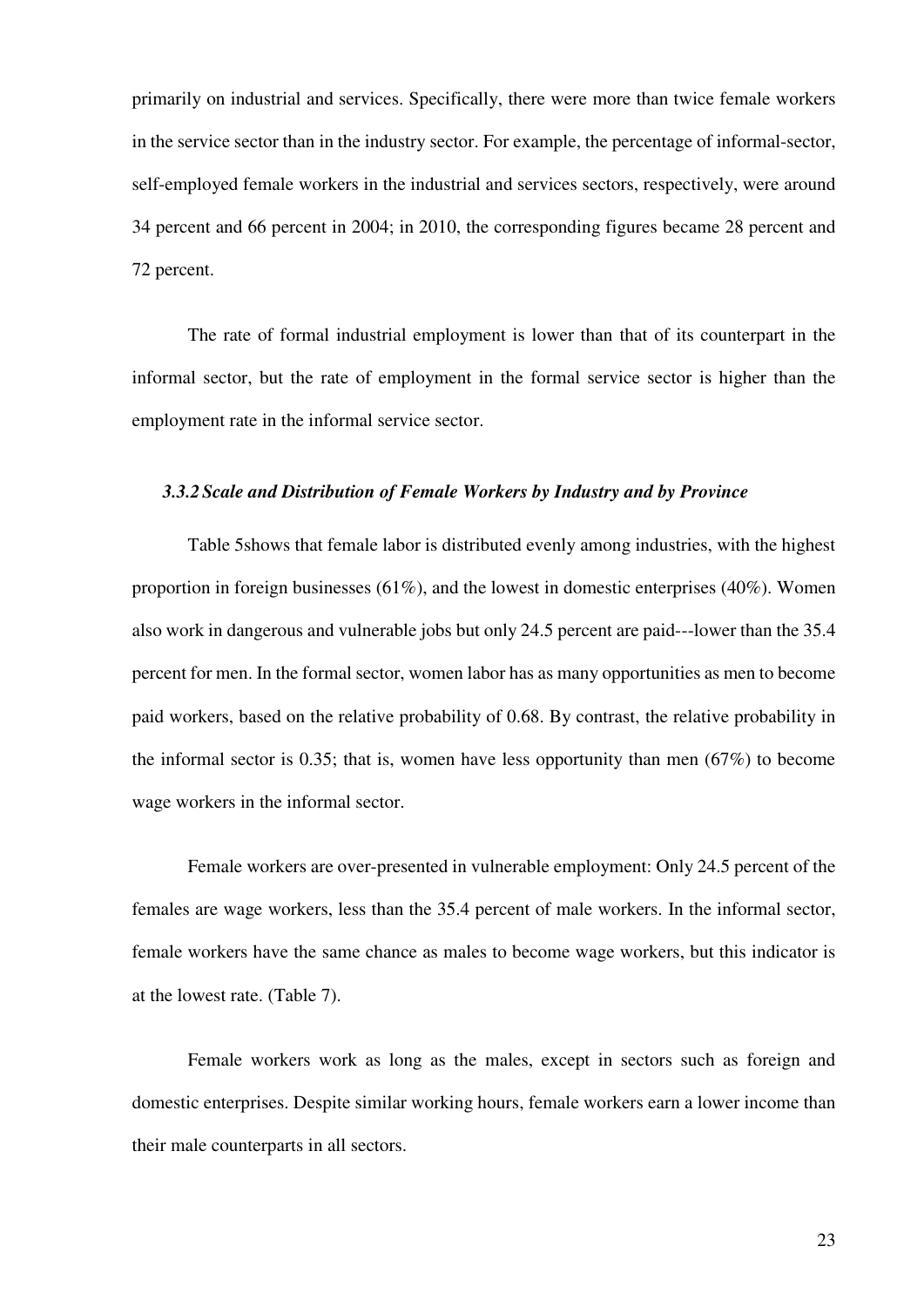| <b>Institutional</b> | <b>Rural</b> | Household    | <b>Ethnic</b>     | <b>Female</b> | Age  | <b>Upper</b>        |
|----------------------|--------------|--------------|-------------------|---------------|------|---------------------|
| <b>Sector</b>        |              | <b>Heads</b> | <b>Minorities</b> |               |      | <b>Secondary</b>    |
|                      |              |              |                   |               |      | <b>Education or</b> |
|                      |              |              |                   |               |      | <b>Higher</b>       |
| Public sector        | 43.9         | 39.3         | 6.4               | 45.7          | 38.1 | 79.3                |
| Foreign              | 56.6         | 17           | 2.5               | 61.2          | 28.6 | 51.8                |
| enterprises          |              |              |                   |               |      |                     |
| Domestic             | 49.2         | 26.5         | 4.2               | 39.5          | 31.7 | 47.3                |
| enterprises          |              |              |                   |               |      |                     |
| Formal HB            | 46.0         | 35.5         | 6.1               | 46.5          | 36.9 | 31.2                |
| Informal             | 66.9         | 39.6         | 3.9               | 48.7          | 38.3 | 15.7                |
| sector               |              |              |                   |               |      |                     |
| Agriculture          | 94.1         | 38.4         | 22.8              | 51.6          | 39.5 | 9.2                 |
| Total                | 75.2         | 37.4         | 13.8              | 49.4          | 38.2 | 23.1                |

**Table 5: Socio-Demographic Characteristics of Full time Workers by Institutional Sectors in Vietnam, %** 

Sources: LFS 2007, GSO and authors' calculations.

#### 3.3.3*Long Working Hours*

Female laborers work 42.9 hours a week, nearly two hours fewer than that of men. However, in some industries, women's working time is longer than men's. For instance, in foreign enterprises, women work 51.4 hours while men log in 50.3 hours. In domestic enterprises, the figures are 51.7 and 51.5 hours, respectively.

In the informal sector, there is a small difference in length of working time between men and women (46.8 hours and 48.2 hours, respectively). This difference is not exactly accurate given that (1) The unemployment rates of women and men are roughly equivalent: 4.8 percent for women and 5 percent for men; and (2) Female workers take on second jobs to earn an extra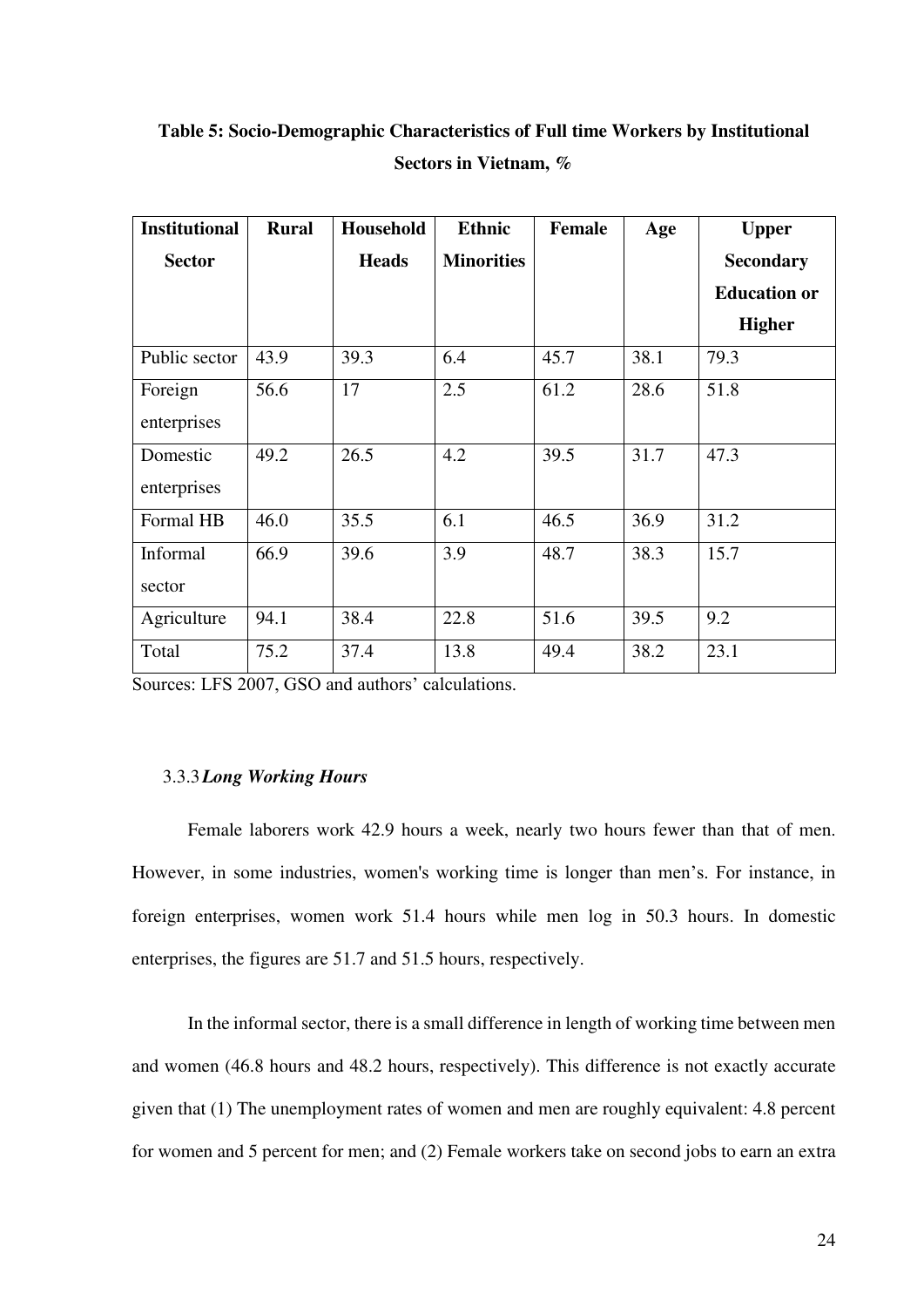income. Thus, this seems to indicate that the questionnaire used might have been unable to cover all the specific characteristics of women workers.

#### 3.3.4*Low Income*

Female labor usually has lower income than men, with the average male workers earning 33 percent more than their female counterparts in all sectors. The income gap between men and women is smallest in the public sector at 7 percent, while quite large in the informal sector (as well as in domestic businesses), at up to 30 percent. The difference, however, is biggest (at 43%) in agriculture and foreign companies. It may be even wider if one were to include unpaid workers, where women comprise a large proportion.

In the non-agricultural household economy, both formal and informal, the number of women who do housework without pay is two times higher than that of men. The invisible unemployment rate in women is likewise higher than in men: 35.2 percent compared with the latter's 25.7 percent. Women have a greater probability of falling into invisible unemployment than men in all sectors except the public sector, where the unemployment rate is relatively low at 3.2 percent for women and 6.4 percent for men. In contrast, the probability for men is three times higher than women in domestic and foreign enterprises: 3.9 percent and 1.4 percent, respectively, in domestic enterprises; 14.2 percent and 5.5 percent in foreign businesses; 22.3 percent and 10.5 percent in the agricultural sector; and 18.8 percent and 14.4 percent in the informal sector.

#### 3.3.5*Dangerous Jobs*

Women workers are often more underpaid and have dangerous jobs compared to men. According to the ILO, 35.4 percent of male workers are regularly paid, which is about 11percentage points more than that of female employees (24.5%). In the formal sector, regularly paid employment opportunities are equal for men and women. However, in the household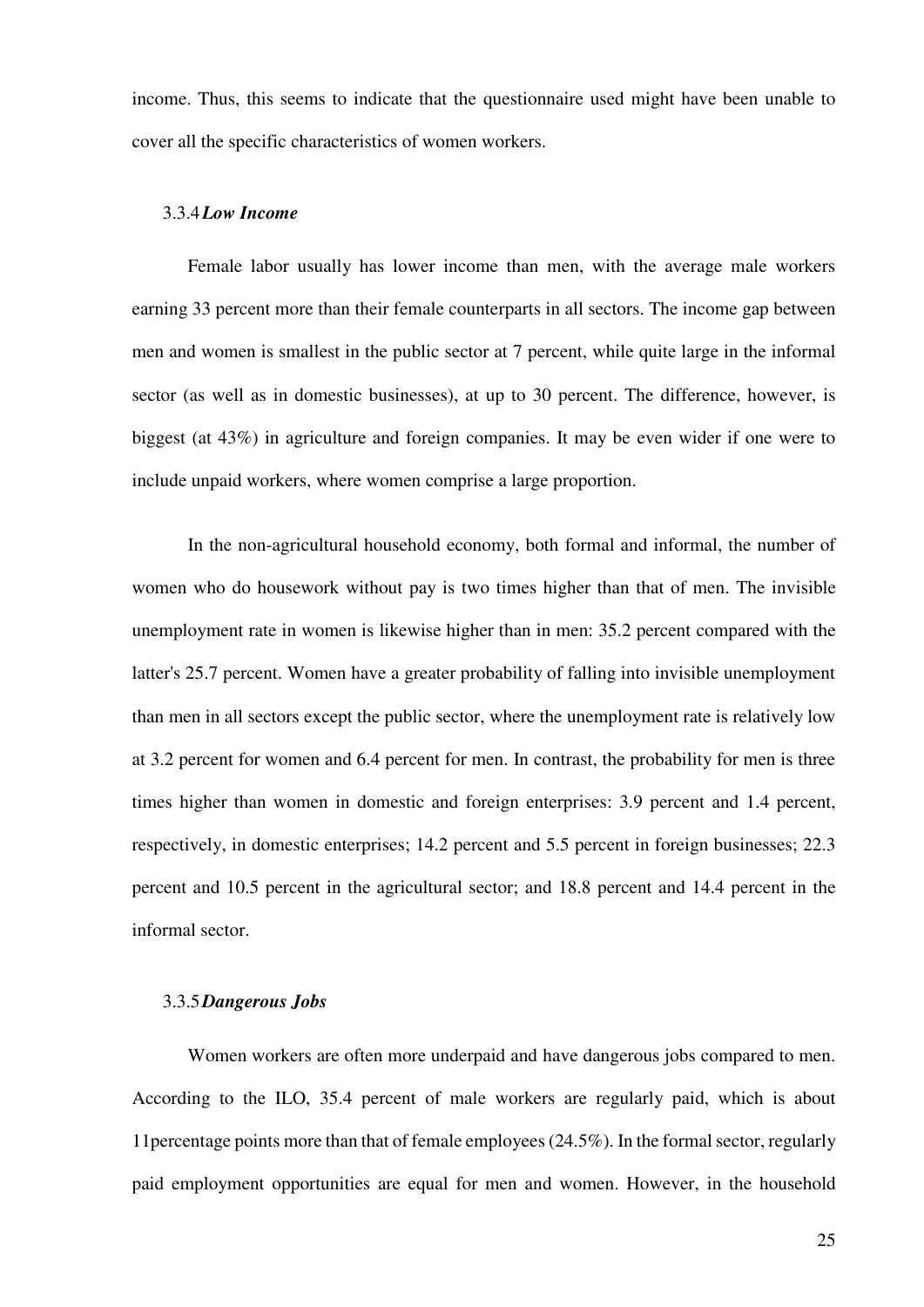economy, women are often excluded from equal employment opportunities. In the informal sector, women have a 64 percent lesser probability of becoming paid workers than men based on this statistics: The lowest opportunity for female workers to become paid employees is 12.4 percent while that for men is 34.7 percent (Table 6).

In the informal sector, women workers have a low level of protection while the inequality among them is fairly high. Also, the inequality in income distribution of women in the sector (where the gini coefficient is 0.4) is higher than among men (0.35).

Table 6further shows that the income inequity is highest in agriculture, where the gini coefficient is 0.53; and lowest in foreign enterprises at 0.28.Income inequality is lower among female labor than male workers in both foreign enterprises and public sector. Meanwhile, the gini ratios are equal for both genders working in domestic enterprises.

| Institutional | Wage worker |        | Income |        |      | Hours  |       | Gini (income) |  |
|---------------|-------------|--------|--------|--------|------|--------|-------|---------------|--|
| sector        | share, %    |        |        |        |      |        |       |               |  |
|               | Male        | Female | Male   | Female | Male | Female | Male  | Female        |  |
| Public        | 98.3        | 99.4   | 1,773  | 1,650  | 44.8 | 44     | 0.337 | 0.280         |  |
| sector        |             |        |        |        |      |        |       |               |  |
| Foreign       | 99.9        | 99.3   | 1,991  | 1,387  | 50.3 | 51.4   | 0.340 | 0.270         |  |
| enterprises   |             |        |        |        |      |        |       |               |  |
| Domestic      | 92.1        | 93.4   | 1,850  | 1,421  | 51.5 | 51.7   | 0.340 | 0.341         |  |
| enterprises   |             |        |        |        |      |        |       |               |  |
| Formal HB     | 40.4        | 27.5   | 1,902  | 1,594  | 52   | 53     | 0.439 | 0.478         |  |
| Informal      | 34.7        | 12.4   | 1,233  | 947    | 48.2 | 46.8   | 0.348 | 0.404         |  |
| sector        |             |        |        |        |      |        |       |               |  |
| Agriculture   | 9.3         | 5.4    | 774    | 538    | 40.7 | 38.4   | 0.565 | 0.532         |  |
| Total         | 35.4        | 24.5   | 1,211  | 902    | 44.8 | 42.9   | 0.491 | 0.514         |  |

**Table 6: Labor Market Gender Gap By Institutional Sectors in Vietnam (Main Job)** 

Sources: LFS 2007 and GSO and authors' calculation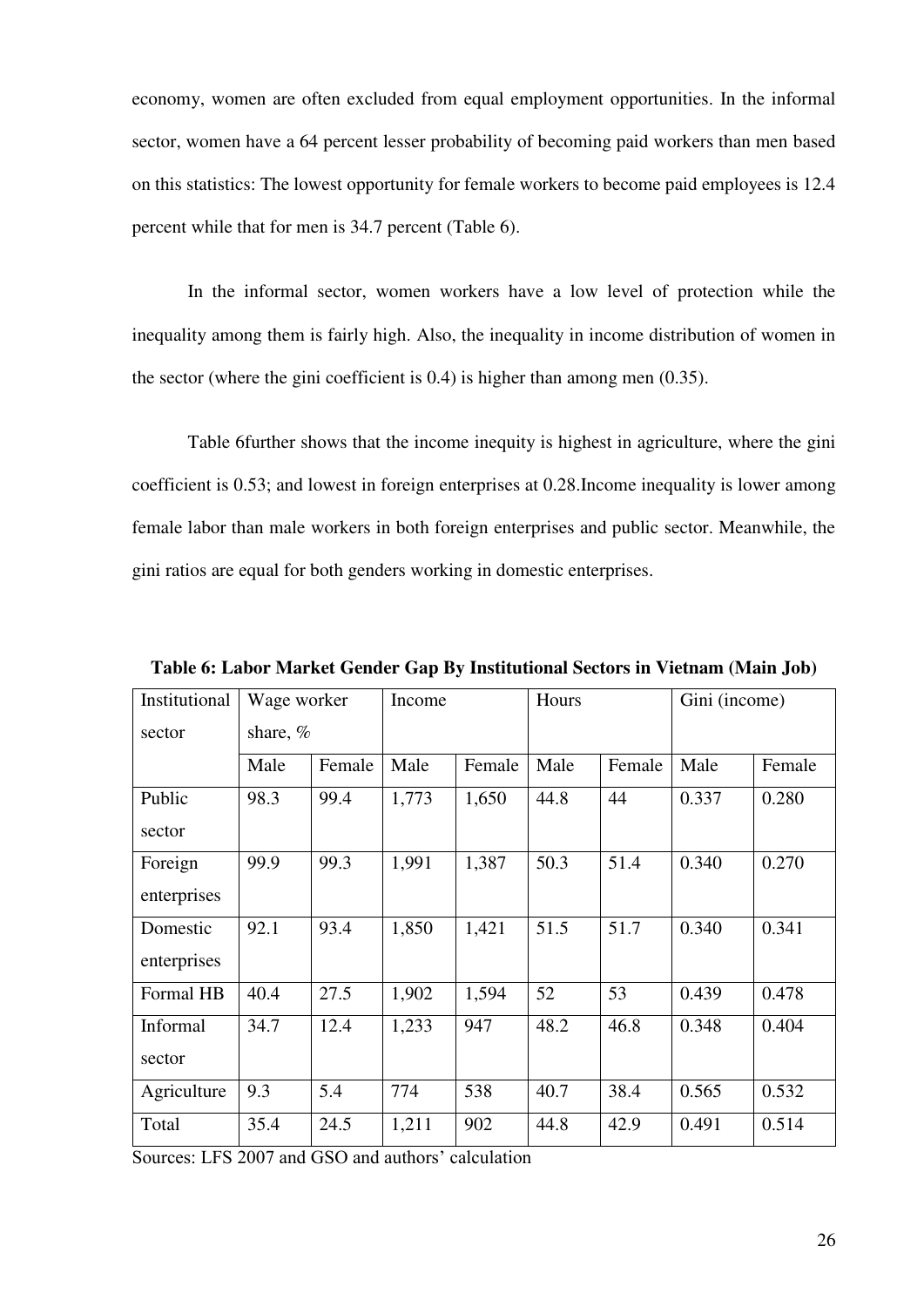#### 3.3.6*Socio-Demographic Characteristics*

Informal employment in rural areas is 32 percentage points higher than that in the urban, mainly due to the high agricultural employment rate in rural areas. In general, the educational level significantly impacts informal employment. That is, the employment rate in the informal sector is lower for those with higher education levels. For example, 96.5 percent of the workers have not completed their primary education, but only 13.7 percent college graduates take informal jobs (Table 7). The higher up the level of education women get, the less likely they are to have informal employment.

Informal employment has inverted U-shaped relationships with age. That is, informal employment is high among young people and low among the middle-aged and high again among the elderly, where more than 60 percent are aged 60 or older. More women over 60 years old participate in the informal employment than men of the same age bracket.

In the study, work quality is represented by the relative risk reduction (RRR) index of which the informal sector is usually lower than 1. This index shows that female laborers usually have fewer contracts, rewards, holidays, and jobs in permanent facilities than men. Given equivalent work hours, women earn 30 percent less than men. While working conditions for men and women in the formal sector are alike, women's income is 18 percent less than men.

| <b>Institutional</b>    | <b>Male</b> | Female | <b>Total</b> | <b>Area</b>      | <b>Male</b> | <b>Female</b> | <b>Total</b> |
|-------------------------|-------------|--------|--------------|------------------|-------------|---------------|--------------|
| <b>Sector</b>           |             |        |              |                  |             |               |              |
| Public sector           | 15.1        | 9.1    | 12.3         | Urban            | 57.2        | 57.5          | 57.3         |
| Foreign<br>enterprises  | 16.1        | 17.9   | 17.2         | Rural            | 89.3        | 89.9          | 89.6         |
| Domestic<br>enterprises | 56.1        | 48     | 52.9         | <b>Education</b> | <b>Male</b> | Female        | <b>Total</b> |

**Table 7: Informal Employment Rates by Institutional Sectors, Job Status, Area, Education, Age and Gender in Vietnam, %**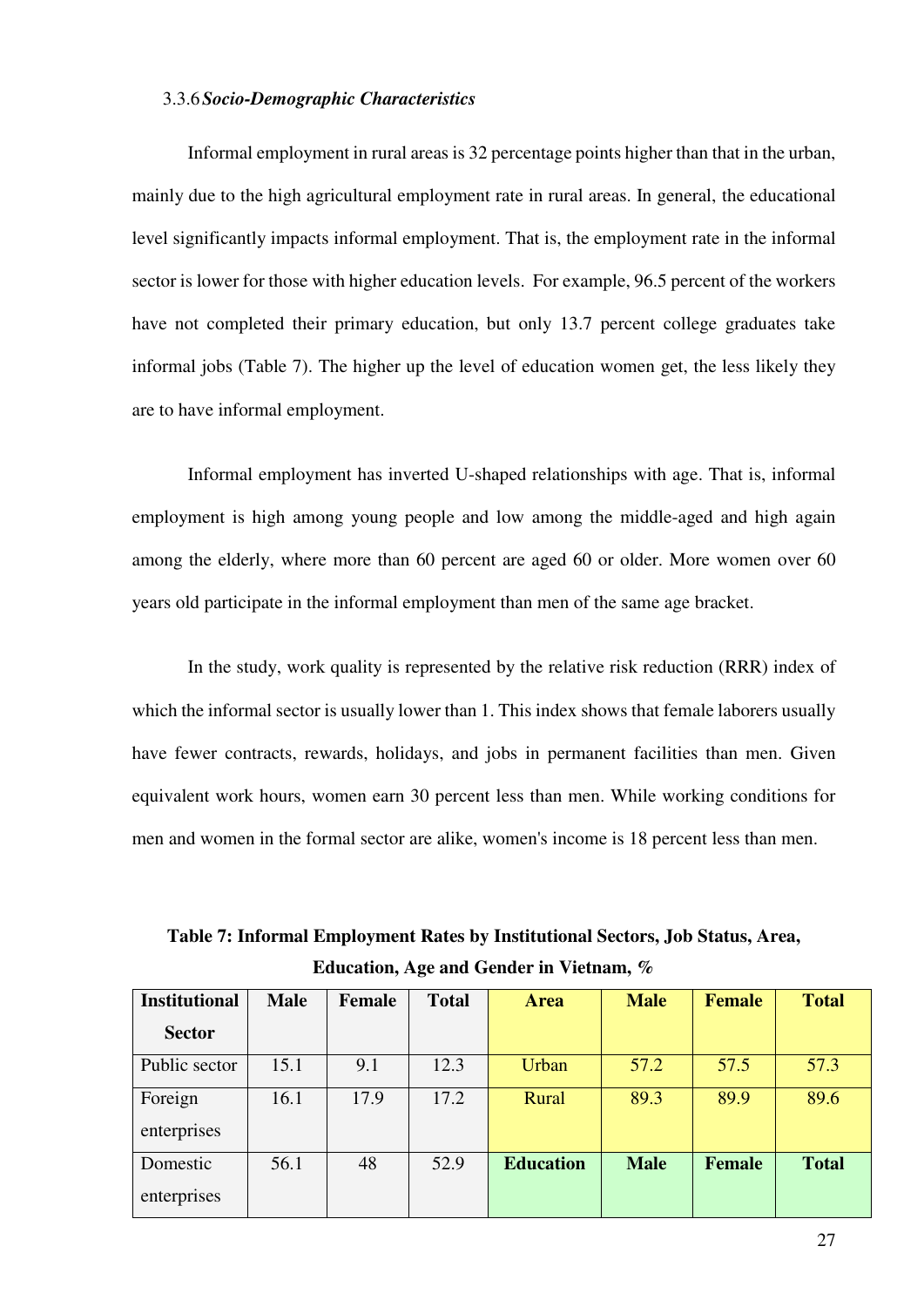| Formal HB         | 50.8        | 44.7          | 48           | Primary      | 96.5        | 96.4          | 96.5         |
|-------------------|-------------|---------------|--------------|--------------|-------------|---------------|--------------|
| Informal          | 100         | 100           | 100          | Lower        | 90.8        | 90.2          | 90.5         |
| sector            |             |               |              | Secondary    |             |               |              |
| Agriculture       | 98.8        | 99.2          | 99           | Upper        | 68          | 63.4          | 66.0         |
|                   |             |               |              | secondary    |             |               |              |
| <b>Job status</b> | <b>Male</b> | <b>Female</b> | <b>Total</b> | University   | 15.3        | 11.7          | 13.7         |
| Employer          | 33.2        | 32.8          | 33           | Age          | <b>Male</b> | <b>Female</b> | <b>Total</b> |
| Own-              | 95.9        | 95.8          | 95.8         | $15 - 24$    | 88.9        | 82            | 85.6         |
| account           |             |               |              |              |             |               |              |
| worker            |             |               |              |              |             |               |              |
| Wage              | 59.8        | 44            | 53.4         | $25-29$      | 78.5        | 80.8          | 79.6         |
| worker            |             |               |              |              |             |               |              |
| Family            | 100         | 100           | 100          | 60 and over  | 92.2        | 96.6          | 94.4         |
| worker            |             |               |              |              |             |               |              |
| <b>Total</b>      | 81.2        | 82            | 81.6         | <b>Total</b> | 81.2        | 82            | 81.6         |

Sources: LFS 2007 and GSO and authors' calculation

#### **Table 8: Informal Employment and Gender in Vietnam**

| <b>Employment</b> | Written<br>Contract | Pay<br><b>Slip</b> | <b>Public</b><br><b>Holidays</b> | <b>Fixed</b><br><b>Premises</b> | <b>Fixed</b><br><b>Wage</b> | <b>Hours</b><br>Worked | Income* |
|-------------------|---------------------|--------------------|----------------------------------|---------------------------------|-----------------------------|------------------------|---------|
| All jobs          |                     |                    |                                  |                                 |                             |                        |         |
| Formal            | 1.01                | 0.99               | 0.99                             | 1.04                            | 0.93                        | 1.0                    | 0.82    |
| Informal          | 0.66                | 0.64               | 0.76                             | 0.78                            | 0.59                        | 0.95                   | 0.70    |
| Total             | 0.89                | 0.87               | 0.93                             | 0.93                            | 0.83                        | 0.96                   |         |
| Wage worker       |                     |                    |                                  |                                 |                             |                        |         |
| only              |                     |                    |                                  |                                 |                             |                        |         |
| Formal            | 1.01                | 1.0                | 1.0                              | 1.04                            | 0.96                        | 0.99                   | 0.85    |
| Informal          | 1.32                | 1.28               | 1.51                             | 1.47                            | 1.17                        | 0.97                   | 0.76    |
| Total             | 1.3                 | 1.29               | 1.36                             | 1.34                            | 1.20                        | 0.97                   | 0.89    |

#### **Relative risk ratios of females over males**

Sources: LFS 2007 and GSO and authors' calculation.

\*Including unpaid workers

Note: The probability of females have a written contract with a formal job is 1% higher than for males, but it's 34% lower for an informal job.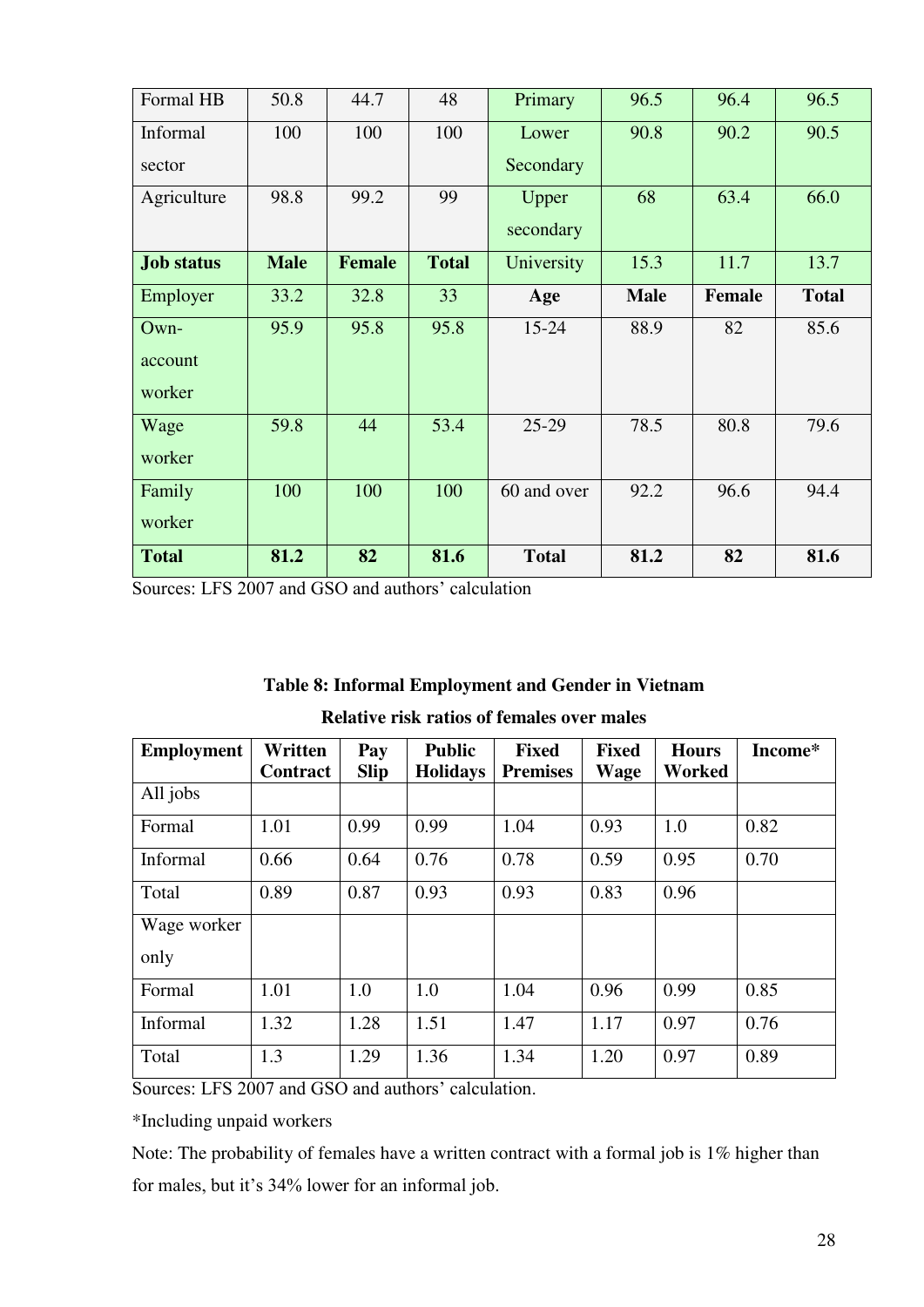In the informal sector, women workers are entitled to better working conditions than male workers. Women workers have 17 percent more opportunities than men to receive a fixed salary, 32 percent more chances to strike a labor contract, 47 percent more possibility to work in permanent facilities, and 51 percent more likelihood to enjoy the holidays (Cling et al 2010). The disadvantage of women in the labor market is mainly due to their abounding presence in the industries with unjustifiable work conditions such as unpaid housework, rather than because of the inequality in the types of work.

Own-account workers and homeworkers take a fairly large proportion of the employment structure. In this group, there are more women than men, and many are found in rural than in urban areas.

#### 3.3.7*The level of Education of Female Workers in the Informal Sector*

 The level of education of wage-earning women in the informal sector is generally low- --lower than of their male counterparts in the same sector and much lower than workers in the formal sector. The percentage of informal female labor with no degree was 26.56 percent in 2004, before going down to 25.24 percent in 2010 (Table 9). The biggest proportion of female workers in the informal sector are those who completed primary education, comprising 29.42 percent in 2004 and 29.89 percent in 2010. Those who reached secondary level comprised 23.97 percent in 2004 and 24.78 percent in 2010. The percentage figure for high school-level workers is in the single digit; more so with those in the collegiate or higher level, which accounted for only 3.2 percent in 2004 and 2.01 percent by2010.

Self-employed females also have a generally low educational attainment. The proportion of those with non-degrees was 23.3 percent in 2004 and 21.41 percent in 2010, while the rate for those with primary education was 32.73 percent in 2004 and 32.33 percent in 2010.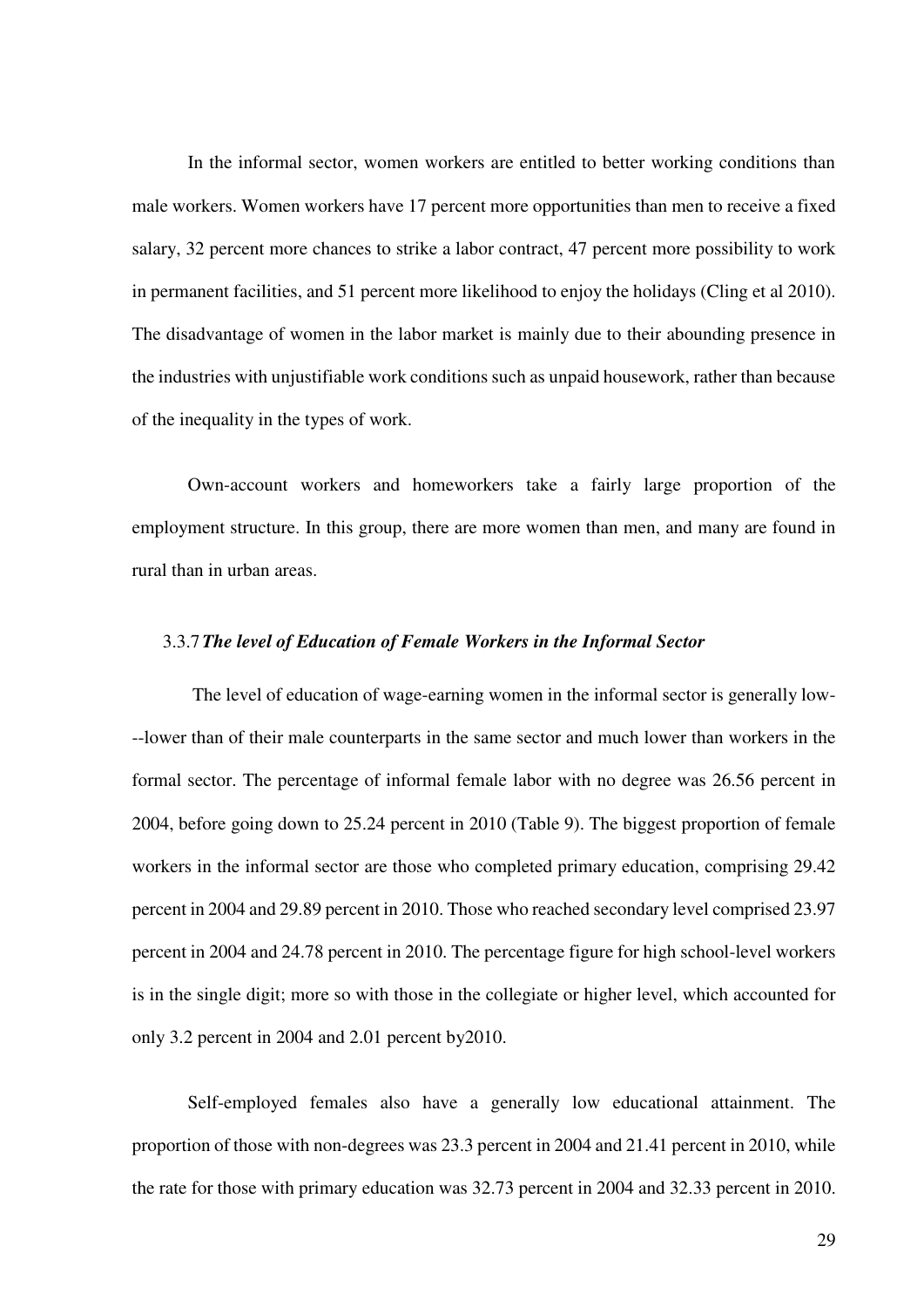Those with secondary education accounted for 30.64 percent in 2004 and 28.51 percent in 2010. Meanwhile, the educational level of self-employed females in the informal sector is roughly as low as that of wage-earning females in the same sector. However, in the context of economic transition, education does determine the workers' entrepreneurship skills.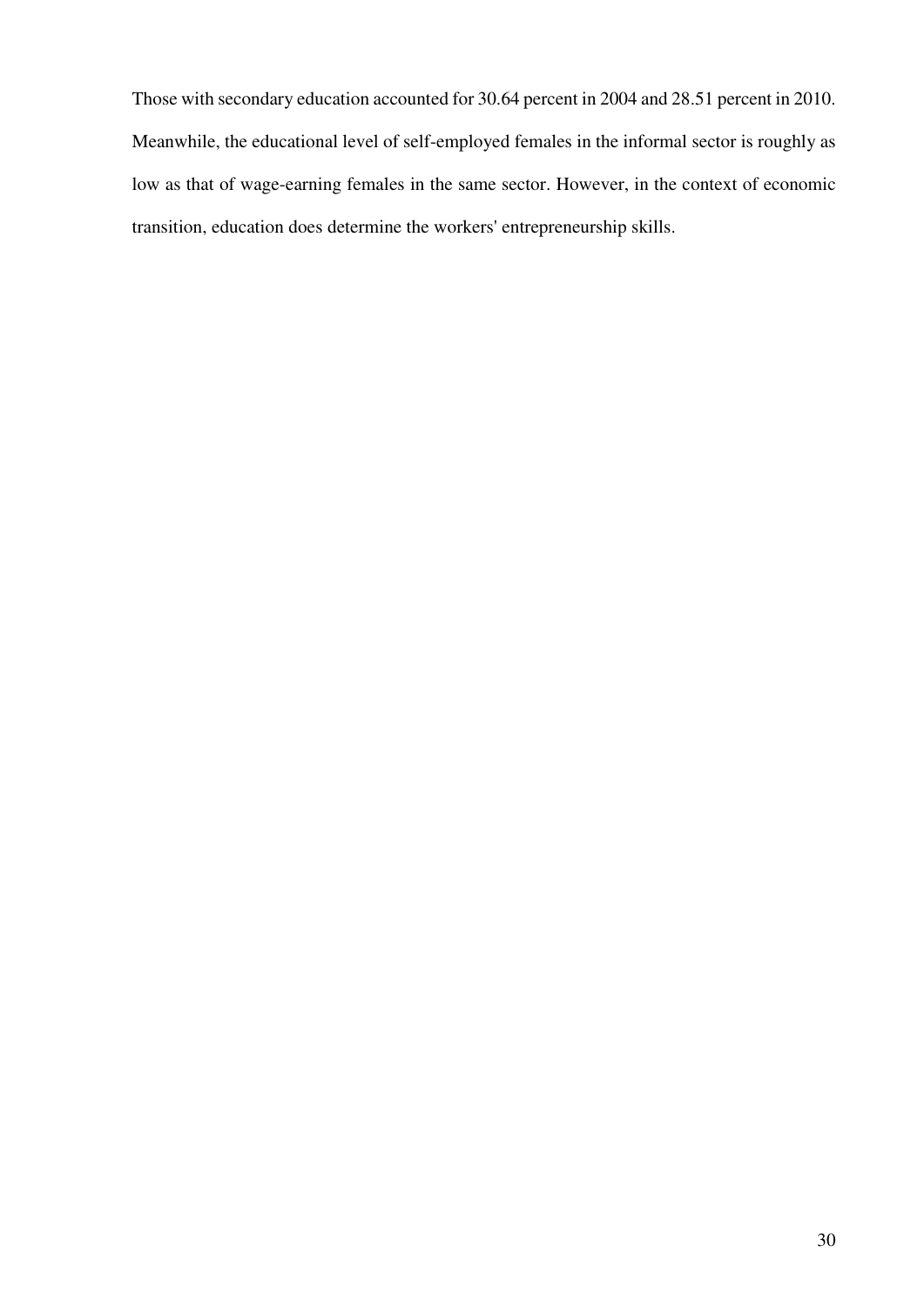|                             |               | 2004        |             |        | 2006        |             |               | 2008        |             |        | 2010        |             |  |
|-----------------------------|---------------|-------------|-------------|--------|-------------|-------------|---------------|-------------|-------------|--------|-------------|-------------|--|
| <b>Education level</b>      | <b>Female</b> | <b>Male</b> | <b>Both</b> | Female | <b>Male</b> | <b>Both</b> | <b>Female</b> | <b>Male</b> | <b>Both</b> | Female | <b>Male</b> | <b>Both</b> |  |
| Formal wage worker          |               |             |             |        |             |             |               |             |             |        |             |             |  |
| No degree                   | 1.53          | 0.93        | 1.21        | 0.18   |             | 0.09        | 1.52          | 1.66        | 1.59        | 2.14   | 1.29        | 1.71        |  |
| <b>Primary school</b>       | 6.67          | 5.51        | 6.05        | 6.54   | 4.92        | 5.68        | 6.10          | 5.79        | 5.94        | 7.11   | 4.49        | 5.79        |  |
| <b>Secondary school</b>     | 10.94         | 11.30       | 11.13       | 11.23  | 11.31       | 11.27       | 12.36         | 10.84       | 11.55       | 10.98  | 9.86        | 10.42       |  |
| <b>High school</b>          | 11.49         | 12.61       | 12.09       | 11.97  | 13.20       | 12.62       | 13.12         | 13.69       | 13.43       | 14.57  | 10.75       | 12.65       |  |
| <b>Vocational training</b>  |               |             |             |        |             |             |               |             |             |        |             |             |  |
| school                      | 36.21         | 34.36       | 35.21       | 35.54  | 35.82       | 35.69       | 30.31         | 33.94       | 32.23       | 27.42  | 33.33       | 30.40       |  |
| <b>College and higher</b>   | 33.15         | 35.29       | 34.31       | 34.53  | 34.75       | 34.65       | 36.58         | 34.09       | 35.26       | 37.78  | 40.27       | 39.03       |  |
| <b>Informal wage worker</b> |               |             |             |        |             |             |               |             |             |        |             |             |  |
| No degree                   | 26.56         | 20.11       | 22.47       | 1.01   | 0.83        | 0.90        | 26.66         | 18.60       | 21.52       | 25.24  | 19.05       | 21.24       |  |
| <b>Primary school</b>       | 29.42         | 30.82       | 30.31       | 41.93  | 39.64       | 40.42       | 29.19         | 30.47       | 30.01       | 29.89  | 28.24       | 28.82       |  |
| <b>Secondary school</b>     | 23.97         | 28.45       | 26.81       | 32.69  | 35.27       | 34.39       | 24.70         | 29.81       | 27.96       | 24.78  | 29.54       | 27.86       |  |
| <b>High school</b>          | 8.80          | 8.71        | 8.75        | 12.50  | 10.49       | 11.18       | 10.02         | 9.82        | 9.90        | 11.16  | 11.82       | 11.59       |  |
| <b>Vocational training</b>  |               |             |             |        |             |             |               |             |             |        |             |             |  |
| school                      | 8.04          | 9.50        | 8.97        | 9.19   | 11.93       | 10.99       | 7.34          | 9.32        | 8.61        | 6.63   | 9.50        | 8.49        |  |
| <b>College and higher</b>   | 3.20          | 2.41        | 2.70        | 2.67   | 1.84        | 2.12        | 2.09          | 1.97        | 2.01        | 2.31   | 1.85        | 2.01        |  |
| <b>Formal self-employed</b> |               |             |             |        |             |             |               |             |             |        |             |             |  |
| workers                     |               |             |             |        |             |             |               |             |             |        |             |             |  |
| No degree                   | 10.78         | 5.14        | 8.25        | 0.92   | 0.17        | 0.57        | 17.70         | 8.74        | 13.31       | 11.41  | 5.50        | 8.65        |  |

**Table 9: Educational Levels of Female Employees in Informal Sector**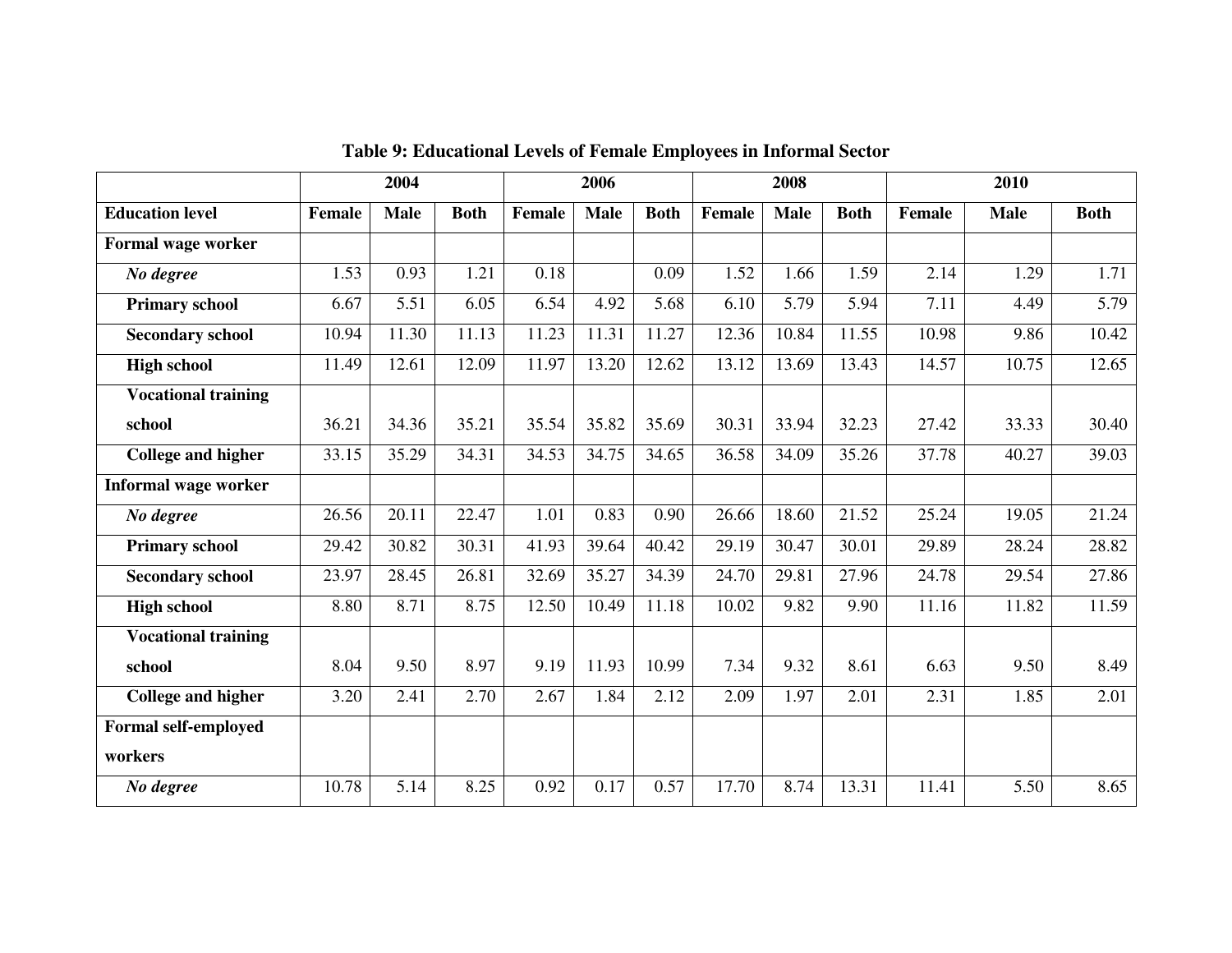| <b>Primary school</b>         | 24.43 | 20.04 | 22.46 | 30.62 | 19.00 | 25.14 | 25.62 | 22.01 | 23.85 | 24.24 | 15.70 | 20.25 |
|-------------------------------|-------|-------|-------|-------|-------|-------|-------|-------|-------|-------|-------|-------|
| <b>Secondary school</b>       | 31.03 | 26.42 | 28.97 | 32.92 | 32.47 | 32.71 | 26.71 | 25.89 | 26.31 | 30.12 | 29.53 | 29.84 |
| <b>High school</b>            | 19.25 | 21.28 | 20.16 | 20.31 | 19.69 | 20.02 | 15.06 | 16.02 | 15.53 | 18.35 | 18.26 | 18.31 |
| <b>Vocational training</b>    |       |       |       |       |       |       |       |       |       |       |       |       |
| school                        | 11.06 | 20.04 | 15.08 | 11.08 | 23.66 | 17.01 | 10.25 | 21.52 | 15.77 | 11.53 | 25.10 | 17.87 |
| College and higher            | 3.45  | 7.09  | 5.08  | 4.15  | 5.01  | 4.56  | 4.66  | 5.83  | 5.23  | 4.35  | 5.91  | 5.08  |
| <b>Informal self-employed</b> |       |       |       |       |       |       |       |       |       |       |       |       |
| No degree                     | 23.3  | 13.65 | 19.5  | 0.52  | 0.69  | 0.59  | 28.89 | 18.21 | 24.16 | 21.41 | 14.48 | 18.60 |
| <b>Primary school</b>         | 32.73 | 28.78 | 31.18 | 42.46 | 33.79 | 38.75 | 27.76 | 28.19 | 27.95 | 32.33 | 30.00 | 31.39 |
| <b>Secondary school</b>       | 30.64 | 32.52 | 31.38 | 38.67 | 36.63 | 37.80 | 25.51 | 27.61 | 26.44 | 28.51 | 30.64 | 29.37 |
| <b>High school</b>            | 7.17  | 10.11 | 8.33  | 10.27 | 13.95 | 11.84 | 8.64  | 11.58 | 9.94  | 11.74 | 11.20 | 11.52 |
| <b>Vocational training</b>    |       |       |       |       |       |       |       |       |       |       |       |       |
| school                        | 5.32  | 13.46 | 8.53  | 6.43  | 12.34 | 8.96  | 6.08  | 10.42 | 8.01  | 4.59  | 11.28 | 7.30  |
| College and higher            | 0.84  | 1.48  |       | 1.66  | 2.61  | 2.07  | 3.12  | 3.99  | 3.50  | 1.42  | 2.40  | 1.82  |

Source: VHLSS various years; and authors' calculations.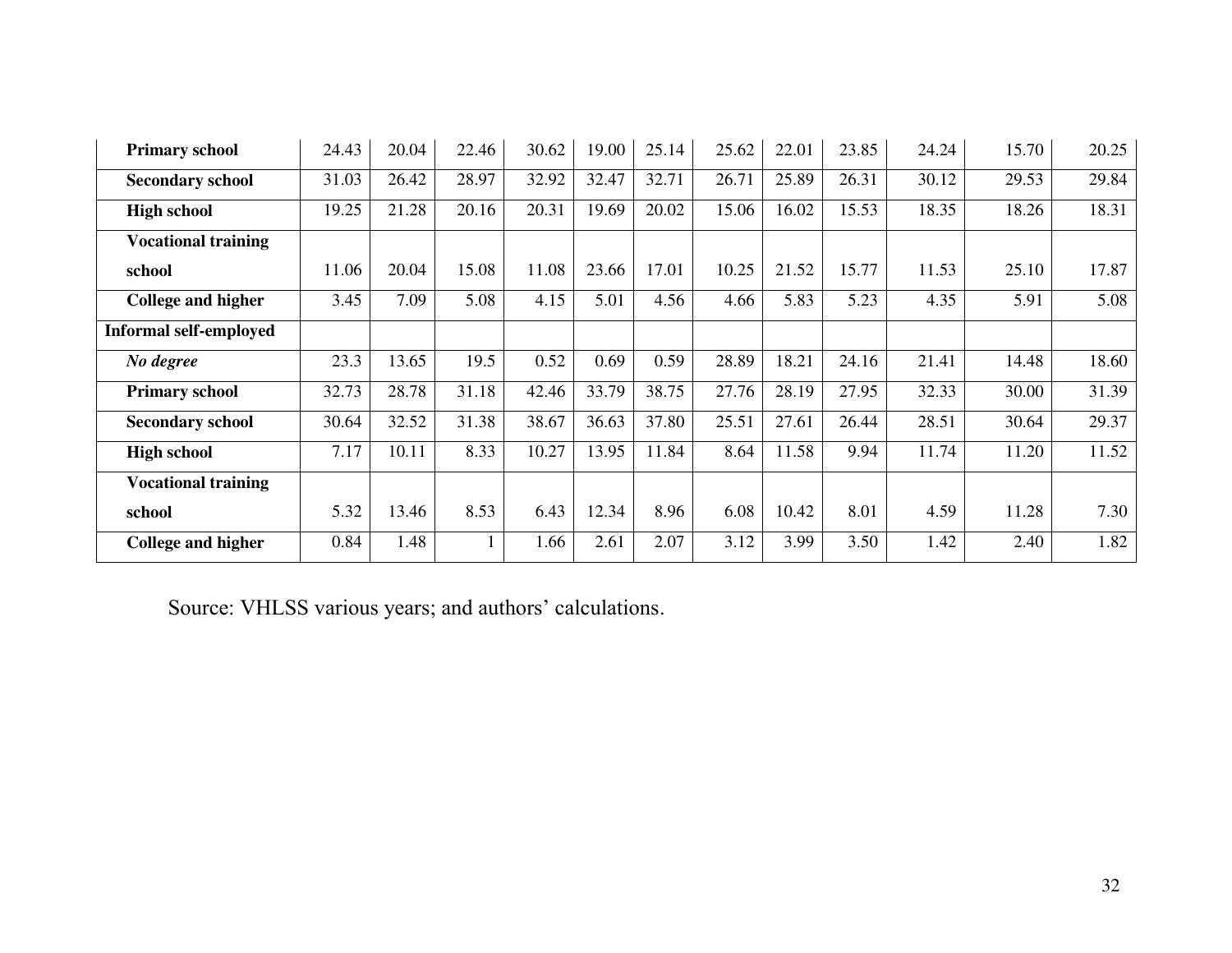## 4 **EARNINGS AND WORKING CONDITIONS FOR FEMALE WORKERS IN THE INFORMAL SECTOR**

#### **4.1. Earnings for Female Workers in the Informal Sector**

The average hourly income of women workers in the informal sector is much lower than of their peers in the formal sector and of male workers, and even lower than the average of informal workers from both sexes (Table 10). It is also only half the income of formal women workers. In 2004, a female worker in the informal sector earned an average of 3,471.404 VND per hour; in 2010, the number increased to 8,391.426 VND per hour. This, however, is still lower than male informal workers' income of 4,329.526 VND per hour in 2004 and 11,380.55 VND per hour in 2010.

| Year               | 2004     |          |          |          | 2006     |          |          |  |  |
|--------------------|----------|----------|----------|----------|----------|----------|----------|--|--|
| <b>AREA</b>        | Female   | Male     | Both     | Female   |          | Male     | Both     |  |  |
| Formal employees   | 6.020818 | 6.899374 | 6.493887 | 7.925911 |          | 9.056573 | 8.522363 |  |  |
| Informal employees | 3.471404 | 4.329526 | 4.029256 |          | 4.120808 | 5.344982 | 4.909749 |  |  |
| Formal self-       |          |          |          |          |          |          |          |  |  |
| employed           | 14.68524 | 19.61129 | 16.88416 |          | 18.62694 | 23.14833 | 20.68304 |  |  |
| Informal self-     |          |          |          |          |          |          |          |  |  |
| employed           | 6.39606  | 9.371138 | 7.569777 | 8.579896 |          | 11.22277 | 9.624722 |  |  |
|                    | 2010     |          |          |          |          |          |          |  |  |
| Female             | Male     | Both     | Female   |          | Male     | Both     |          |  |  |
| 11.86192           | 13.61865 | 12.7844  | 16.89925 |          | 19.98696 | 18.45632 |          |  |  |
| 5.977983           | 7.647428 | 7.06321  | 8.391426 |          | 11.38055 | 10.36652 |          |  |  |
| 24.26926           | 31.68433 | 27.93001 | 32.13776 |          | 47.00799 | 39.06604 |          |  |  |
| 13.32028           | 17.16286 | 15.04131 | 23.8787  |          | 27.79569 | 25.46994 |          |  |  |

**Table 10: Earnings Per Hours (Thousand VND)** 

Source: VHLSS various years, authors' calculations.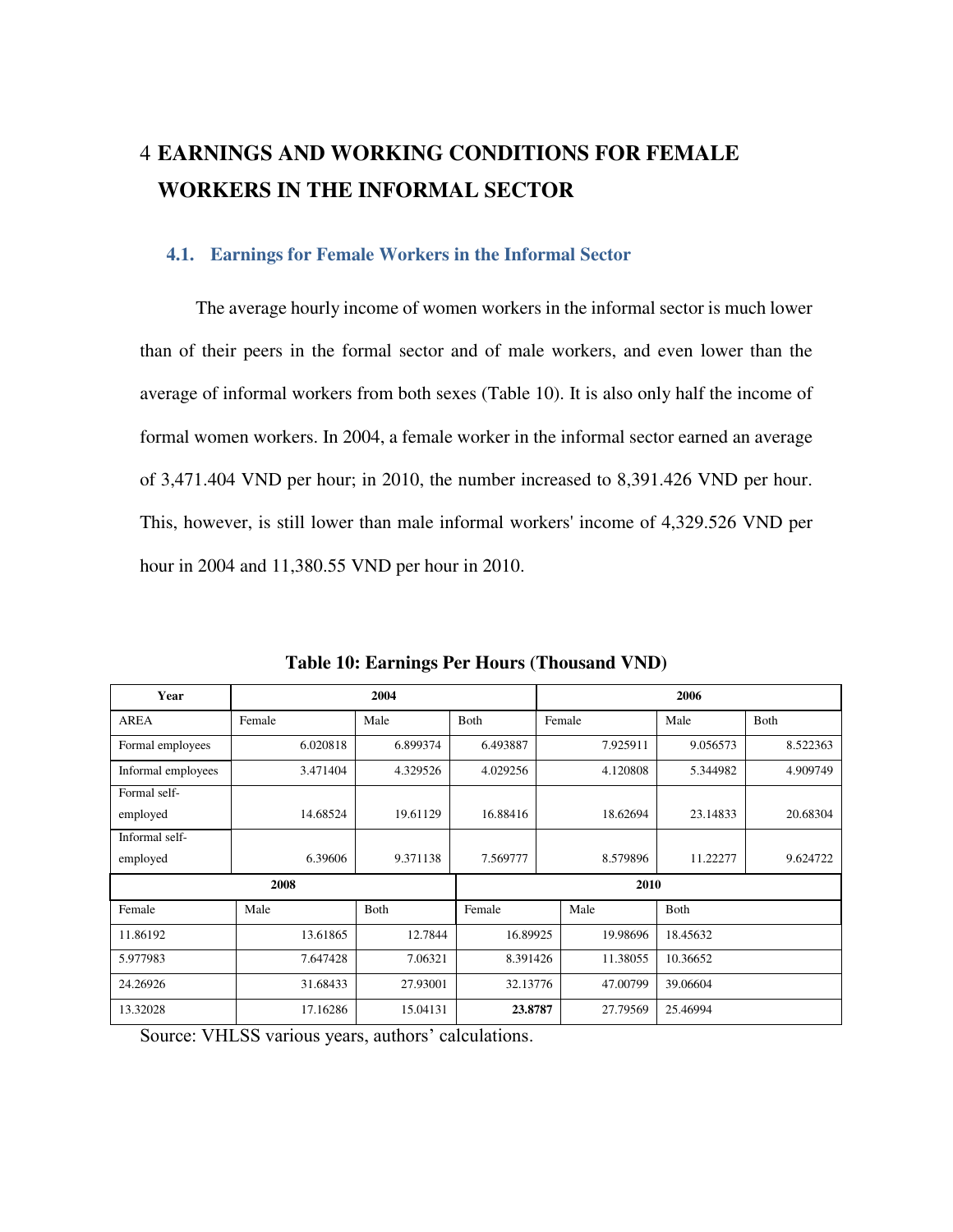Those in the informal sector but are self-employed have higher hourly incomes. Average hourly earnings of self-employed informal workers were 6,396.06 VND in 2006, rising to 27,795.69 VND in 2010. However, the hourly wage of self-employed females in this sector is still lower than that of male workers in the same sector and much less than those of female and male workers in the formal sector.

According to the VHLSS, there are fewer female than male labor in the informal sector. For example, male informal workers constitute around 65 percent, while their female counterparts account for about 35 percent in 2010 (Table 11). However, the percentage of self-employed females is higher than that of male workers, making up 60 percent in 2006 but dropping to 55.21 percent in 2008. On the other hand, the selfemployed males increased from 40 percent in 2006 to approximately 45 percent in 2008.

|                                        | 2004  | 2006  | 2008  | 2010  |
|----------------------------------------|-------|-------|-------|-------|
| <b>Formal employees</b>                |       |       |       |       |
| Female                                 | 46.05 | 47.03 | 47.07 | 49.57 |
| Male                                   | 53.95 | 52.97 | 52.93 | 50.43 |
| <b>Informal employees</b>              |       |       |       |       |
| Female                                 | 36.54 | 36.4  | 36.1  | 35.35 |
| Male                                   | 63.46 | 63.6  | 63.9  | 64.65 |
| <b>Formal self-employed workers</b>    |       |       |       |       |
| Female                                 | 60.57 | 54.35 | 50.63 | 51.72 |
| Male                                   | 39.43 | 45.65 | 49.37 | 48.28 |
| <b>Informal self-</b> employed workers |       |       |       |       |

**Table 11: Employment Composition (%)**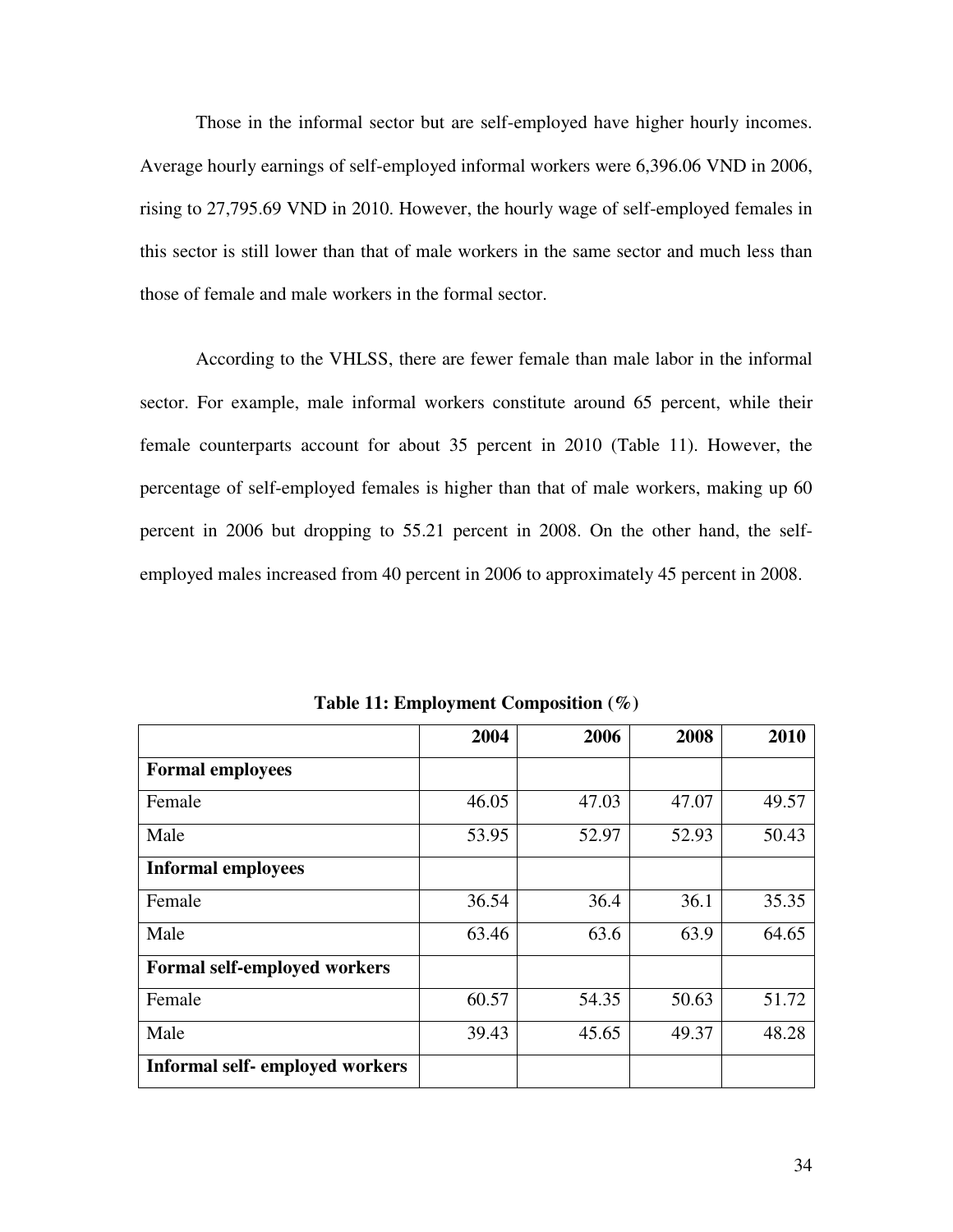| Female | 55.28                             | 60.5 | 55.01<br>JJ.21 | 54.93 |
|--------|-----------------------------------|------|----------------|-------|
| Male   | $\overline{\phantom{a}}$<br>44.72 | 39.5 | 70<br>44.7     | 49.U  |

Source: VHLSS various years, authors' calculations.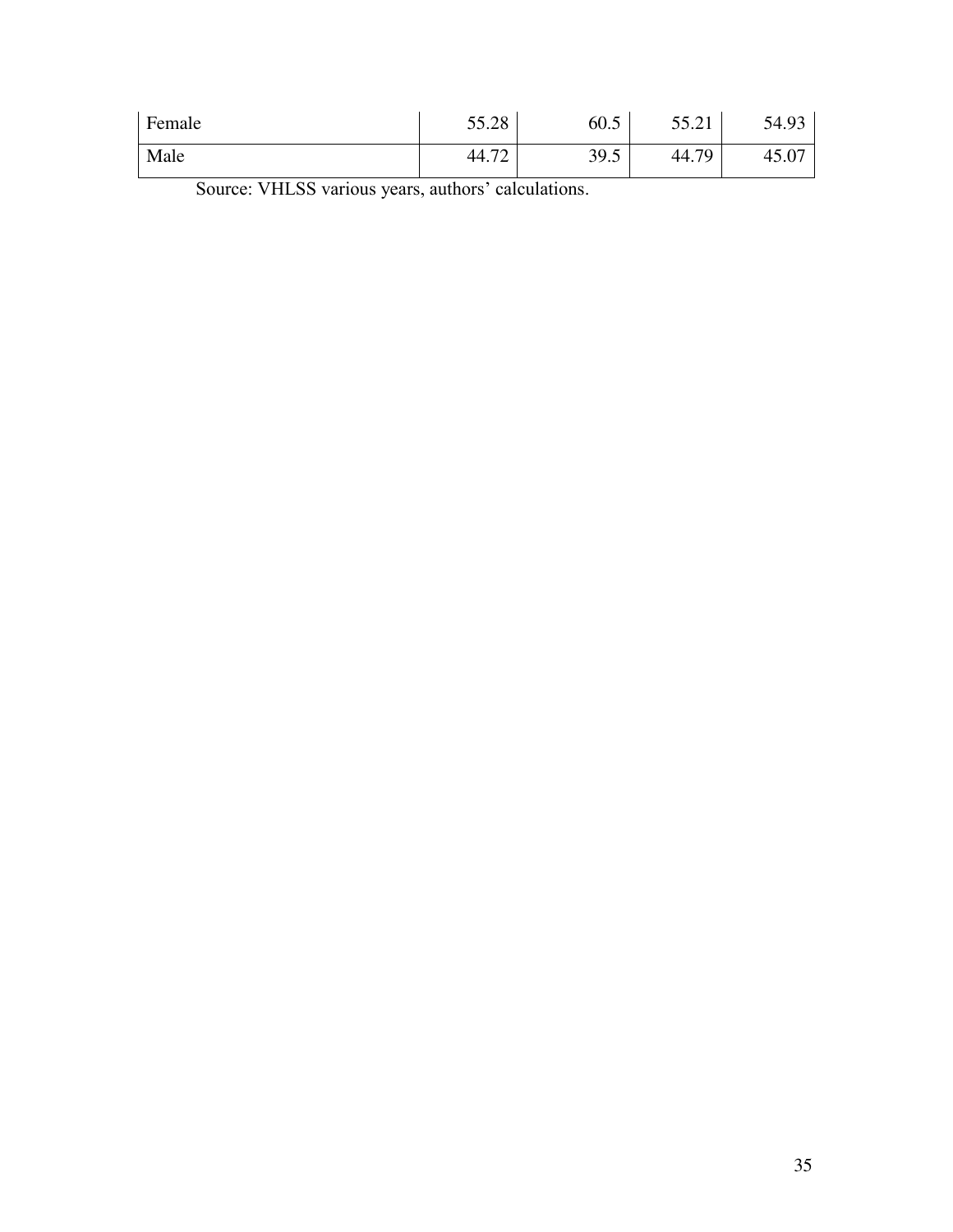In terms of hourly earnings, formal labor income is higher than informal labor income. Such income is greater in urban areas than in rural areas in both the formal and informal sectors. For example, in 2004, the average income of informal workers in rural areas was 3,116 VND per hour, lower than urban workers' 4,314 VND per hour (Table 13). By 2010, the figures became 7,740 VND per hour and 9,893 VDN per hour, respectively.

The informal sector's self-employed individuals enjoy an average income that is twice that paid to informal workers. In 2004, self-employed workers earned 6,049 VND per hour in rural areas and 7,229 VND per hour in urban areas. By 2010, the rural figure increased to 22,090 VND per hour while the urban earnings became 32,187 VND per hour.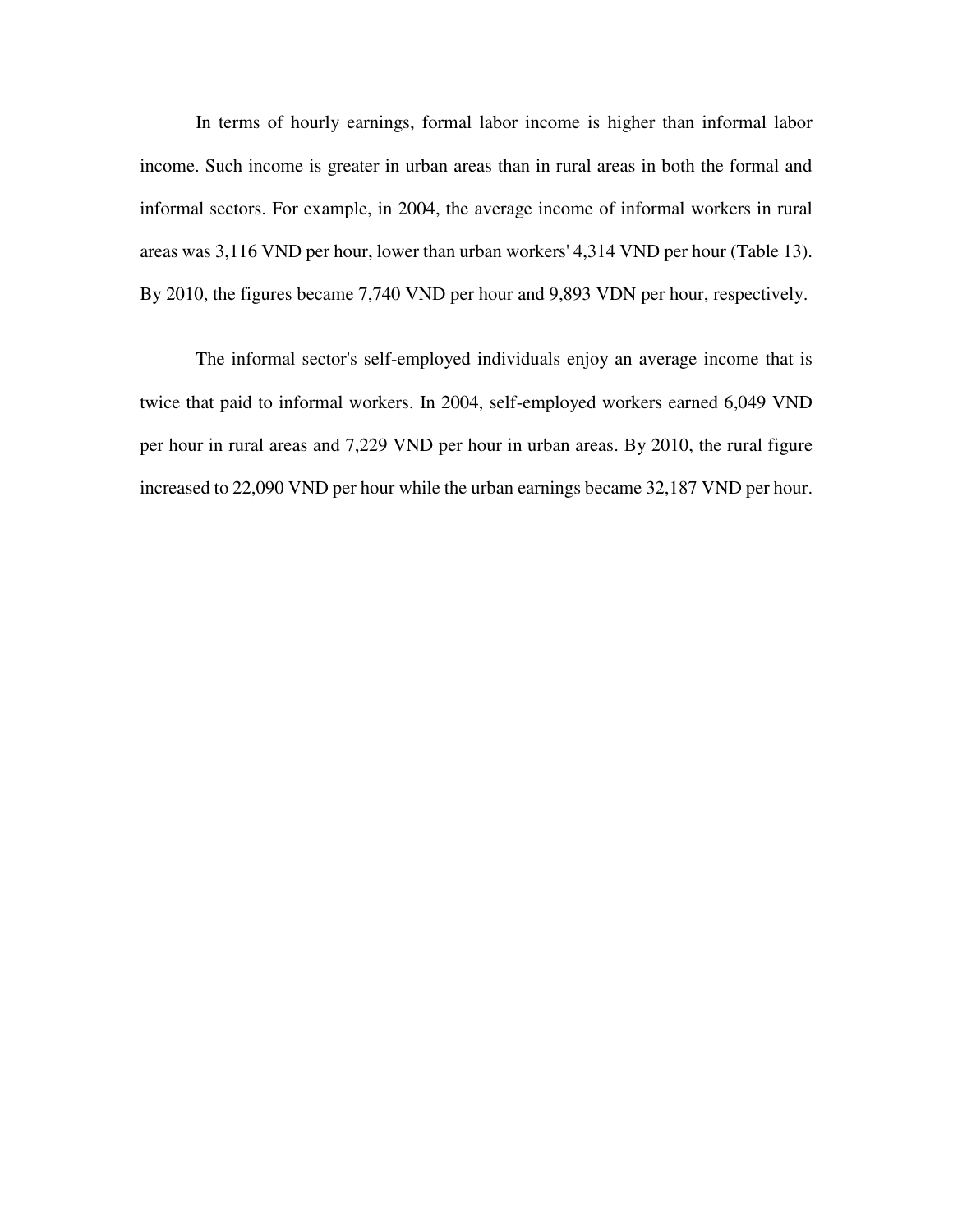# **Table 13: Earnings by Areas (Rural and Urban, in Thousands VND)**

| Year                  | 2004                  |          |          | 2006     |          |          | 2008      |          |                      | 2010     |          |          |          |
|-----------------------|-----------------------|----------|----------|----------|----------|----------|-----------|----------|----------------------|----------|----------|----------|----------|
| <b>Wage Worker</b>    |                       |          |          |          |          |          |           |          |                      |          |          |          |          |
|                       | <b>Formal labor</b>   |          |          |          |          |          |           |          |                      |          |          |          |          |
|                       | Female                | Male     | Both     | Female   | Male     | Both     | Female    | Male     | Both                 | Female   |          | Male     | Both     |
| Rural                 | 5.947045              | 5.862123 | 5.900235 | 7.368775 | 7.892458 | 7.645959 | 11.22024  | 11.56282 | 11.4009              | 14.70197 |          | 15.11651 | 14.90502 |
| Urban                 | 6.071848              | 7.683384 | 6.924678 | 8.367588 | 9.984184 | 9.217499 | 12.92733  | 15.66886 | 14.36308             | 18.69401 |          | 23.57663 | 21.21101 |
|                       | <b>Informal labor</b> |          |          |          |          |          |           |          |                      |          |          |          |          |
| Rural                 |                       |          |          |          |          |          | 5.658544  |          |                      |          |          |          |          |
|                       |                       |          |          |          |          |          | 7.038826  |          |                      |          |          |          |          |
|                       | 3.116204              | 3.9882   | 3.692814 | 3.747151 | 4.961364 | 4.545083 | 0.2222222 | 7.515869 | 6.89913              | 7.740202 |          | 10.72934 | 9.753328 |
| Urban                 | 4.314644              | 5.294199 | 4.922617 | 4.936676 | 6.290667 | 5.766668 | 7.366639  | 9.272257 | 8.51884<br>9.893378  |          |          | 13.23378 | 11.99096 |
| Self-employed workers |                       |          |          |          |          |          |           |          |                      |          |          |          |          |
|                       | <b>Formal labor</b>   |          |          |          |          |          |           |          |                      |          |          |          |          |
| Rural                 | 12.91193              | 16.59602 | 14.61634 | 17.31545 | 19.13601 | 18.16884 | 23.05476  | 33.82539 | 28.52099<br>25.8583  |          |          | 31.84734 | 28.63919 |
| Urban                 | 16.35481              | 22.84909 | 19.14838 | 19.8537  | 26.80788 | 22.97278 | 27.10168  | 34.53799 | 30.62302<br>38.41738 |          |          | 63.97336 | 50.36563 |
|                       | <b>Informal labor</b> |          |          |          |          |          |           |          |                      |          |          |          |          |
| Rural                 | 6.049108              | 8.138626 | 6.881032 | 8.579051 | 11.04473 | 9.546074 | 11.89318  | 15.63255 | 13.60668             |          | 18.669   | 26.82072 | 22.09021 |
| Urban                 | 7.229538              | 12.49163 | 9.258742 | 8.640671 | 11.48013 | 9.770139 | 18.38725  | 23.59749 | 20.61673             |          | 32.71957 | 31.32403 | 32.18775 |

Source: VHLSS various years, authors' calculations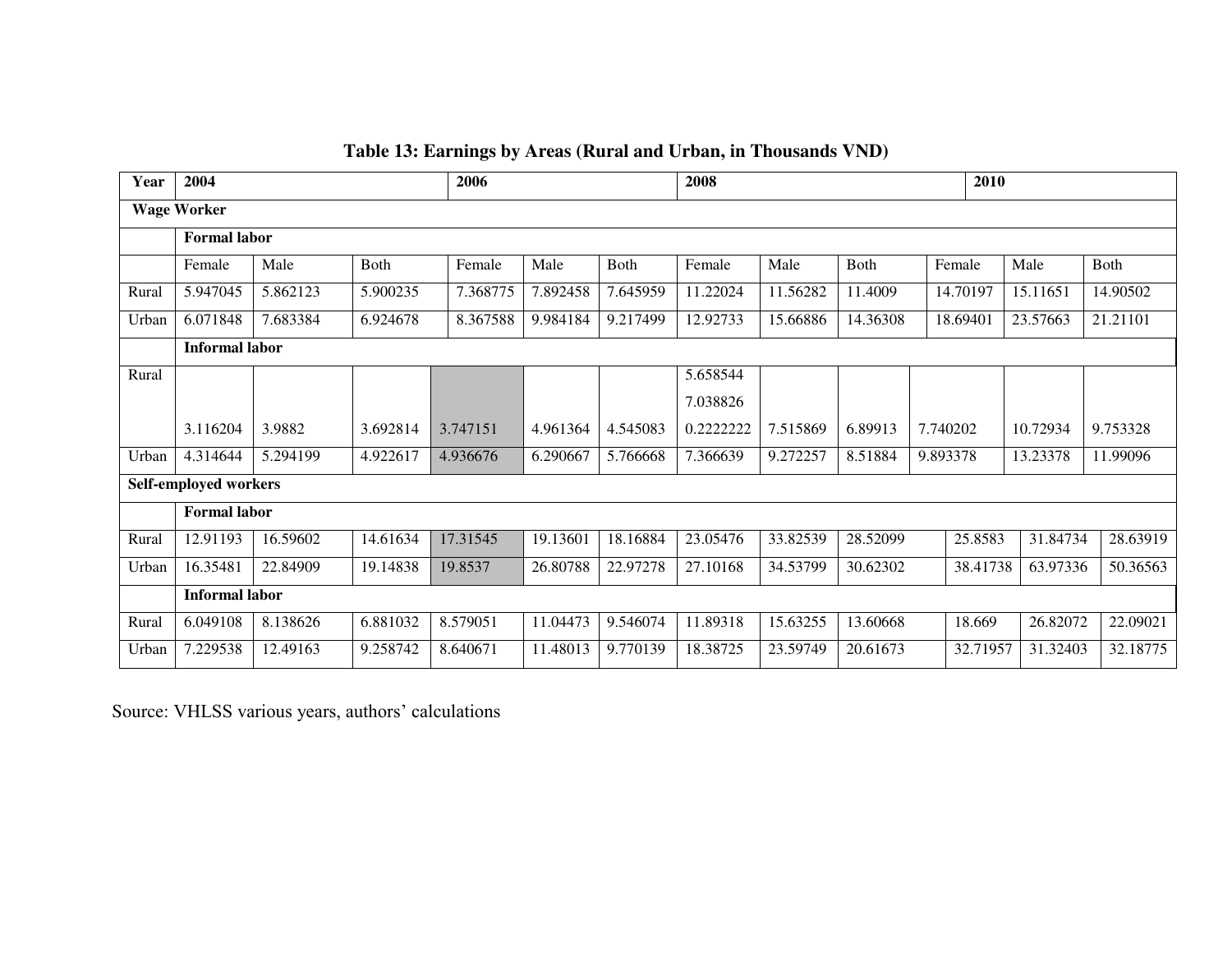When assessed by region, incomes are found to be better in regions with more favorable natural conditions than in remote and mountainous areas. In 2004, the informal sectors' women workers in the South East earned the highest at 4,510 VND per hour (Table 14). This was followed by rates in the North West at 4,320 VND per hour. By 2010, the income of the same labor group was highest still in the South East at 10,350 VND per hour. This was followed by incomes in the Central Highlands, which was 10,100 VND per hour. The North West, a mountainous and poor area, only got the top position among regions due to the informal female workers' involvement in tourism, and manufacturing and sale of traditional products.

Self-employed informal women workers earn, on average, twice what female informal workers receive. In 2004, self-employed women in the South East enjoyed the highest income at 9,210 VND per hour, followed by those in the Central Highland and the Mekong Delta regions at 6,910 VND per hour and 6,310 VND per hour, respectively. Those in the Red River Delta earned 6,160 VND per hour, while the lowest is the North-Central coastal regions at 4,310 VND per hour in 2004.

In 2010, the highest income of self-employed informal women came from those in the South East (49,410 VND per hour), followed by those in the Red River Delta (28,310 VND per hour), and the North Central Coastal regions (20,610 VND per hour). The average income of female informal workers is higher in some regions due to their association with household production---i.e., processing businesses that export such items as wood, rubber, pepper, coffee, seafood, or services.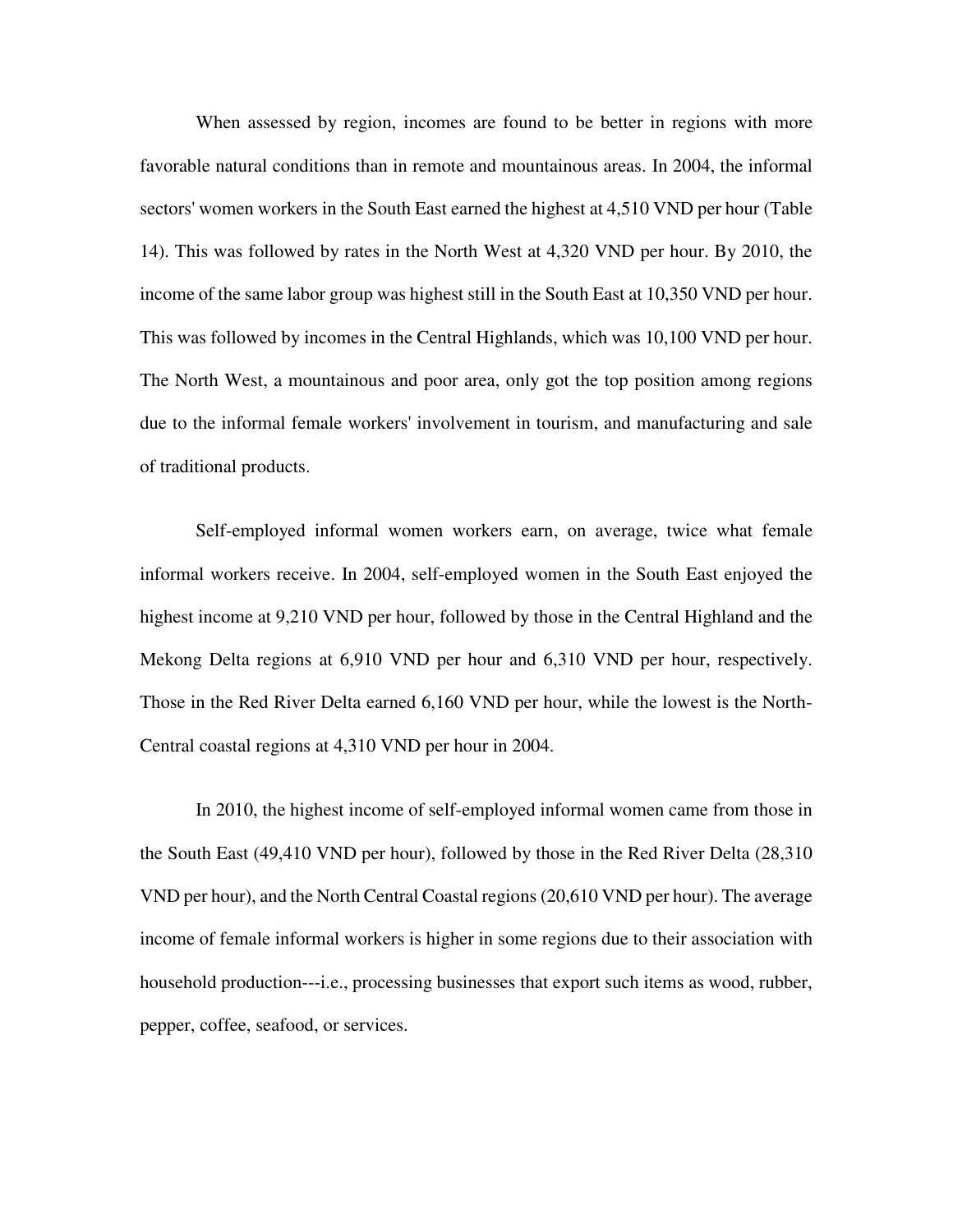| <b>Informal</b><br><b>Informal</b><br><b>Formal</b><br><b>Formal</b><br><b>Female</b><br><b>Wage Worker</b><br>Female<br><b>Female</b><br><b>Male</b><br><b>Male</b><br>Female<br><b>Male</b><br><b>Male</b><br>Red river delta<br>7.25<br>3.10<br>3.93<br>10.12<br>5.60<br>5.35<br>8.36<br>4.40<br>6.26<br>North East<br>5.99<br>3.83<br>4.33<br>8.73<br>9.37<br>4.74<br>5.17<br>7.20<br>6.25<br>4.32<br>8.11<br>6.05<br>6.41<br>North West<br>5.05<br>6.98<br>5.16<br>8.41<br>North Central Coast<br>5.64<br>2.73<br>4.11<br>7.80<br>3.64<br>4.94<br>South Central Coast<br>6.24<br>2.88<br>10.84<br>4.00<br>6.30<br>5.62<br>4.22<br>9.36<br>8.04<br>3.00<br>9.50<br>4.39<br>5.26<br>Central Highlands<br>6.62<br>3.88<br>10.98<br>South East<br>6.39<br>5.27<br>6.62<br>8.48<br>4.51<br>9.79<br>13.44<br>5.64<br>6.85<br>6.87<br>5.07<br>Mekong river delta<br>3.25<br>4.19<br>9.06<br>9.51<br>3.76<br>Self-employed workers<br>18.89<br>11.71<br>Red river delta<br>12.89<br>13.89<br>6.16<br>11.03<br>12.33<br>8.39<br>6.30<br>16.34<br>10.11<br>North East<br>8.61<br>14.71<br>7.48<br>11.44<br>9.30<br>5.00<br>23.39<br>7.02<br>12.30<br>North West<br>6.40<br>30.62<br>8.11<br>27.44<br>8.34<br>North Central Coast<br>5.93<br>4.31<br>6.64<br>10.44<br>6.12<br>9.97<br>11.54<br>16.15<br>6.01<br>13.25<br>South Central Coast<br>14.84<br>7.67<br>28.73<br>24.67<br>7.60<br>Central Highlands<br>13.41<br>6.91<br>16.16<br>10.71<br>16.06<br>16.89<br>11.65<br>9.64<br>South East<br>13.36<br>25.42<br>9.21<br>12.20<br>30.31<br>33.68<br>10.22<br>12.46<br>6.31<br>26.82<br>Mekong river delta<br>27.77<br>28.56<br>7.16<br>19.84<br>7.60<br>10.29<br>2010<br>2008 |  |  |  |
|------------------------------------------------------------------------------------------------------------------------------------------------------------------------------------------------------------------------------------------------------------------------------------------------------------------------------------------------------------------------------------------------------------------------------------------------------------------------------------------------------------------------------------------------------------------------------------------------------------------------------------------------------------------------------------------------------------------------------------------------------------------------------------------------------------------------------------------------------------------------------------------------------------------------------------------------------------------------------------------------------------------------------------------------------------------------------------------------------------------------------------------------------------------------------------------------------------------------------------------------------------------------------------------------------------------------------------------------------------------------------------------------------------------------------------------------------------------------------------------------------------------------------------------------------------------------------------------------------------------------------------------------------------------------------|--|--|--|
|                                                                                                                                                                                                                                                                                                                                                                                                                                                                                                                                                                                                                                                                                                                                                                                                                                                                                                                                                                                                                                                                                                                                                                                                                                                                                                                                                                                                                                                                                                                                                                                                                                                                              |  |  |  |
|                                                                                                                                                                                                                                                                                                                                                                                                                                                                                                                                                                                                                                                                                                                                                                                                                                                                                                                                                                                                                                                                                                                                                                                                                                                                                                                                                                                                                                                                                                                                                                                                                                                                              |  |  |  |
|                                                                                                                                                                                                                                                                                                                                                                                                                                                                                                                                                                                                                                                                                                                                                                                                                                                                                                                                                                                                                                                                                                                                                                                                                                                                                                                                                                                                                                                                                                                                                                                                                                                                              |  |  |  |
|                                                                                                                                                                                                                                                                                                                                                                                                                                                                                                                                                                                                                                                                                                                                                                                                                                                                                                                                                                                                                                                                                                                                                                                                                                                                                                                                                                                                                                                                                                                                                                                                                                                                              |  |  |  |
|                                                                                                                                                                                                                                                                                                                                                                                                                                                                                                                                                                                                                                                                                                                                                                                                                                                                                                                                                                                                                                                                                                                                                                                                                                                                                                                                                                                                                                                                                                                                                                                                                                                                              |  |  |  |
|                                                                                                                                                                                                                                                                                                                                                                                                                                                                                                                                                                                                                                                                                                                                                                                                                                                                                                                                                                                                                                                                                                                                                                                                                                                                                                                                                                                                                                                                                                                                                                                                                                                                              |  |  |  |
|                                                                                                                                                                                                                                                                                                                                                                                                                                                                                                                                                                                                                                                                                                                                                                                                                                                                                                                                                                                                                                                                                                                                                                                                                                                                                                                                                                                                                                                                                                                                                                                                                                                                              |  |  |  |
|                                                                                                                                                                                                                                                                                                                                                                                                                                                                                                                                                                                                                                                                                                                                                                                                                                                                                                                                                                                                                                                                                                                                                                                                                                                                                                                                                                                                                                                                                                                                                                                                                                                                              |  |  |  |
|                                                                                                                                                                                                                                                                                                                                                                                                                                                                                                                                                                                                                                                                                                                                                                                                                                                                                                                                                                                                                                                                                                                                                                                                                                                                                                                                                                                                                                                                                                                                                                                                                                                                              |  |  |  |
|                                                                                                                                                                                                                                                                                                                                                                                                                                                                                                                                                                                                                                                                                                                                                                                                                                                                                                                                                                                                                                                                                                                                                                                                                                                                                                                                                                                                                                                                                                                                                                                                                                                                              |  |  |  |
|                                                                                                                                                                                                                                                                                                                                                                                                                                                                                                                                                                                                                                                                                                                                                                                                                                                                                                                                                                                                                                                                                                                                                                                                                                                                                                                                                                                                                                                                                                                                                                                                                                                                              |  |  |  |
|                                                                                                                                                                                                                                                                                                                                                                                                                                                                                                                                                                                                                                                                                                                                                                                                                                                                                                                                                                                                                                                                                                                                                                                                                                                                                                                                                                                                                                                                                                                                                                                                                                                                              |  |  |  |
|                                                                                                                                                                                                                                                                                                                                                                                                                                                                                                                                                                                                                                                                                                                                                                                                                                                                                                                                                                                                                                                                                                                                                                                                                                                                                                                                                                                                                                                                                                                                                                                                                                                                              |  |  |  |
|                                                                                                                                                                                                                                                                                                                                                                                                                                                                                                                                                                                                                                                                                                                                                                                                                                                                                                                                                                                                                                                                                                                                                                                                                                                                                                                                                                                                                                                                                                                                                                                                                                                                              |  |  |  |
|                                                                                                                                                                                                                                                                                                                                                                                                                                                                                                                                                                                                                                                                                                                                                                                                                                                                                                                                                                                                                                                                                                                                                                                                                                                                                                                                                                                                                                                                                                                                                                                                                                                                              |  |  |  |
|                                                                                                                                                                                                                                                                                                                                                                                                                                                                                                                                                                                                                                                                                                                                                                                                                                                                                                                                                                                                                                                                                                                                                                                                                                                                                                                                                                                                                                                                                                                                                                                                                                                                              |  |  |  |
|                                                                                                                                                                                                                                                                                                                                                                                                                                                                                                                                                                                                                                                                                                                                                                                                                                                                                                                                                                                                                                                                                                                                                                                                                                                                                                                                                                                                                                                                                                                                                                                                                                                                              |  |  |  |
|                                                                                                                                                                                                                                                                                                                                                                                                                                                                                                                                                                                                                                                                                                                                                                                                                                                                                                                                                                                                                                                                                                                                                                                                                                                                                                                                                                                                                                                                                                                                                                                                                                                                              |  |  |  |
|                                                                                                                                                                                                                                                                                                                                                                                                                                                                                                                                                                                                                                                                                                                                                                                                                                                                                                                                                                                                                                                                                                                                                                                                                                                                                                                                                                                                                                                                                                                                                                                                                                                                              |  |  |  |
|                                                                                                                                                                                                                                                                                                                                                                                                                                                                                                                                                                                                                                                                                                                                                                                                                                                                                                                                                                                                                                                                                                                                                                                                                                                                                                                                                                                                                                                                                                                                                                                                                                                                              |  |  |  |
| informal<br>formal<br>Informal<br>formal                                                                                                                                                                                                                                                                                                                                                                                                                                                                                                                                                                                                                                                                                                                                                                                                                                                                                                                                                                                                                                                                                                                                                                                                                                                                                                                                                                                                                                                                                                                                                                                                                                     |  |  |  |
| Female<br>Male<br>Male<br>Male<br>Male<br>Female<br>Female<br>Female                                                                                                                                                                                                                                                                                                                                                                                                                                                                                                                                                                                                                                                                                                                                                                                                                                                                                                                                                                                                                                                                                                                                                                                                                                                                                                                                                                                                                                                                                                                                                                                                         |  |  |  |
| 11.22<br>12.45<br>5.14<br>7.16<br>17.45<br>21.46<br>8.26<br>12.60                                                                                                                                                                                                                                                                                                                                                                                                                                                                                                                                                                                                                                                                                                                                                                                                                                                                                                                                                                                                                                                                                                                                                                                                                                                                                                                                                                                                                                                                                                                                                                                                            |  |  |  |
| 10.23<br>11.78<br>7.28<br>16.16<br>8.18<br>10.54<br>7.24<br>17.91                                                                                                                                                                                                                                                                                                                                                                                                                                                                                                                                                                                                                                                                                                                                                                                                                                                                                                                                                                                                                                                                                                                                                                                                                                                                                                                                                                                                                                                                                                                                                                                                            |  |  |  |
| 20.46<br>9.69<br>11.24<br>11.79<br>12.17<br>7.37<br>7.12<br>21.52                                                                                                                                                                                                                                                                                                                                                                                                                                                                                                                                                                                                                                                                                                                                                                                                                                                                                                                                                                                                                                                                                                                                                                                                                                                                                                                                                                                                                                                                                                                                                                                                            |  |  |  |
| 14.96<br>6.76<br>6.43<br>14.80<br>16.55<br>10.03<br>11.43<br>7.75                                                                                                                                                                                                                                                                                                                                                                                                                                                                                                                                                                                                                                                                                                                                                                                                                                                                                                                                                                                                                                                                                                                                                                                                                                                                                                                                                                                                                                                                                                                                                                                                            |  |  |  |
| 5.87<br>8.23<br>12.84<br>13.91<br>15.54<br>19.23<br>10.98<br>7.71                                                                                                                                                                                                                                                                                                                                                                                                                                                                                                                                                                                                                                                                                                                                                                                                                                                                                                                                                                                                                                                                                                                                                                                                                                                                                                                                                                                                                                                                                                                                                                                                            |  |  |  |
| 10.22<br>10.10<br>15.99<br>14.60<br>8.32<br>21.14<br>20.29<br>11.46                                                                                                                                                                                                                                                                                                                                                                                                                                                                                                                                                                                                                                                                                                                                                                                                                                                                                                                                                                                                                                                                                                                                                                                                                                                                                                                                                                                                                                                                                                                                                                                                          |  |  |  |

**Table 14: Earning Per Hour of Informal Workers by Region (Rural and Urban, in Thousands VND)**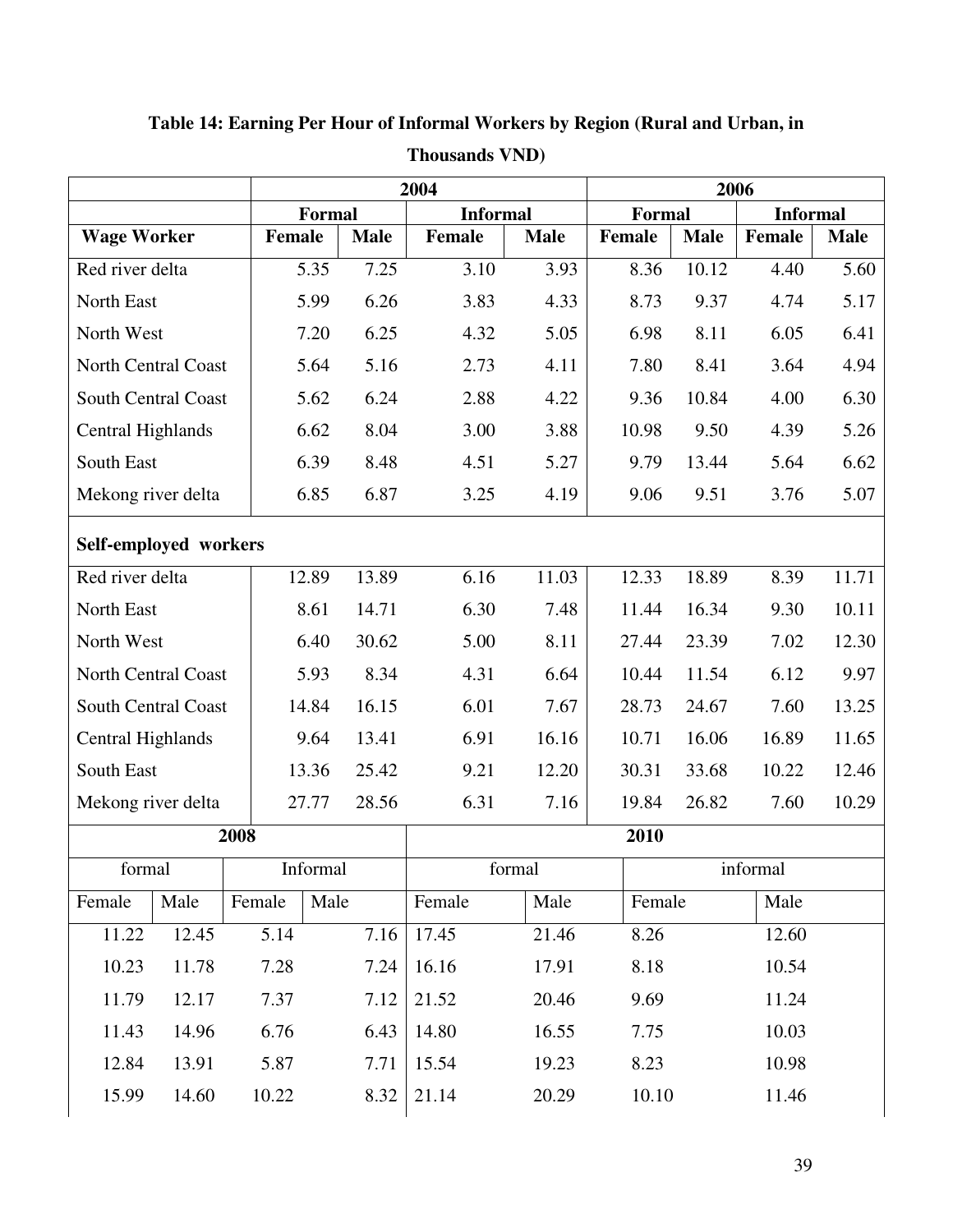| 15.73 | 7.19  | 9.26  | 15.86 |       | 21.96 | 10.35 | 12.73                                                               |
|-------|-------|-------|-------|-------|-------|-------|---------------------------------------------------------------------|
| 13.35 | 4.94  | 7.45  | 17.69 |       | 17.97 | 7.11  | 10.58                                                               |
|       |       |       |       |       |       |       |                                                                     |
| 18.42 | 12.85 | 14.34 |       | 32.60 | 52.95 |       | 37.60                                                               |
| 33.17 | 11.21 | 13.33 |       | 21.16 | 28.87 |       | 16.89                                                               |
| 25.40 | 4.80  | 9.42  |       | 31.75 | 34.01 |       | 23.25                                                               |
| 21.43 | 10.20 | 11.00 |       | 19.32 | 28.87 |       | 26.94                                                               |
| 17.76 | 13.52 | 15.96 |       | 22.77 | 33.33 |       | 29.32                                                               |
| 43.96 | 13.12 | 17.72 |       | 52.75 | 54.55 |       | 25.72                                                               |
| 50.75 | 22.81 | 37.19 |       | 41.12 | 85.68 |       | 31.18                                                               |
| 33.91 | 12.16 | 14.93 |       | 33.60 | 41.80 |       | 22.81                                                               |
|       |       |       |       |       |       |       | 28.31<br>13.82<br>9.78<br>17.19<br>20.61<br>20.18<br>49.41<br>16.17 |

Source: VHLSS various years, authors' calculations

In Vietnam, 27 percent of the workforce is composed of female who act as family breadwinners. That is, the female worker's earnings is the only source of income for her family (World Bank 2009).

#### **4.2 Determinants of Female Labor Income**

To incorporate and quantify the effects of any potential factor on labor productivity, a conventional econometric model of earnings equation is used. Earnings of worker *i* isdetermined by the equation:

$$
Y_i = X_i \beta + \mu_i
$$

Where  $Y_i$  is a column vector of logarithmic values of hourly wage for individuals;  $X_i$  is the vector of person-specific explanatory variables, including demographic variables; *Β* is a vector of unknown parameters; and  $\mu$  is the error term assumed to be normally distributed.

Vector *X* includes the characteristics of workers. According to conventional literature, this often includes the level of education, age, and occupation. Dummies of marital status and gender are also present. To control urban/rural variations in wages,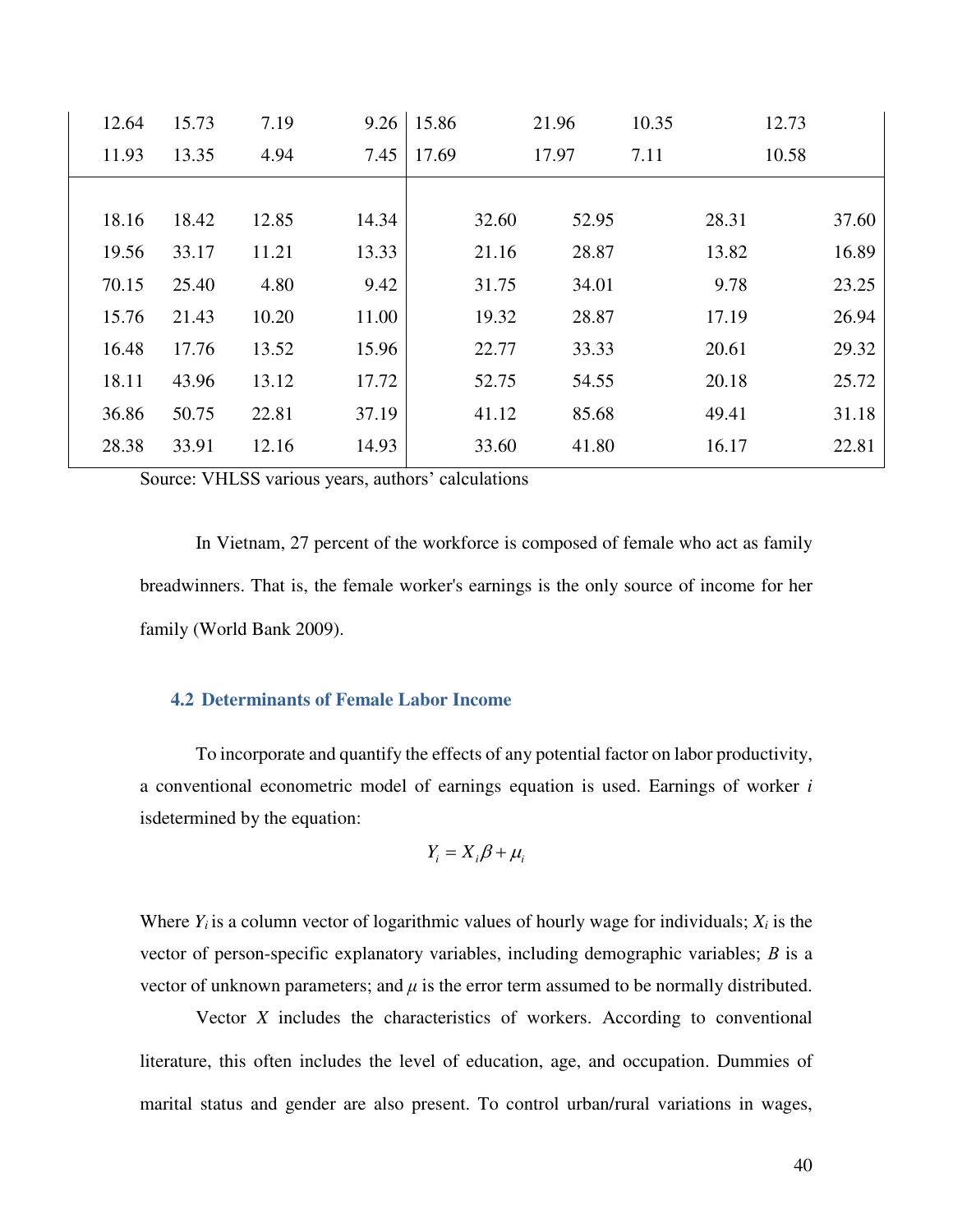dummy for urban-rural residence is used. By assessing the statistical significance of those variables in the regression, it is possible to compare and figure out which factors could play important roles in determining the informal female labor earnings. The econometric model is used to examine the factors that have an impact on earnings of informal female labor, using primary survey data and data from the VHLSS in 2010. Variables in the earning functions are as follows:

| <b>Variable</b> | <b>Explanations</b>                                                                    |
|-----------------|----------------------------------------------------------------------------------------|
| Wage            | Wage of individual per hour                                                            |
| L_wage          | Log form of wage                                                                       |
| Informal        | Dummy variable, equal to 1 for informal labor and 0 for formal labor                   |
| Immigration     | Dummy variable, equal to 0 for individual who registers for residency at his           |
|                 | dwelling, and 1 for individual who registers for residency in other place              |
| Gender          | Dummy variable, equal to 1 for male and 0 for female                                   |
| Agety           | Age of individual                                                                      |
| Age2            | Age square                                                                             |
| Edulevel        | Levels of education by: no degree to 1, primary to 2, secondary to 3, high school to   |
|                 | 4, vocational to 5, college and higher to 6                                            |
| Urban           | Dummy variable, equal to 0 for rural and 1 for urban                                   |
| <b>Skill</b>    | Dummy variable, equal to 0 for unskilled workers and 1 for skilled workers             |
| Mar             | Dummy variable, equal to 1 if the current marital status of the individual is married  |
|                 | and 1 if the current marital status of individual is never married, widowed, divorced, |
|                 | or separated.                                                                          |
| Sectorpar       | Dummy variable, equal to 1 for workers (in labor-intensive industry) and equal to 0,   |
|                 | if otherwise.                                                                          |

*4.2.1Data*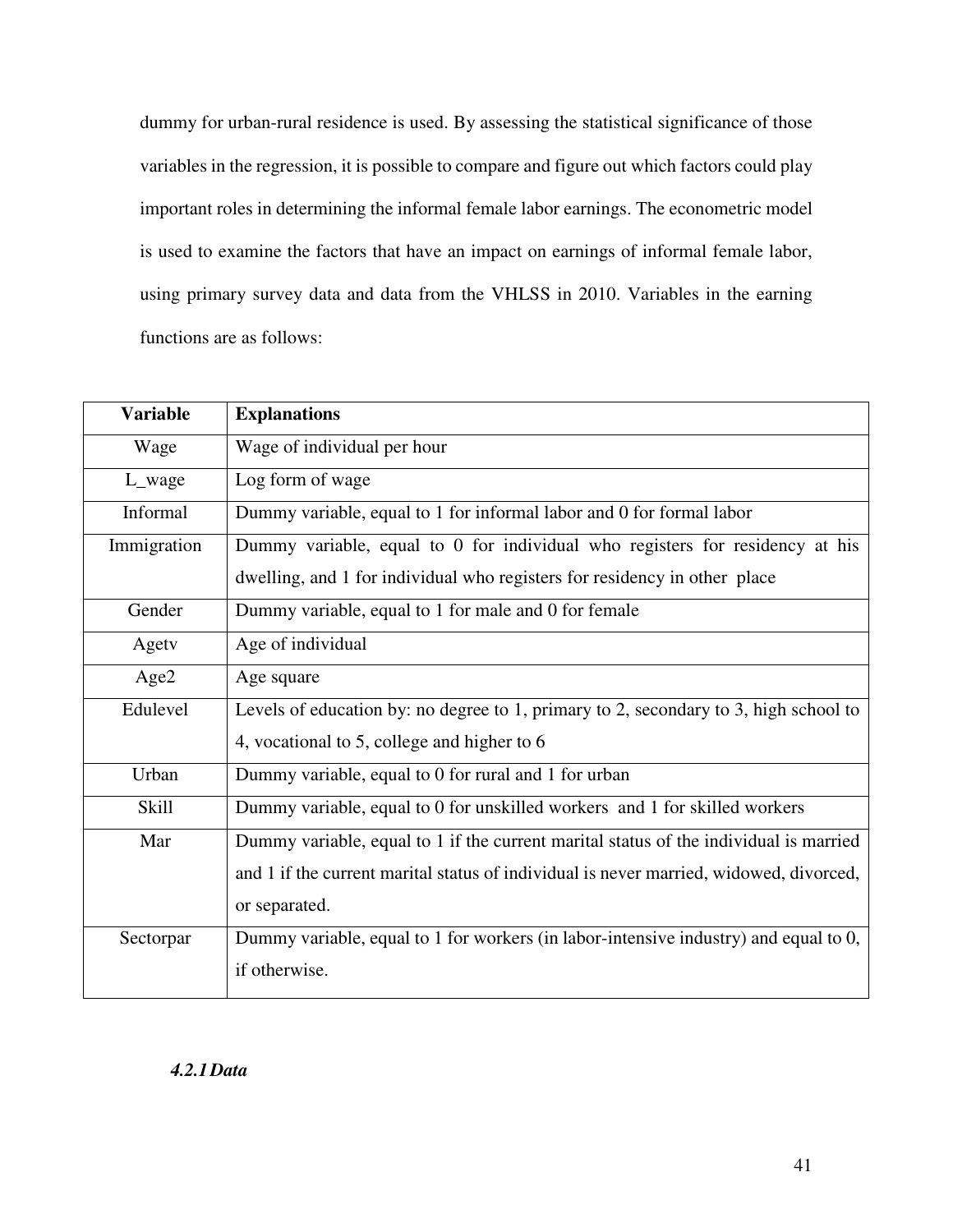This research also uses data from the VHLSS---a survey designed to study living conditions and poverty and inequality issues---to examine the labor and earnings in the informal sector. It is the most popular household survey with multi-objective studies in developing countries, consisting of all aspects of household economic activities. The survey was done in 1993, 1998, 2002, 2004, 2006, 2008, and 2010. Earlier survey rounds (i.e., in 1993 and 1998) called Vietnam Living Standard Survey (VLSS) were representative of data at the national, rural/urban, and regional levels.

As the VHLSS is not a survey specifically on informal employment and sector, it thus has some shortcomings (e.g., income information is not enough to understand the details on the informal sector, information related to job characteristics is sparse, etc.) when measuring the informal sector. However, it does provide essential information for generating the best proxies (in comparison with other existing surveys) of informality (Cling et al 2010). The VHLSS is probably the most used survey as its data quality is considered reasonably good.

Furthermore, although it was not designed to be a labor survey, the VHLSS has an employment segment (employment status, working hours, migration, and wages of all family members). It still provides an excellent source for studying wage and wage determinants, and the relation of wage to poverty and income inequality at the national and provincial levels. It also offers indicators on labor force participation, overall and by income sources (farm versus non-farm, wage versus non-wage, and by industry and occupation for those in wage employment). Its data can then be used to examine the Vietnamese labor market from the demand and supply sides.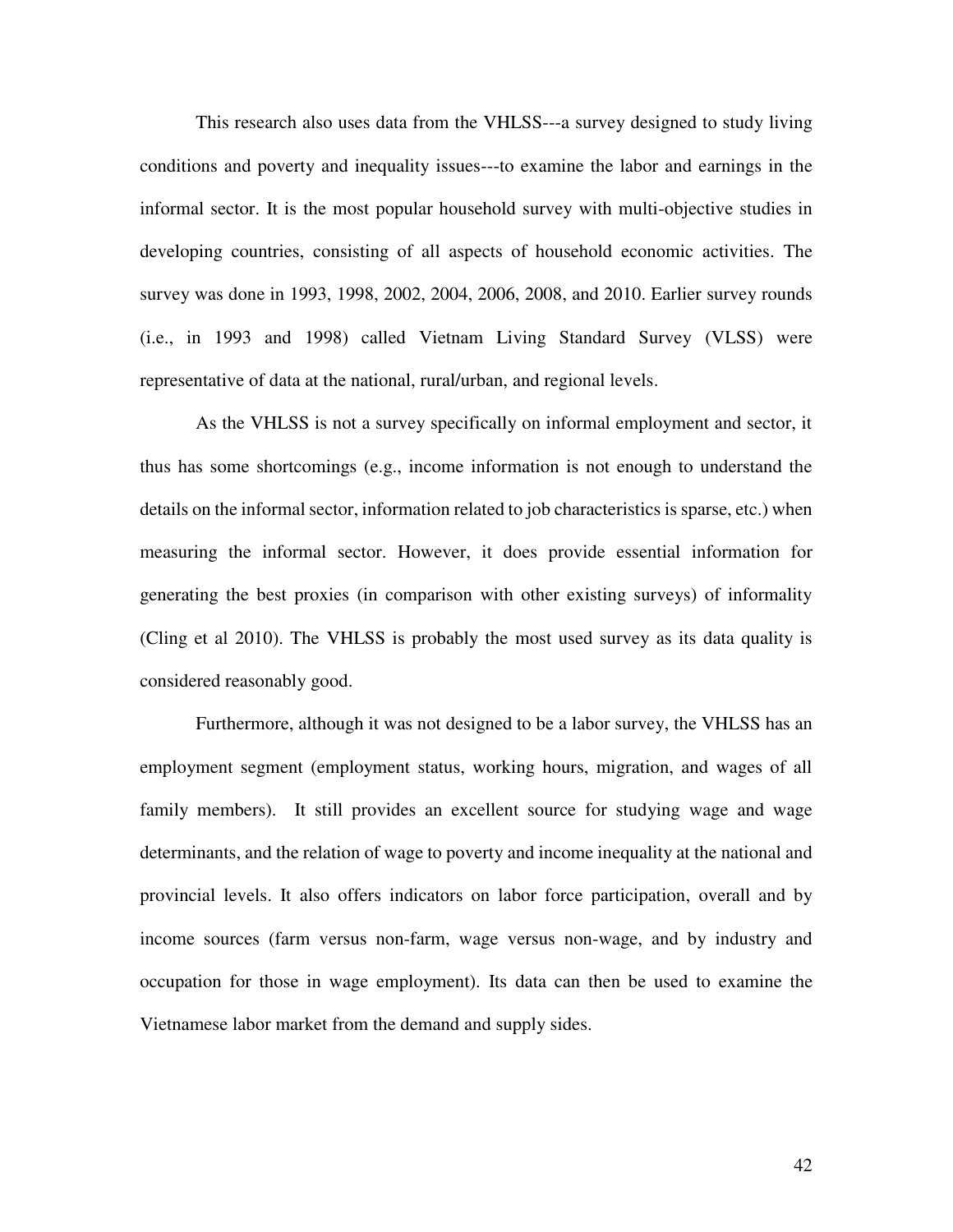Two types of data are drawn from the VHLSSs for this analysis. First, time series are constructed from the VHLSS rounds done in 2004, 2006, 2008, and 2010. Data here are used in the analysis and detection of labor market trends on female workers in the informal sector. Second, this research uses the latest VHLSS available in 2010 for the earning functions for female workers in the informal sector. Samples are used after discarding the missing observations.

In this study, informal employment includes informal self-employed (those who run their own non-farm household businesses without a business license) and informal waged employees (wage workers) who do not benefit from social allowances. Thus, informal sector jobs are identified from the VHLSS data by looking at information related to both waged workers and self-employed workers in non-farm household businesses.

Finally, while wage workers receive wages as their source of income, selfemployed workers, on the other hand, rely on their whole household's earnings because the household members work together. Therefore, this study took the average earnings of the self-employed workers.

#### *4.2.2Estimation results for wage workers*

The conventional Mincerian log earning functions for the whole sample were estimated using data on (1) overall sample; (2) informal labor; and (3) informal female labor in 2010. Results are presented in Table 15.

#### **Table 15: Estimation Results of Earning Function for Wage Workers**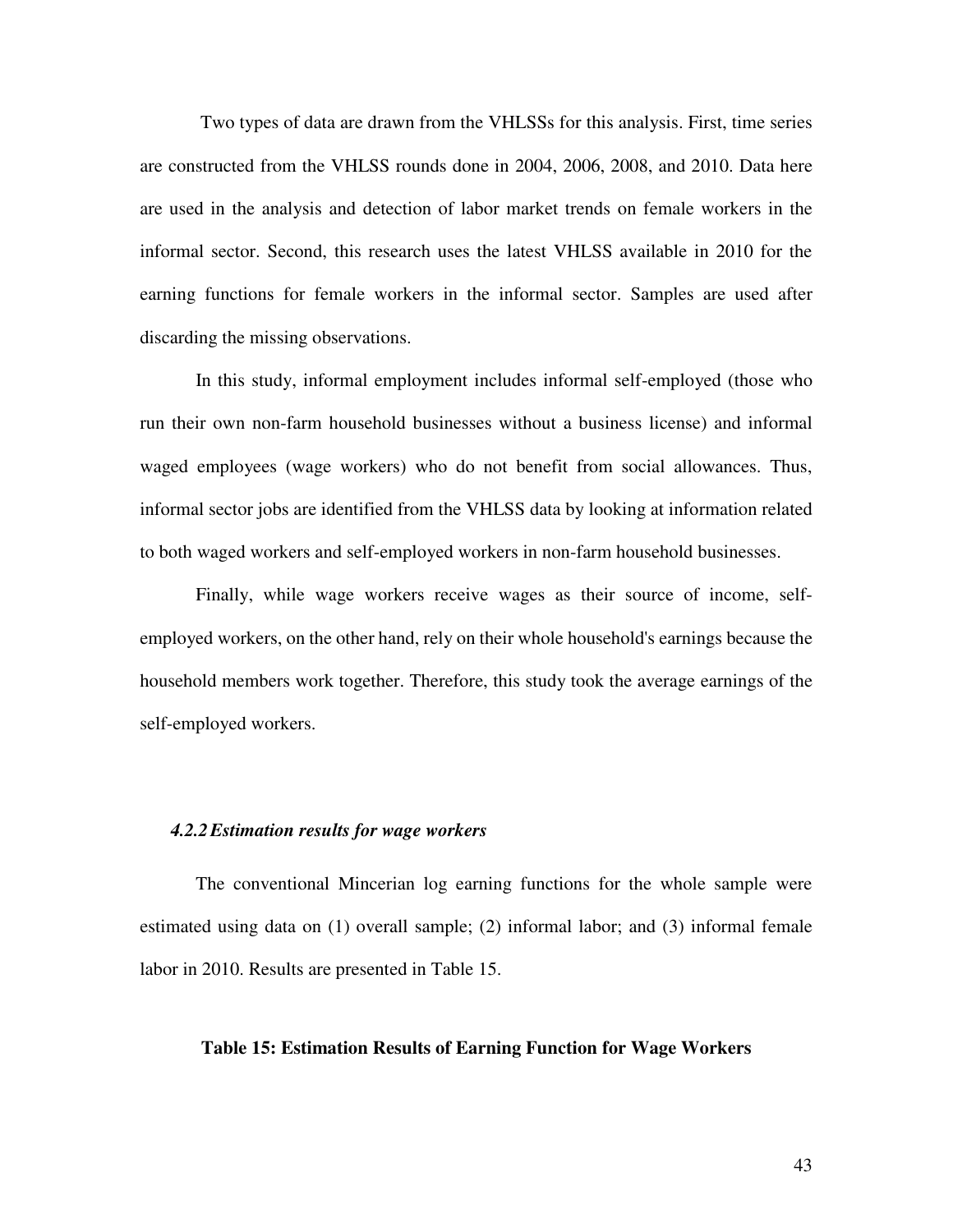|              | Overall     |                          |       | <b>Informal Female</b> |
|--------------|-------------|--------------------------|-------|------------------------|
| Variable     | (Model 1)   | Informal labor (Model 2) |       | labor (Model 3)        |
| Gender       | $0.208***$  | $0.284***$               |       |                        |
|              | (0.000)     | (0.000)                  |       |                        |
| Informal     | $-0.255$    |                          |       |                        |
|              | (0.000)     |                          |       |                        |
| Agety        | $0.045***$  | $0.038***$               |       | $0.034***$             |
|              | (0.000)     | (0.000)                  |       | (0.000)                |
| Age2         | $-0.001***$ | $-0.0005***$             |       | $-0.00045$ **          |
|              | (0.000)     | (0.000)                  |       | (0.000)                |
| Mar          | $0.060***$  | $0.061***$               |       | 0.043                  |
|              | (0.000)     | (0.004)                  |       | (0.225)                |
| Skill        | $0.171***$  | $0.150***$               |       | $0.203***$             |
|              | (0.000)     | (0.000)                  |       | (0.000)                |
| Schooling    | $0.026***$  | $0.013***$               |       | $0.019***$             |
|              | (0.000)     | (0.000)                  |       | (0.000)                |
| Immigration  | $0.126***$  | $0.152***$               |       | 0.076                  |
|              | (0.000)     | (0.000)                  |       | (0.259)                |
| Urban        | $0.121***$  | $0.096***$               |       | $0.090***$             |
|              | (0.000)     | (0.000)                  |       | (0.008)                |
| Sectorpar    | $-0.175***$ | $-0.203***$              |       | $-0.229***$            |
|              | (0.000)     | (0.000)                  |       | (0.000)                |
| Constant     | $1.191***$  | $1.179***$               |       | $1.221***$             |
|              | (0.000)     | (0.000)                  |       | (0.000)                |
| Adjusted R-  |             |                          |       |                        |
| squared      | 0.3104      | 0.156                    | 0.101 |                        |
| Number of    |             |                          |       |                        |
| Observations | 7312        | 4403                     | 1458  |                        |

Note: P-value in parentheses

(\*): Statistically significant at 10%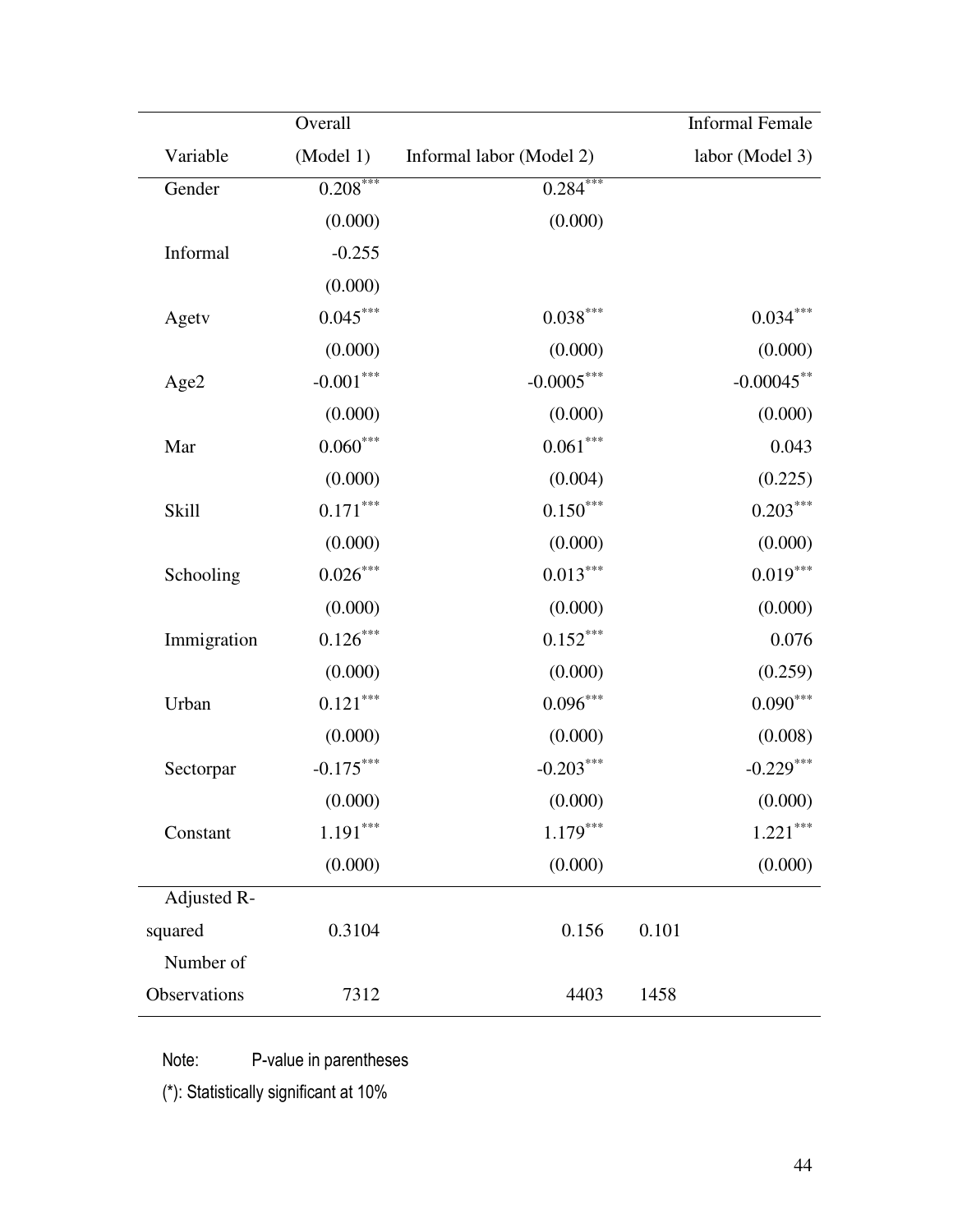(\*\*): Statistically significant at 5%

(\*\*\*): Statistically significant at 1%

 $\overline{a}$ 

Source: VHLSS various years, authors' calculations.

In the three cases using three different sets of data, nearly all estimated coefficients are statistically significant with expected signs. There were only two coefficients that are statistically insignificant; namely, marital status (1 if married, 0 if not) and the dummy on immigration (in the case of informal female labor). The results, in general, meet almost all this study's expectations.

In all three earnings equations, it was found that schooling, skill<sup>1</sup> (1 if yes, 0 if not), and agetv positively impact workers' earnings. The positive sign of the dummy variable's correlation coefficient for skill implies that the more the individual has been trained and equipped with improved skills, the more she can raise her income. These findings are consistent with the common pattern in many countries. Education and skill often prove to

<sup>&</sup>lt;sup>1</sup> According to VHLSS, *Skill* is a combination of complexity and scope of tasks and responsibilities. In order to understand the meaning of skill, VHLSS also provided certain classifications. Professions are classified based on two main concepts: the concept of the job done before, and the concept of workmanship.

*Job* is a task and responsibility executed or the means employed to fulfill such task and responsibility by a person that statistics agencies use in the classification of professions. *Workmanship* is the ability to carry out tasks and responsibilities required by a profession. Workmanship has two aspects: *Skill and Specialization:* The latter includes technical aspects required by the profession, machineries manipulated, materials used in production, the type of products and services produced.

To be consistence and comparison with international standards, profession's classification is divided into four general workmanship levels:

<sup>1)</sup> First workmanship level: no technical qualification is required. It's equal to non-skilled job.

<sup>2)</sup> Second workmanship level: equivalent to primary technical level or technical worker. It's equal to low skilled job.

<sup>3)</sup> Third workmanship level: equivalent to vocational training of secondary level or higher. It's equal to medium skilled job

<sup>4)</sup> Fourth workmanship: equivalent to university level or higher. It's high skilled job.

The use of groupings of educational levels for profession classification does not necessarily mean that the tasks and responsibilities required by a profession can only be executed if a person has been formally educated or trained because workmanship of a person can also be accumulated through experience or nonformal education and training. Moreover, it should be emphasized that the profession classification reflects the skill level needed to execute the tasks and responsibilities required by a profession.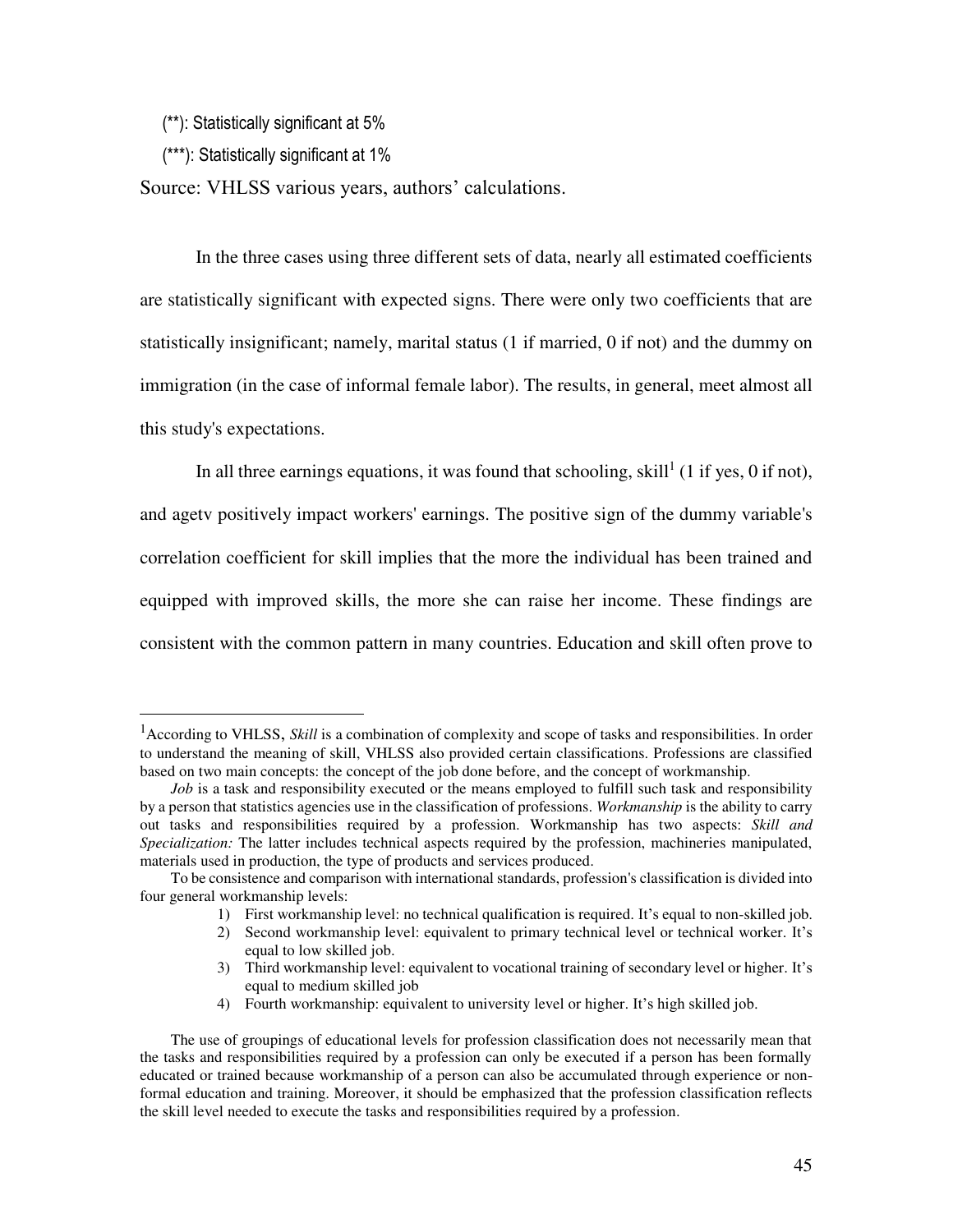be very important in improving productivity and management, which in turn, will bring about more output, hence generating more income.

In the model on overall sample as well as informal labor, gender is statistically significant. There is enough evidence to conclude that gender inequality exists in the labor market in general and informal labor sector in particular. The negative coefficient for gender implies that there is a significant income gap between female and male workers in Vietnam, especially in the informal sector. Results on model 1 and 2 also show that gender is important in generating income. Men receive higher income than women, especially when they are informally employed. Again, such result is quite common in developing countries in Asia such as Vietnam, where men are generally in a better position to access employment opportunities and raise their income than the women.

The negative sign on the urban variable indicates that workers in urban areas tend to have higher earnings than those in rural areas. This is why migrants increasingly move from rural areas to industrial centers. The number of unofficial workers (i.e., not registered with local authorities) in urban areas comprises about 10 percent to 15 percent of the population in Vietnam's cities.

The effect of marital status (presented by dummy variable Mar) on earnings was statistically significant for both the overall sample and the informal labor group, suggesting that earnings of married persons are 6 percent higher than that of divorced/separated and never-married individuals. Such finding can be explained by the social and economic benefits of marriage. Marriage's social benefits include social support during times of stress, which can work to protect one's wellness, manage one's moods, and even encourage one to engage in healthy behaviors. The economic benefits include pooled assets, living in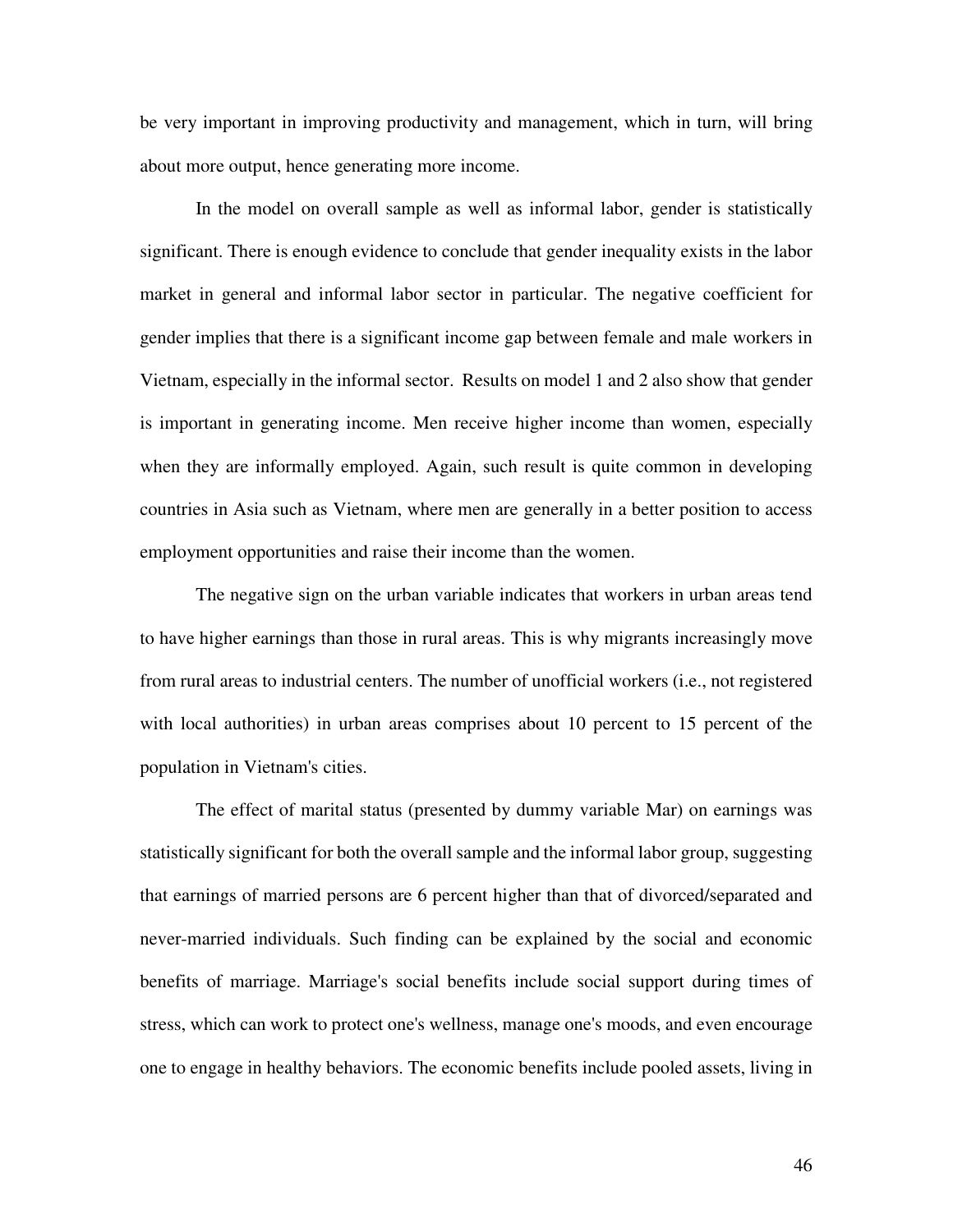the same household, access to spousal health insurance, and shared household labor. Also, working married women have median earnings that are somewhat higher than those who have never married or under other marital statuses<sup>2</sup>. Working married women may have a stronger drive and higher responsibility to earn more than those under the other marital statuses.

Similarly, the negative signs of the dummy variables for Sectorpar in all the three earnings equations prove that (assuming other things constant) the more workers work in a labor-intensive industry where women are mainly concentrated, the lesser their income. Labor-intensive industries in this study include food and beverage production, tobacco production, textile, clothing, leather tanning, and leather products including wallets and seat upholstery.

Immigration has a substantial role in improving the earnings of overall labor and informal labor. Other things being equal, migrant workers earn 12.6 percent and 15.2 percent higher than the overall labor sector and informal labor, respectively.

For informal female labor, the first important factor for earnings is skill. Other things being equal, skilled labor earns 20.3 percent more than unskilled labor. Although the years of education and experience have positive effects on the earnings of female labor, such can only raise earnings by 1.9 percent. Location, though, seems to be an important factor affecting earnings of informal female workers. Other things being equal, the gap between the earnings of those who reside in the urban area and those who reside in the rural area is 9 percent.

 $\overline{a}$ 

<sup>&</sup>lt;sup>2</sup> According to VHLSS, marital status consists of the following types: Not yet married, Married, Widower/widow, Divorced, and Separated.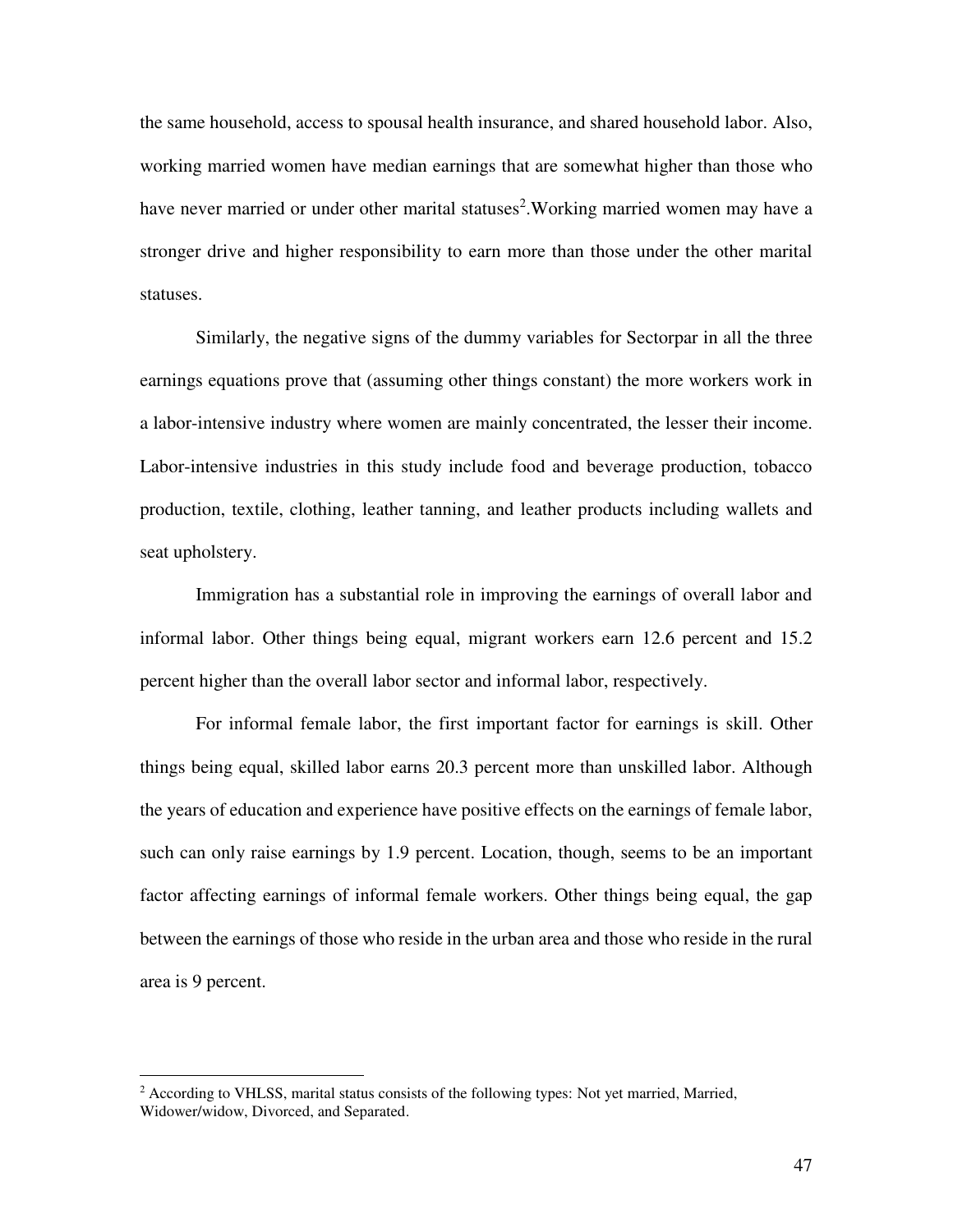The dummy variables for Sectorpar are statistically significant among informal female workers. Such group is paid lesser in labor-intensive industries than in other industries. Vietnamese women are primarily employed in a narrow range of sectors (especially textile, clothing, and services, where access to jobs is easier but wages are often lower and job security is minimal). These are not high-value jobs and generally belong in the informal sector. Thus, these do not provide the benefits normally enjoyed by a full-time employee in the formal sector such as steady wages, adequate occupational health and safety conditions, job security, and social protection. Women mainly hold onto these jobs because these do not require high education and skill.

#### *4.2.3Estimation Results for Self-Employed Workers*

Similarly, the estimation results for self-employed individuals are presented in Table 16.

|                   | informal labor | informal Female        |
|-------------------|----------------|------------------------|
| Overall (model 4) | (mod 5)        | labor (model 6)        |
| $0.258***$        | $0.262***$     |                        |
| (0.000)           | (0.000)        |                        |
| $-0.392***$       |                |                        |
| (0.000)           |                |                        |
| 0.007             | $0.018***$     | 0.011                  |
| (0.318)           | (0.029)        | (0.307)                |
| $-0.0002**$       | $-0.0003$      | $-0.0002$ <sup>*</sup> |
| (0.015)           | (0.000)        | (0.090)                |
|                   |                |                        |

**Table 16: Estimation Results of Earning Function for Self-employed Workers**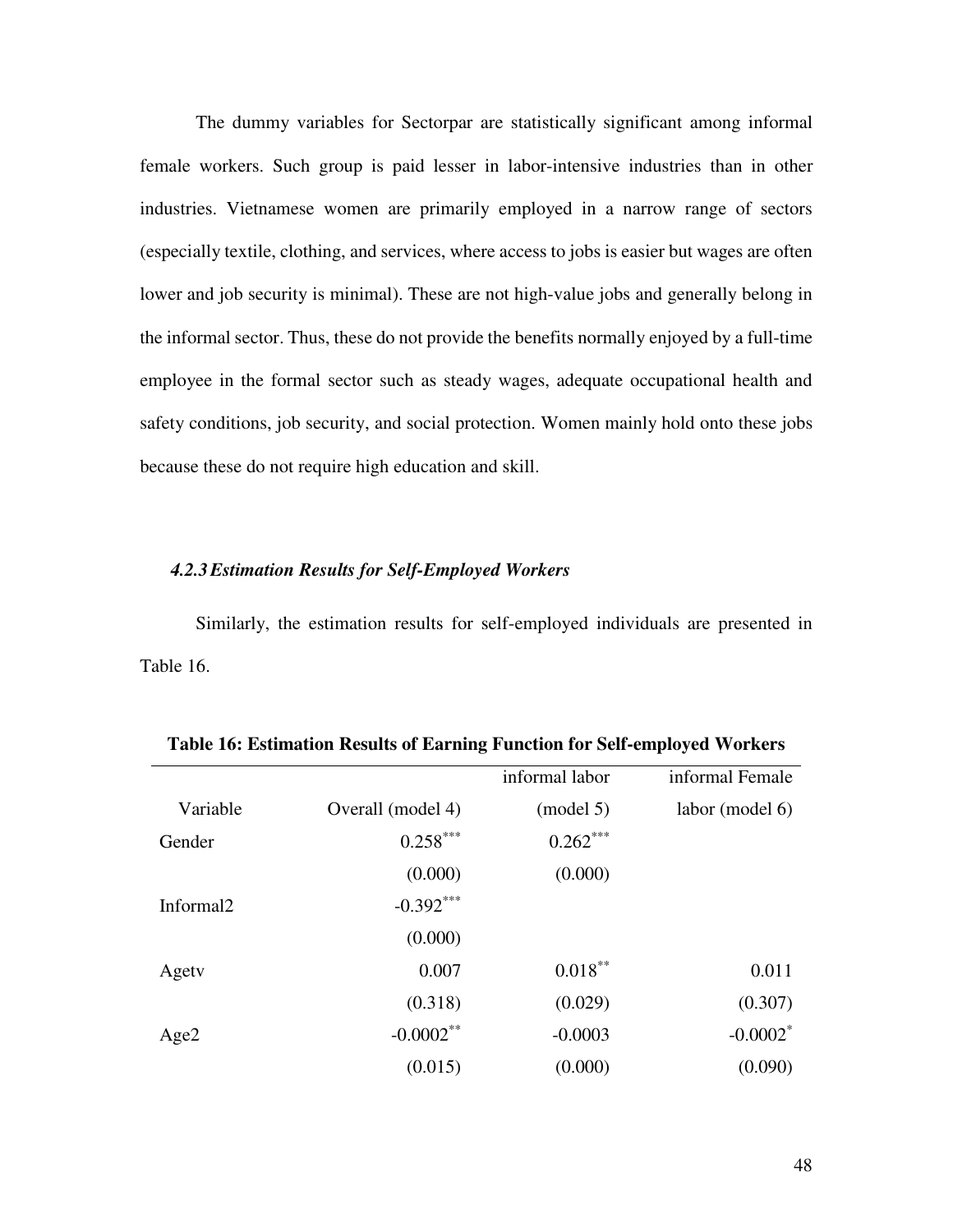| Mar                                   | 0.003                  | $-0.027$ |       | 0.090       |  |  |  |
|---------------------------------------|------------------------|----------|-------|-------------|--|--|--|
|                                       | (0.951)                | (0.641)  |       | (0.197)     |  |  |  |
| <b>Skill</b>                          | $-0.044$               | $-0.112$ |       | $-0.338***$ |  |  |  |
|                                       | (0.387)                | (0.132)  |       | (0.003)     |  |  |  |
| Schooling                             | 0.025                  | 0.027    |       | 0.034       |  |  |  |
|                                       | (0.000)                | (0.000)  |       | (0.000)     |  |  |  |
| Immigration                           | 0.244                  | 0.303    |       | 0.358       |  |  |  |
|                                       | (0.04)                 | (0.005)  |       | (0.014)     |  |  |  |
| Urban10                               | 0.232                  | 0.156    |       | 0.197       |  |  |  |
|                                       | (0.000)                | (0.000)  |       | (0.000)     |  |  |  |
| Constant                              | 2.635                  | 2.087    |       | 1.997       |  |  |  |
|                                       | (0.000)                | (0.000)  |       | (0.000)     |  |  |  |
| Adjusted                              |                        |          |       |             |  |  |  |
| R-squared                             | 0.097                  | 0.053    | 0.036 |             |  |  |  |
| Number                                |                        |          |       |             |  |  |  |
| of                                    |                        |          |       |             |  |  |  |
| Observations                          | 4495                   | 2993     | 1721  |             |  |  |  |
| Note:                                 | P-value in parentheses |          |       |             |  |  |  |
| (*): Statistically significant at 10% |                        |          |       |             |  |  |  |

(\*\*): Statistically significant at 5%

(\*\*\*): Statistically significant at 1%

Source: VHLSS various years, authors' calculations.

The regression results from the 2010 VHLSS on waged workers and from the VHLSS on self-employed workers are similar. In general, the independent variables influence the level of earnings in the same direction, as expected. However, there are some differences between the results of the two groups (waged worker and self-employed workers). The sign for the gender, informal, agetv, age2, immigration, schooling, and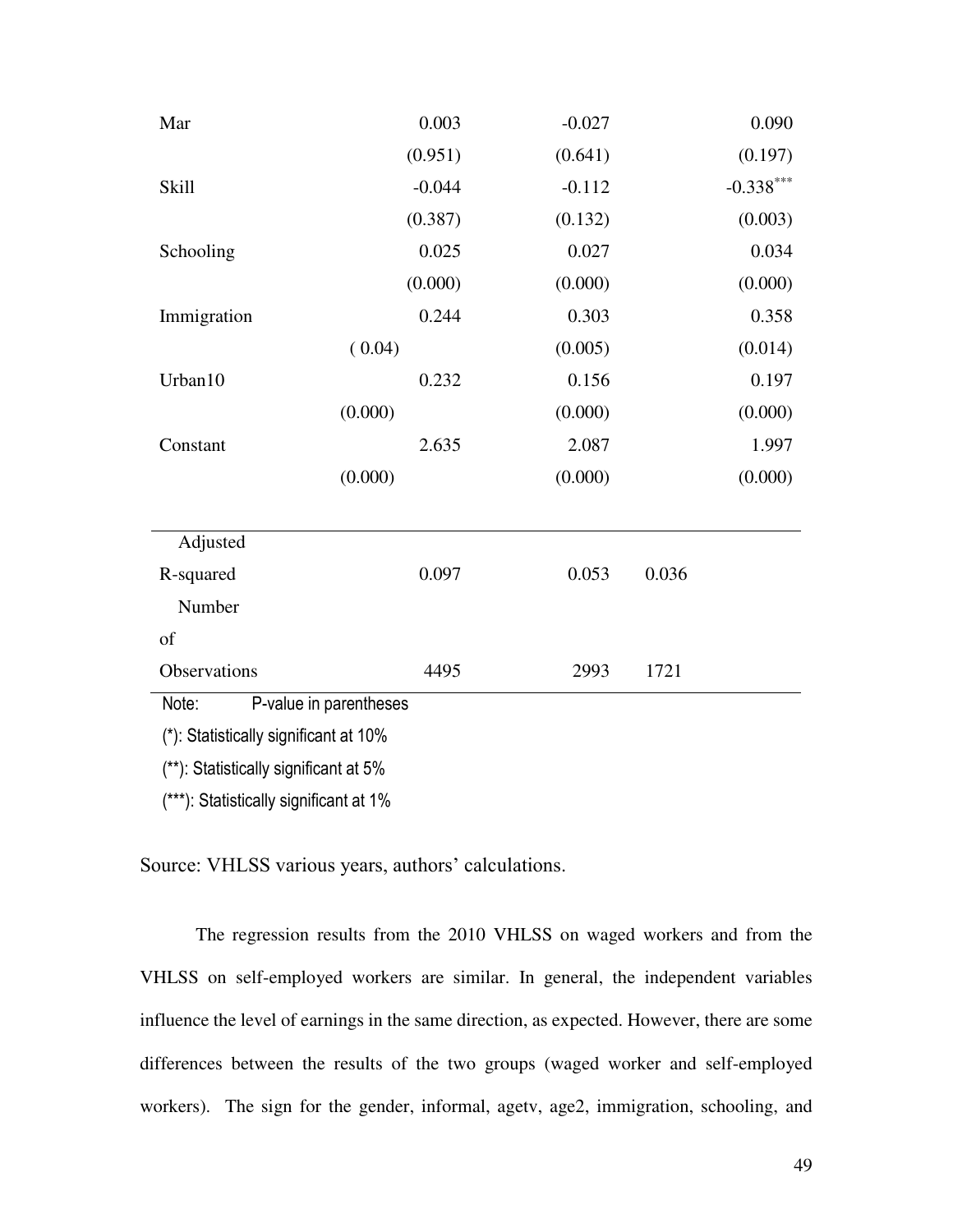urban variables are unchanged in the three earlier models in comparison with the above models (Table 16).

Meanwhile, these models' dummy variable for skill is negative although statistically insignificant in the case of both the overall sample and the informal labor group. There is not enough evidence to conclude that the more individuals have improved their skill, the more they see an increase in their earnings. However, because results show that the skill set of female workers is significantly negative, there is reason to suspect that the questionnaire used for this study might have failed to include all the important skills of self-employed workers.

The sign for the schooling variable is positive in the three models. Thus, a high level of education is guaranteed to land one a well-paying job or allow one to run a selfemployed activity in the non-farm economy.

#### **4.3 Working Conditions for Female Informal Workers**

#### *4.3.1 Working Hours and Overtime Work Situation*

According to the Labor Code, employees should work for 40 hours per week. In reality, most workers in general and women workers in particular have to work for more than the stipulated time. Approximately 60 percent of the females and 48.9 percent of the male labor work overtime by over four hours per day. This figure is even much higher in the small manufacturing facilities. Overtime work could negatively affect workers' health, including reproductive health of women workers.

#### *4.3.2 Working Environment and Labor Protection*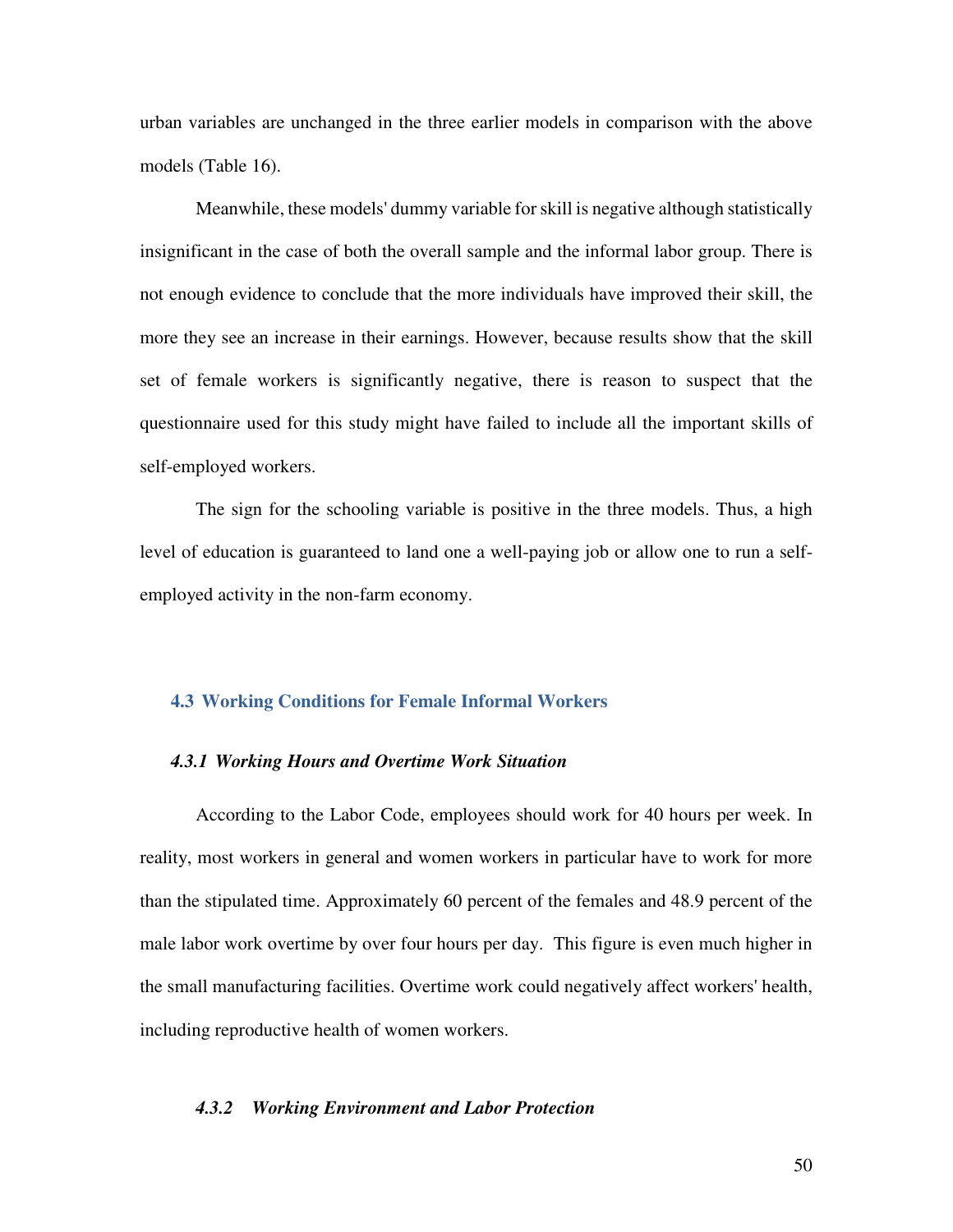Working environment is the place where employees perform manufacturing operations and services. Certain elements in this environment can affect workers' health that, in the long-term, may cause the "occupational diseases". The most recognizable and common elements are dust, toxic gases and wastes, high temperature, and noise. Currently, the working environment in many enterprises is below the regulated standards, with approximately 23 percent of employees, particularly female employees, working in hazardous environments. To ensure the safety and health for workers, the employer shall be responsible for the safety and labor sanitation training and equip female workers with means of protection (GSO 2008).

#### *4.3.3Health Problems for Female Workers*

As prescribed by law, no employer shall employ female workers as of their seventh month of pregnancy to work overtime, at night or in distant locations, and instead should transfer them to lighter assignments. Also, the Labor Code states that female workers who take time off from work for prenatal check-ups or for miscarriage shall be entitled to social security benefits or shall be paid an equivalent amount by the employer. However, the compliance by businesses leaves some room for improvement, as some tend to regularly violate these rules.

# **5 SOCIAL PROTECTION FOR FEMALE WORKERSIN THE INFORMAL SECTOR**

# **5.1 Social Allowance**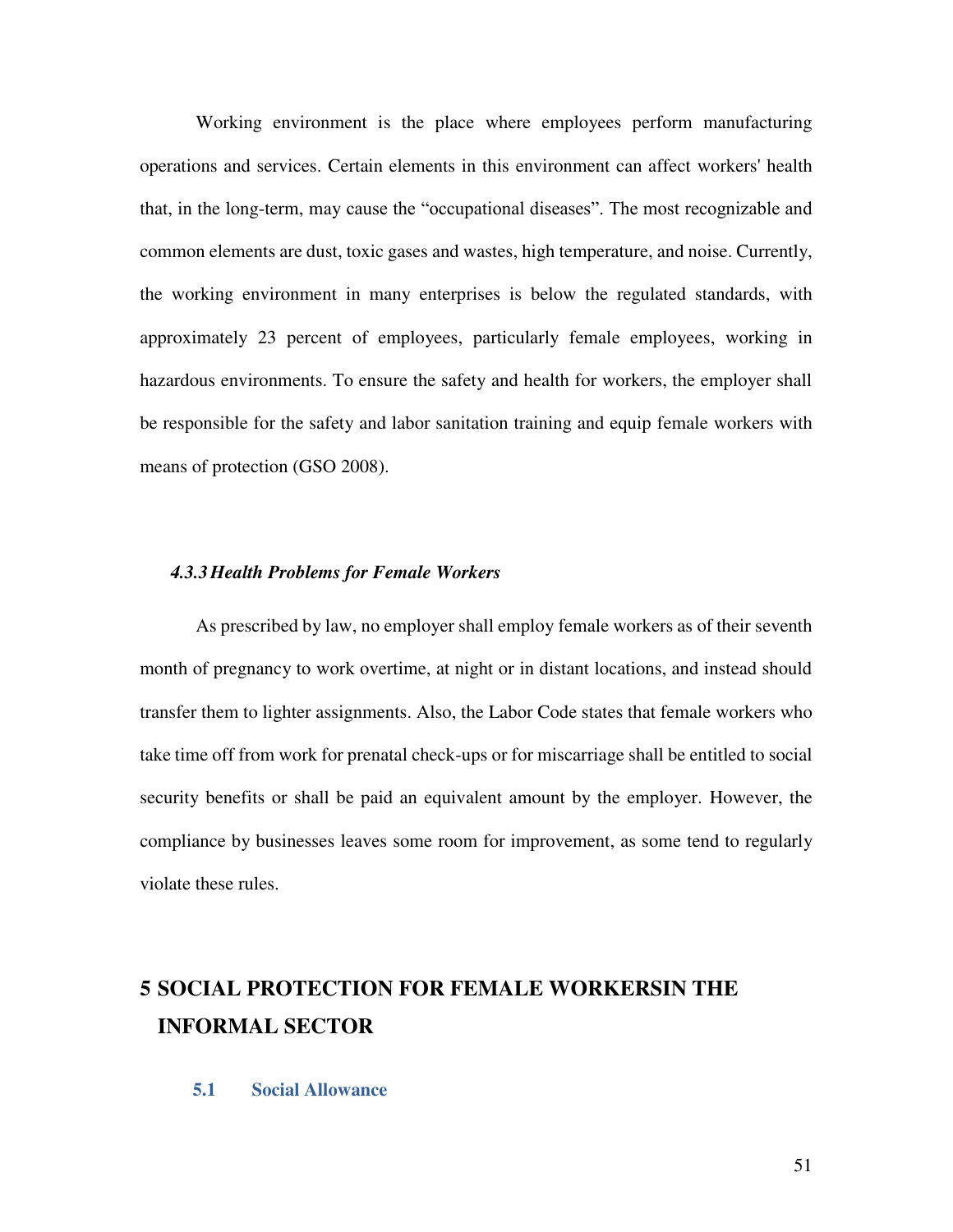Today, social protection is understood more broadly as a network of methods to actively protect individuals, families, and communities against risks, the most important of which is insurance.

Social allowance is one type of social security that may include healthcare; care for women unable to work due to illnesses, disability from work-related accidents, unemployment, pregnancy, or old age; and childcare services. In this regard, there is now an interaction among employees, employers and government on social allowance.

In general, social allowance in the informal sector is lower than that in the formal sector. Specifically, the social allowance for female workers in the informal sector is the lowest. For instance, female workers from the informal sector received 152.48 VND per person worth of allowances for public holidays in 2004 (Table 17). The amount was only one-fourth that of their counterparts in the formal sector who received 657.83 VND per person. In 2008, the number became 238.96 VND per female in the informal sector, about one-sixth of the formal sector's 1,306.91 VND per female.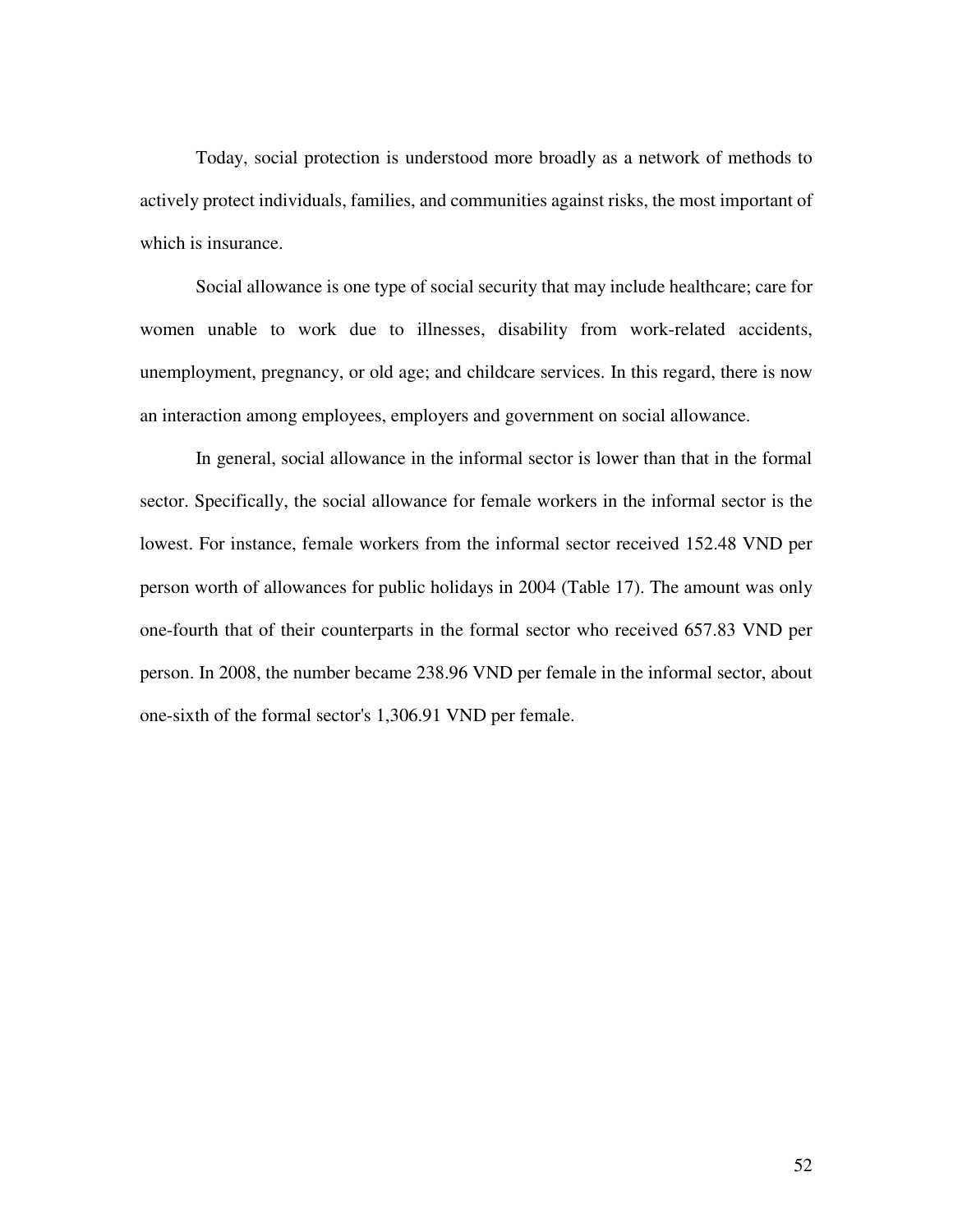**Table 17: Social allowance** 

|                                                    |        | 2004    |         | 2006    |         | 2008    |  |
|----------------------------------------------------|--------|---------|---------|---------|---------|---------|--|
| <b>Formal labor</b>                                | Female | Male    | Female  | Male    | Female  | Male    |  |
| Public holidays                                    | 657.83 | 899.79  | 889.88  | 1228.09 | 1306.91 | 1813.82 |  |
| Social allowances (sickness, workplace accidents,  |        |         |         |         |         |         |  |
| Maternity allowance)                               | 129.32 | 22.25   | 121.19  | 18.65   | 181.14  | 16.60   |  |
| Allowance for domestic and overseas business trips | 86.35  | 460.46  | 113.16  | 373.86  | 152.20  | 542.76  |  |
| others (bonuses, uniform, spending on lunches)     | 846.15 | 1050.65 | 1075.79 | 1436.04 | 1518.90 | 1939.70 |  |
| <b>Informal labor</b>                              |        |         |         |         |         |         |  |
| Public holidays                                    | 152.48 | 131.94  | 171.90  | 161.49  | 238.96  | 251.44  |  |
| Social allowances (sickness, workplace accidents,  |        |         |         |         |         |         |  |
| Maternity allowance)                               | 8.08   | 2.07    | 4.52    | 3.39    | 22.43   | 1.73    |  |
| Allowance for domestic and overseas business trips | 12.74  | 22.06   | 11.26   | 21.06   | 5.27    | 30.82   |  |
| others (bonuses, uniform, spending on lunches)     | 244.15 | 313.48  | 333.22  | 373.90  | 446.14  | 607.99  |  |

Source: VHLSS various years, authors' calculations; Allowance received in form of absolute value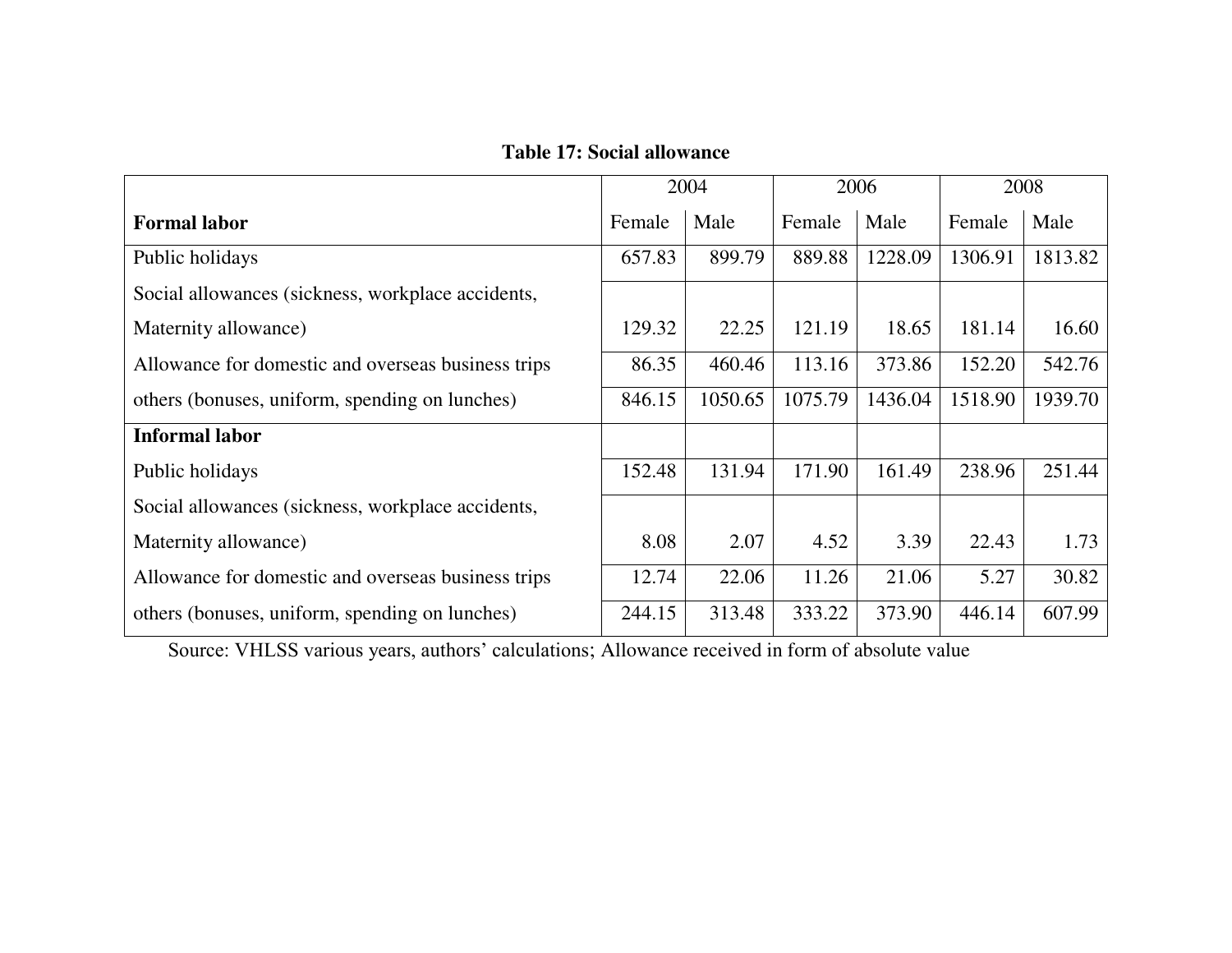Social allowances such as those for illnesses, accidents, and pregnancy of female workers in the informal sector are higher than those received by their male counterparts in the same sector but is only one-tenth than what female workers in the formal sector are entitled to.

The allowance for female workers in the informal sector tends to decline: The value was 8,080 VND per person in 2004; 4,520 VND per person in 2006; and 1,730 VND per person in 2008. As the figure involved here is too small, one can even safely state that female workers in the informal sector hardly receive any social allowance at all.

Other allowances for women in the informal sector such as those for domestic and outbound travel, clothing or living, is only 50 percent that of their male counterparts in the same sector and one-fourth that of female workers in the formal sector. In 2004, the allowance for female informal workers was 244.15VND per person, before increasing to 333.22 VND per person in 2006 and 446.14 VND per person in 2008.

#### **5.2 Policies for Social Security, Health Insurance and Social Welfare**

In Vietnam's policies and legislations, women and men are equal and protected without any discrimination. In reality, however, the gender difference in implementing the social insurance policy still exists in the following aspects:

- As stipulated in the law, female workers are entitled to pregnancy leave of six months. In practice, though, it is the women workers who volunteer to cut down their leaves to two to three months only for fear of losing their jobs as well as because of their desire to earn more income.
- Processes and procedures in the implementation of the current social insurance are inadequate and cumbersome.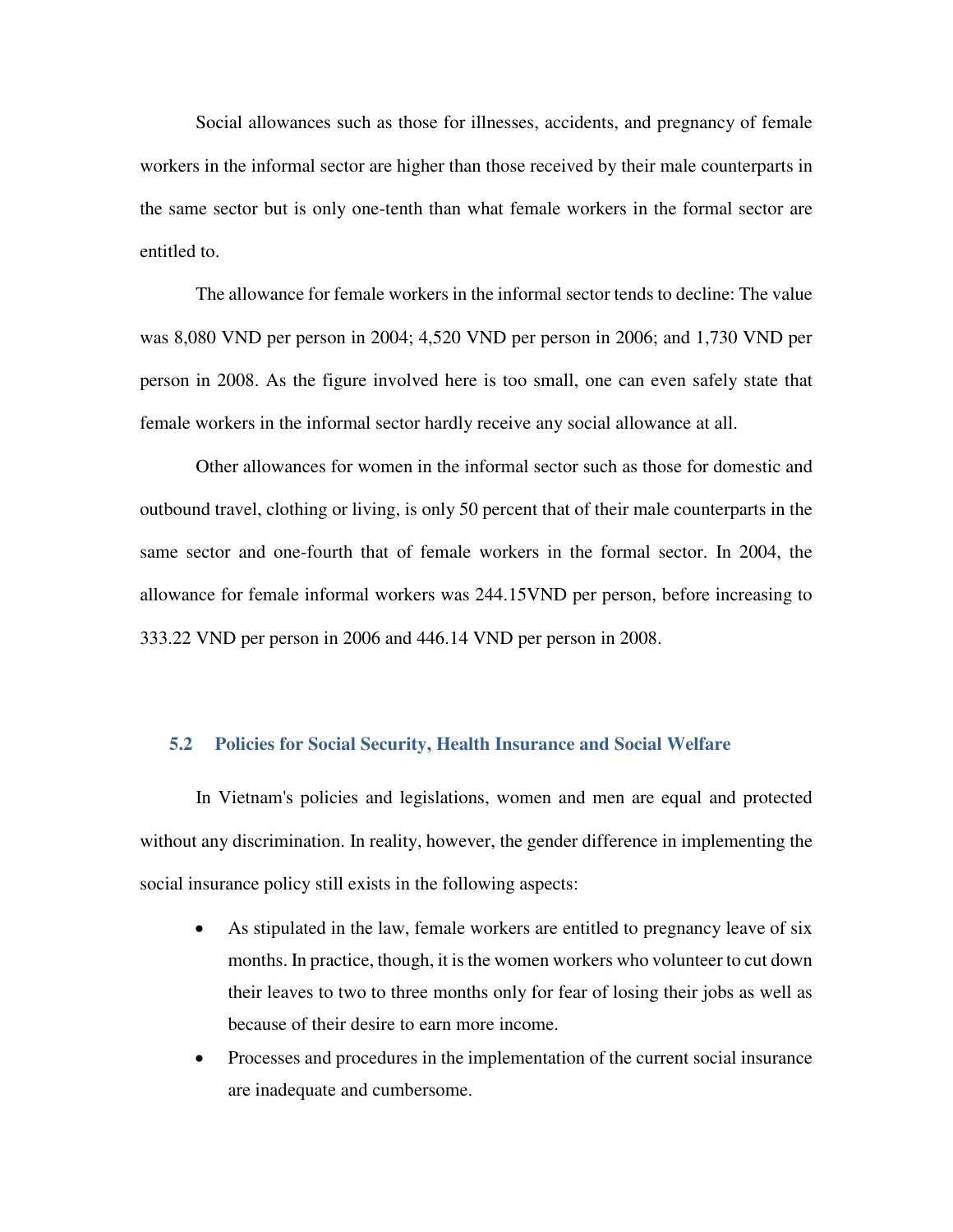Policies are designed to prioritize the recruitment and provisional vocational training of female workers. Article 110 of the amended Labor Code (2002) specifies that enterprises must hold provisional training courses for female workers besides the latter's current jobs, so as to improve their hiring qualifications and become a good fit to the physiological characteristics required in the job. In practice, however, only 5 percent of the companies-- mostly the state-owned enterprises--- manage to do abide by the said law.

#### **5.3 Unemployment Insurance**

As of August 31, 2011, 9.9 million workers had become part of the nation's social insurance, of which 9.8 million were under compulsory insurance.

In 2009, 5.9 million workers participated in the unemployment insurance. The number increased to 7 million in 2010, and to roughly 7.5 million today. Compared to the compulsory social insurance, the unemployment insurance has fewer members as it does not cover civil servants. Nor does it include workers with labor contracts of less than 12 months and laborers in informal enterprises (i.e., under 10 employees).

By August2011, about 245,000 employees registered for the unemployment insurance, up from 190,000 in 2010. The number spiked as workers changed employers and in the interim, registered for unemployment insurance with insurance agencies so as to earn the unemployment allowance. Since a number of companies relocated to the suburb or neighboring provinces, employees unwilling to go to the new site decided to end their labor contract.

The Social Insurance Law was formally adopted by the National Assembly on June 29, 2006. By the end of 2010, nearly 20 percent the labor force were covered by the social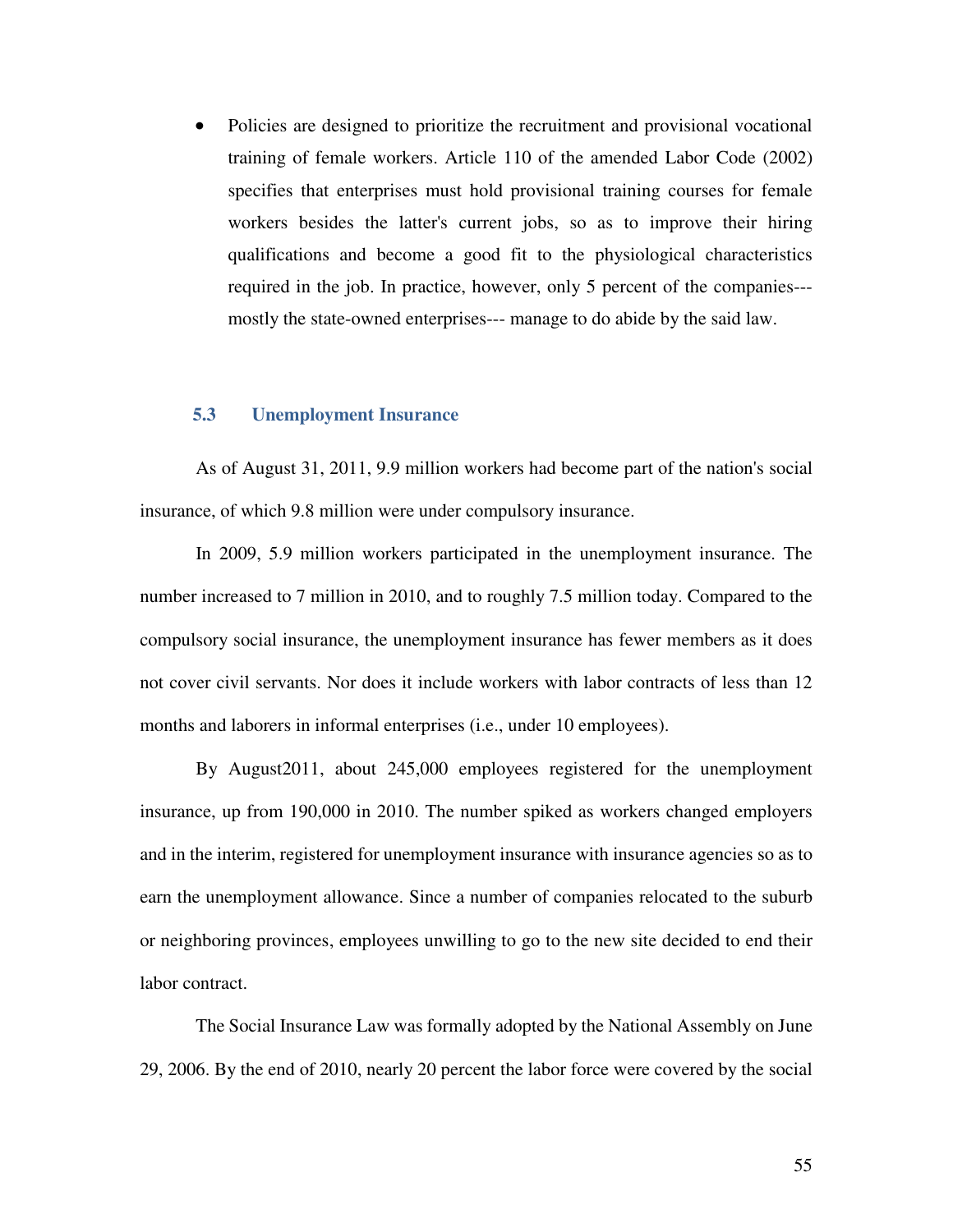insurance. Meanwhile, the Act included the voluntary social insurance to regulate employees in the informal sector effective January 1, 2008. Three years later, only over 90,000 individuals were covered by the compulsory and farming social insurance. The number of participants in voluntary social insurance has been very low from the beginning.

Farmers, self-employed workers (including migrant workers), and workers employed in the private sector (individual household economy), especially in the informal labor, do not participate in the social insurance yet. Although the recent years saw the commercial insurance system thrive and grow---particularly life insurance that attracted informal workers with high incomes---the number of members remains measly.

There are several reasons for the low numbers. Up to 42.5 percent of the poorest respondents surveyed deemed that they have no demand for the product. The number of respondents with the same response tend to rise in the next groups: the near-poor (55.7%), moderate (62.5%), affluent (63%), and rich (66.7%) (MOLISA and VSI 2011).

High premium is also a main reason for a large proportion of the respondents, although its trend is opposite that of the earlier reason. That is, the percentage declines for each economic level starting from the poor group to the rich groups: 22.9 percent (poor), 19.9 percent (near-poor), 13.5 percent (moderate), 14.5 percent (affluent) and 11.1 percent (rich). As per the regulations, a monthly premium of 16 percent of workers' income is deducted as part of the voluntary social insurance fund. Starting in 2010, the rate increases by 2 percent every two years, until it reaches 22 percent. The income that is used as the basis for calculating the social insurance premium may be changed depending on a worker's financial status in each period but should not be lower than the minimum wage prescribed by the government and not higher than 20 months' worth of minimum wage.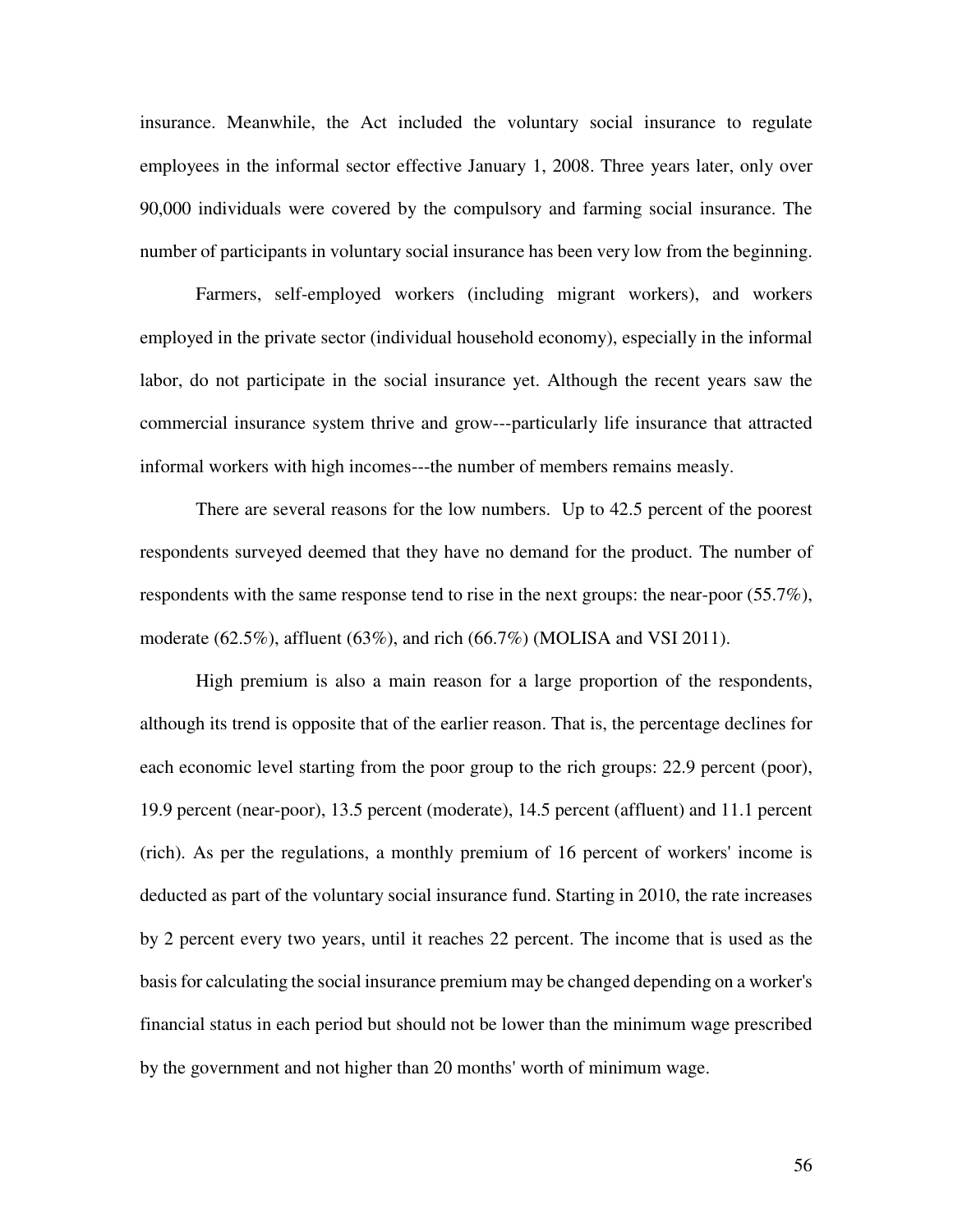Given their low and unstable income, informal workers' participation in social insurance is erratic. The voluntary social insurance premium deducted from their poor monthly income is very small because their income is not even enough for their daily and child-rearing expenses. Furthermore, majority are breadwinners in a family with children and elderly parents. Thus, for many---especially farmers and farming workers with irregular income---the immediate problem is how to have a decent life at the moment rather than in the distant future.

Many people are uninterested in voluntary social insurance because of the prolonged period for premium payment. As regulated, all workers up to 60 years old for men and 55 for women have to pay an insurance premium for a full 20 years. They are required to contribute at least 20 years of premium before they can receive a pension so as to ensure an accumulated value of insurance fund and to avoid any financial imbalance between the present value of workers' contributions and the pension they will receive. Participants in the voluntary social insurance only get an insurance payout after paying their premiums in full and reaching a certain age as prescribed by law.

Meanwhile, provisions in the compulsory social insurance are much more flexible in this aspect. The voluntary social insurance has no stipulations on reducing the retirement age for workers in hazardous or dangerous industries (55 year-old men and 50 year-old women with full 15 years in noxious and dangerous industries) to receive benefits, while participants in compulsory social insurance are entitled to this. This lack of proviso in the voluntary social insurance to reduce the retirement age may limit the number of participants, especially workers coming from harmful and dangerous industries.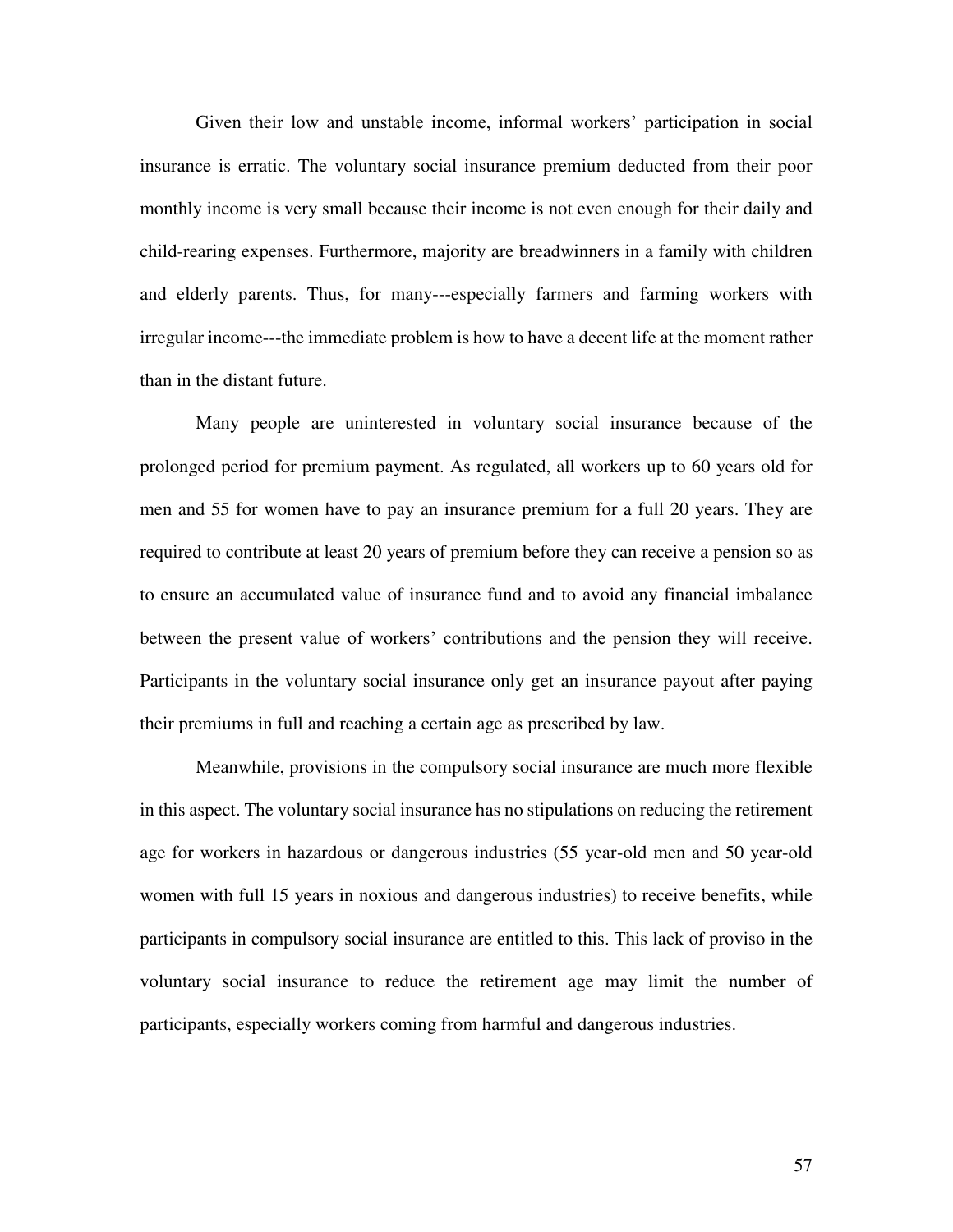The regulation that requires social insurance participants to pay for at least 20 years (or complete the 20 years of contributions if they are missing even less than five years of premium payment) causes a large number of over-45-year-old male workers and over-41 year-old female workers to balk at participating in social insurance.

Low participation in voluntary social insurance is also partly due to informal and rural workers' poor education. After all, poor education influences the perception and access to information on the role of voluntary social insurance. Poor education also affects job and income stability---important factors in one's membership in social insurance (MOLISA and VSI 2011).

In fact, many participants are not fully aware of the role of and concept behind voluntary social insurance because information on social insurance has been disseminated ineffectively. That is information dissemination campaigns on social insurance have not been widely, quickly and evenly implemented in all provinces, and there is a lack of suitable means to directly impact participants in craft villages and services, etc. Unlike in the case of compulsory social insurance, campaigns on the voluntary social insurance are not funded properly. Instead, information dissemination activities focused largely on compulsory social insurance in industrial zones and factories, where there are a high number of employers and paid employees.

In addition, the implementation of the voluntary social insurance is slow. It has only a few agents in districts/villages, with some still encountering difficulties in receiving and processing pensions for migrant workers (MOLISA and VSI 2011).

Vietnam's social insurance system is operated in a casual way and does not even assign a voluntary social insurance number to every member. Therefore, migrant workers,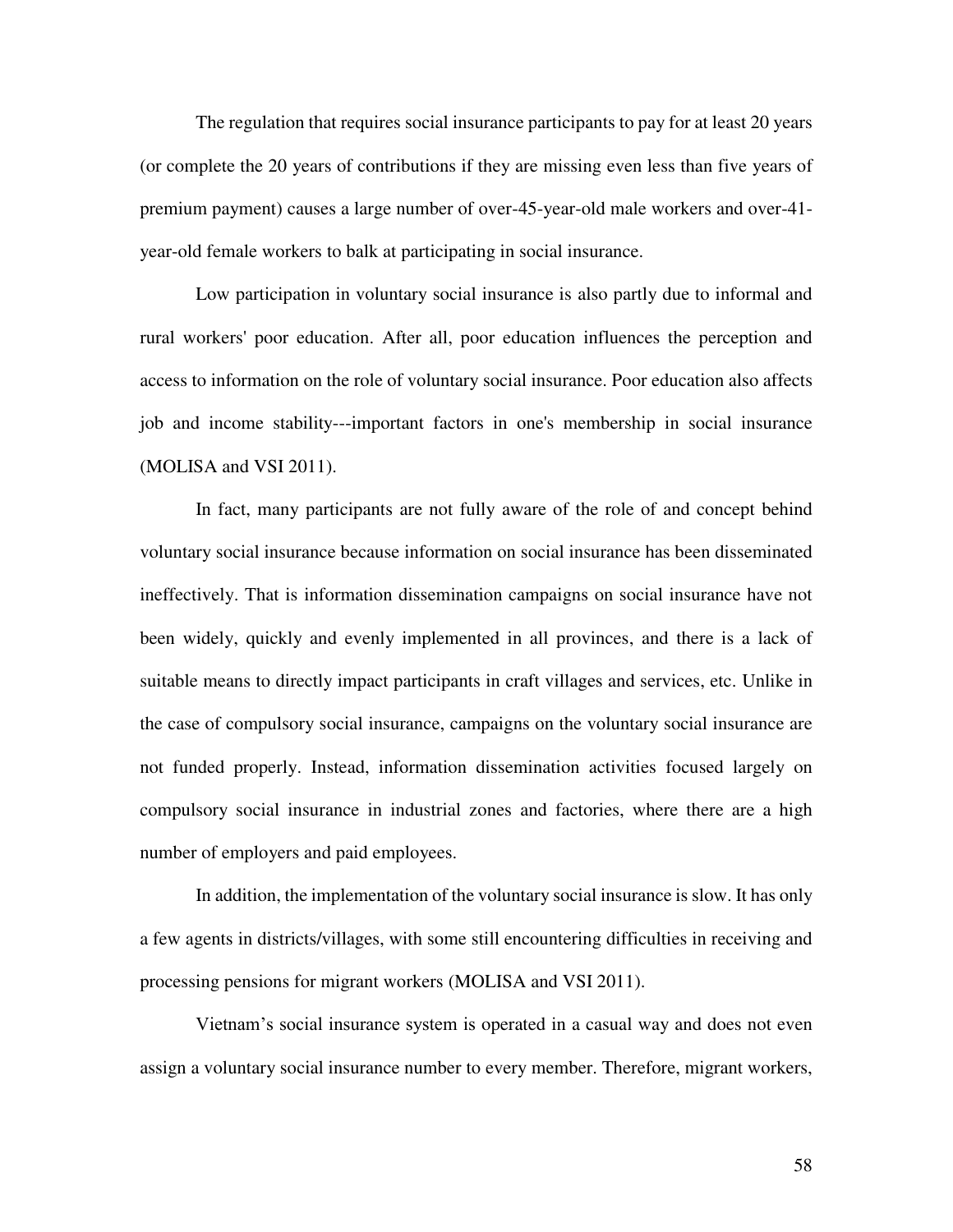mainly migrants to urban areas, could not participate in voluntary social insurance without resident registration.

Finally, because Vietnam's tradition dictates that the elderly be taken cared of by their children in their old age, the former are not very concerned about getting social insurance for themselves.

### **6 SOME POLICY IMPLICATIONS AND RECOMMENDATIONS**

In a developing country such as Vietnam, informal household businesses (IHBs) are legally recognized even if these have not registered for a business certificate. There are two other forms of registration for IHBs: Tax registration and social insurance, neither of which is obligatory.

In fact, the informal sector should be considered as a sector that demonstrates the natural development of the economy rather than adopts compulsory registration (GSO 2011). Therefore, the solution here is to simplify the registration procedures, and avoid discriminating between businesses and imposing high taxes. The registration procedures should be made clear, transparent and simple so as to encourage businesses to register.

The government has certain policies that support IHBs, especially on capital. However, IHBs refrain from approaching and borrowing from commercial banks due to the latter's complicated procedures. High interest rates can also be a major barrier to IHBs' access to bank loans. Banks, on the other hand, pay little attention to these entrepreneurs possibly because IHBs only involve small-scale loans and bring in low profits. Sadly, the microfinance institutions where the IHBs can approach and borrow money have not been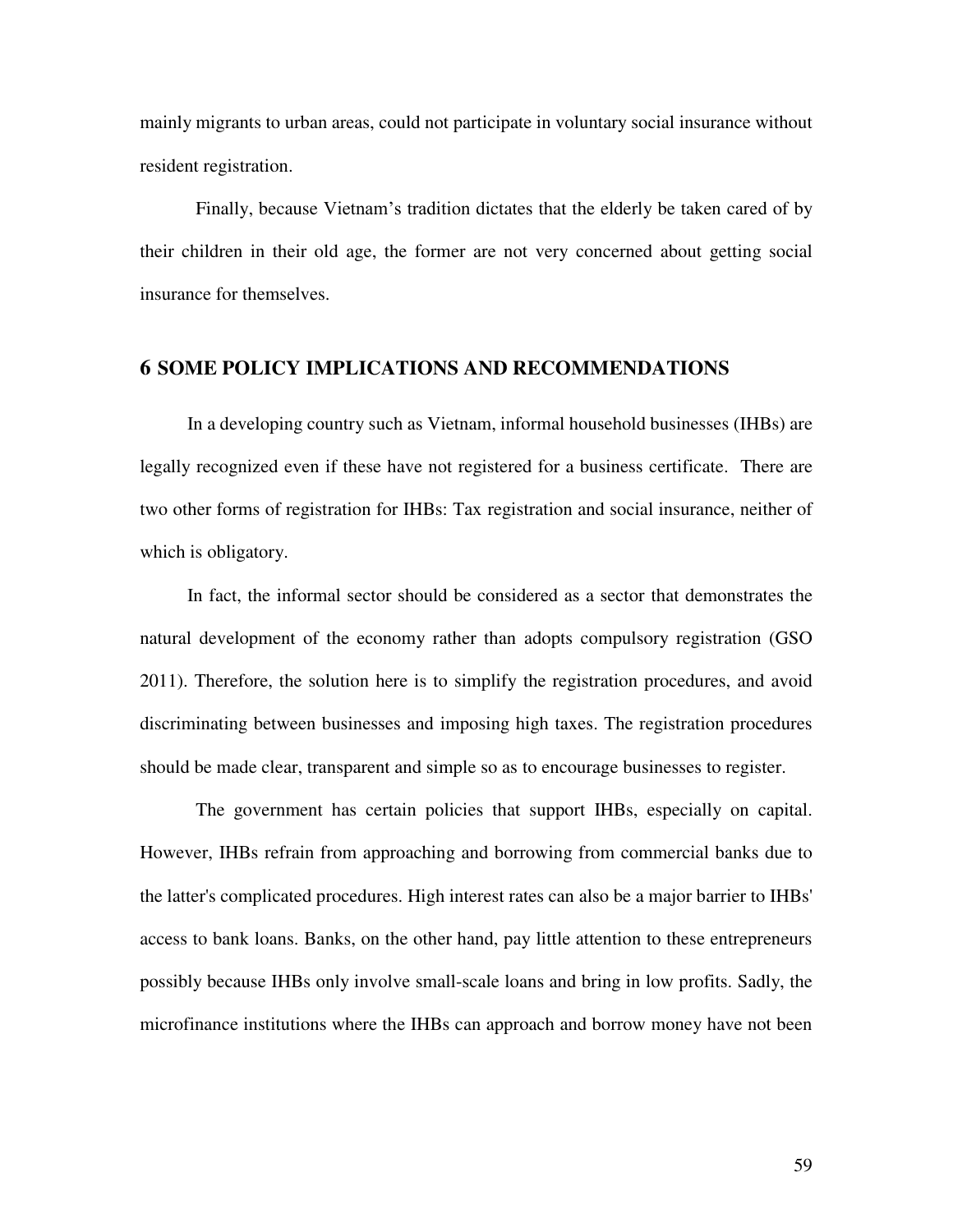developed in Vietnam. As a result, many IHBs turn to black market loans with exorbitant interest rates (GSO 2012).

Other kinds of support---such as on technical, accounting training, market approach, competence construction, and information---have likewise been unreliable. Some common policy tools in the formal sector such as minimum salary, social welfare, unemployment insurance, or labor union representatives, were not possible for the informal sector.

#### **6.1 Promote Gender Equality for Informal Female Workers**

Female workers often drop out of school and enter the labor market earlier than men do. Consequently, women are often less skilled and have lower education than male workers. Moreover, as wives and mothers, women tend to spend a significant amount of time on their families. As a result, their time for work as well as opportunities to be promoted become limited compared to men's. This gap can be reduced once the government develops strong policies on education and training, and the labor market for female workers.

The risks of losing one's jobs or getting an income cut are also going up, with female workers more at risk of unemployment than the men. It is thus important to institutionalize laws on Social Insurance, Unemployment Insurance and Gender Equality, to create policy and legal frameworks and to promote gender equality in labor.

#### **6.2 Policy Framework for Female Workers in the Informal Sector**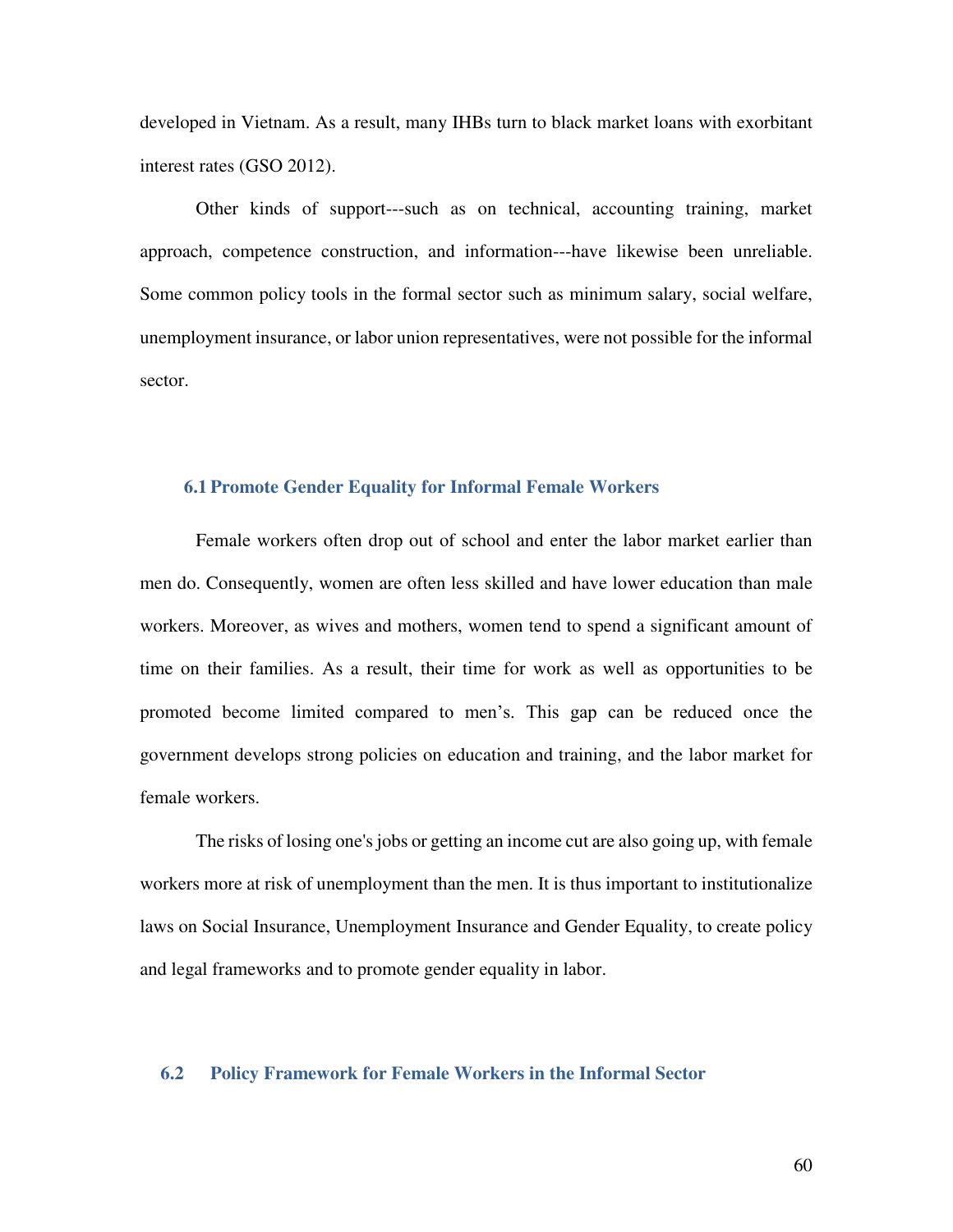As a means to alleviate poverty, it is necessary to encourage social protection and women empowerment in the informal sector. Due to the vulnerable position of women, an organization that serves as a channel to express women's interests and demands is essential. Thus, a female workers' union similar to the one in India should be established.

Social protection policies for individuals until the working age should focus on education and vocational training. It is important, after all, to prepare the future job seekers. When individuals start to join the labor markets, there ought to be social protection policies that will mitigate certain risks in employment. These policies pertain to access to health services, savings, accident and childbirth insurance, and other health services that can increase labor productivity. It is vital to have strict labor regulations on income, wages, basic working conditions for women, and access to growth resources of enterprises (MOLISA and VSI 2011).

Then there is also the protection policies on the social security of the female elderly. Employees in general and female workers in particular are concerned about their financial security in their old age. If the female elderly feels assured about her financial future, then there will be more opportunities to redirect the contributions to childcare instead (MOLISA and VSI 2011).

It is thus necessary to change the approach of social protection policies for female workers. Because there are different occupational groups and different employment statuses, policies should be flexible enough to suit the beneficiaries' working characteristics. For one, female laborers in the informal sector should be able to participate in social insurance and other macro finance services.

## **6.2.1** *Develop Policies of Equality*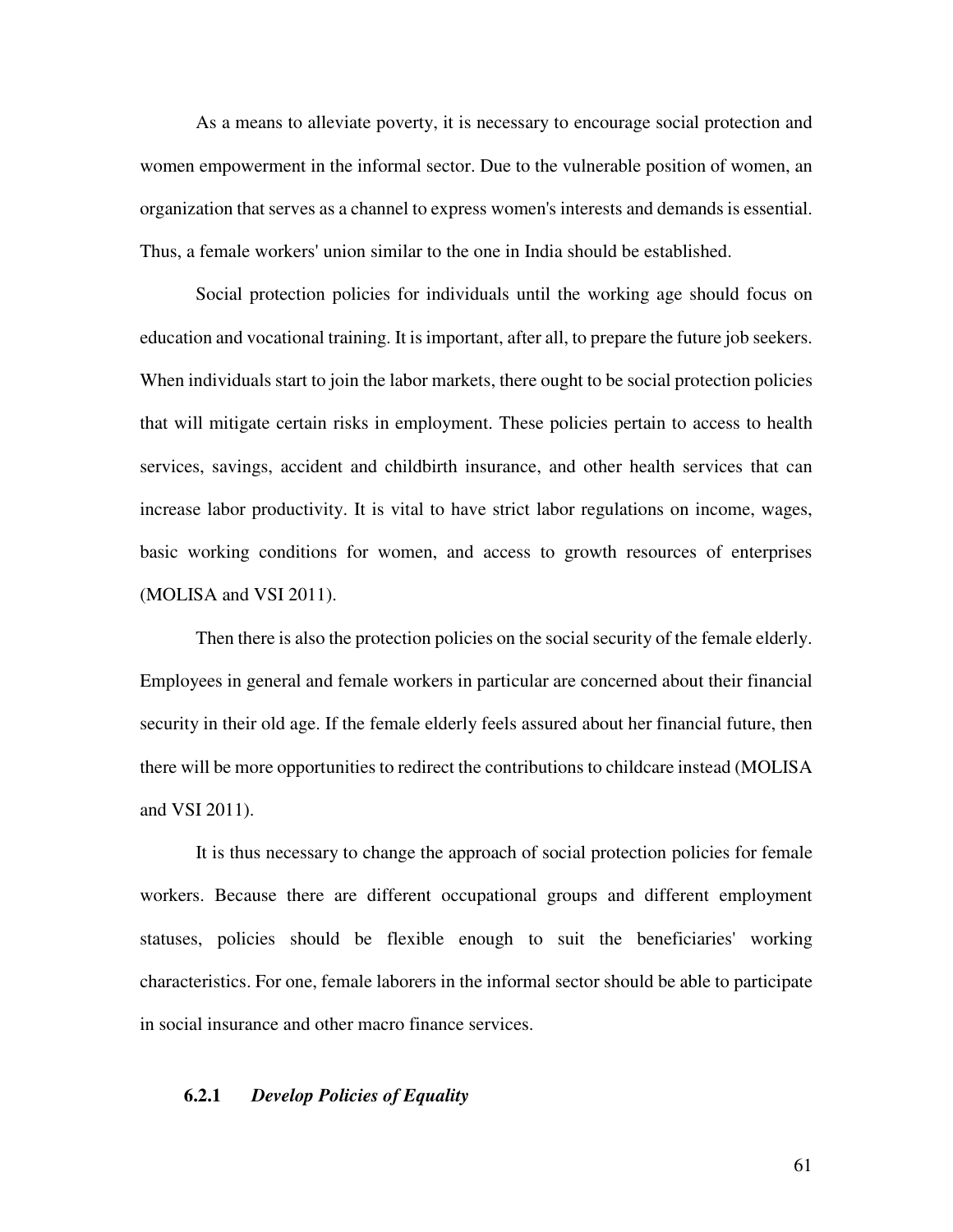The availability of information on the labor market helps in the planning and adjustment of national plans and policies on employment. To be able to assist informal female workers, it is essential to first improve the market information systems. Enhancing the system will facilitate policymakers' tasks in developing, implementing and monitoring labor market policies and in employment promotion, as well as allow both the employee and the employer to better understand the operations of the labor market. There is also a need to integrate the regional surveys on the informal economy into the national information system in the long term (GSO 2008; and MOLISA and VSI 2011).

As mentioned earlier in this paper, despite the potential contribution of the informal labor to both the society and the economy, it has not received adequate attention from authorities, especially with regard social security policies employment, credit support, vocational training, job search, social insurance, medical insurance, and unemployment insurance.

While compulsory social security policies are relatively well executed in the formal sector, there are many difficulties in implementing the policies in the informal sector and rural areas. There is also still room for improving the voluntary social insurance, given that compulsory social insurance participants account for 20 percent only of the labor force. A well-executed voluntary social security policy can lessen the pressure on workers in the formal economic sectors as they benefit from pensions and other preference during hard times (GSO 2012; and MOLISA and VSI 2011).

Gaps between rural and urban areas seem to be a serious problem, particularly for informal female workers. These differences come in the form of job opportunities,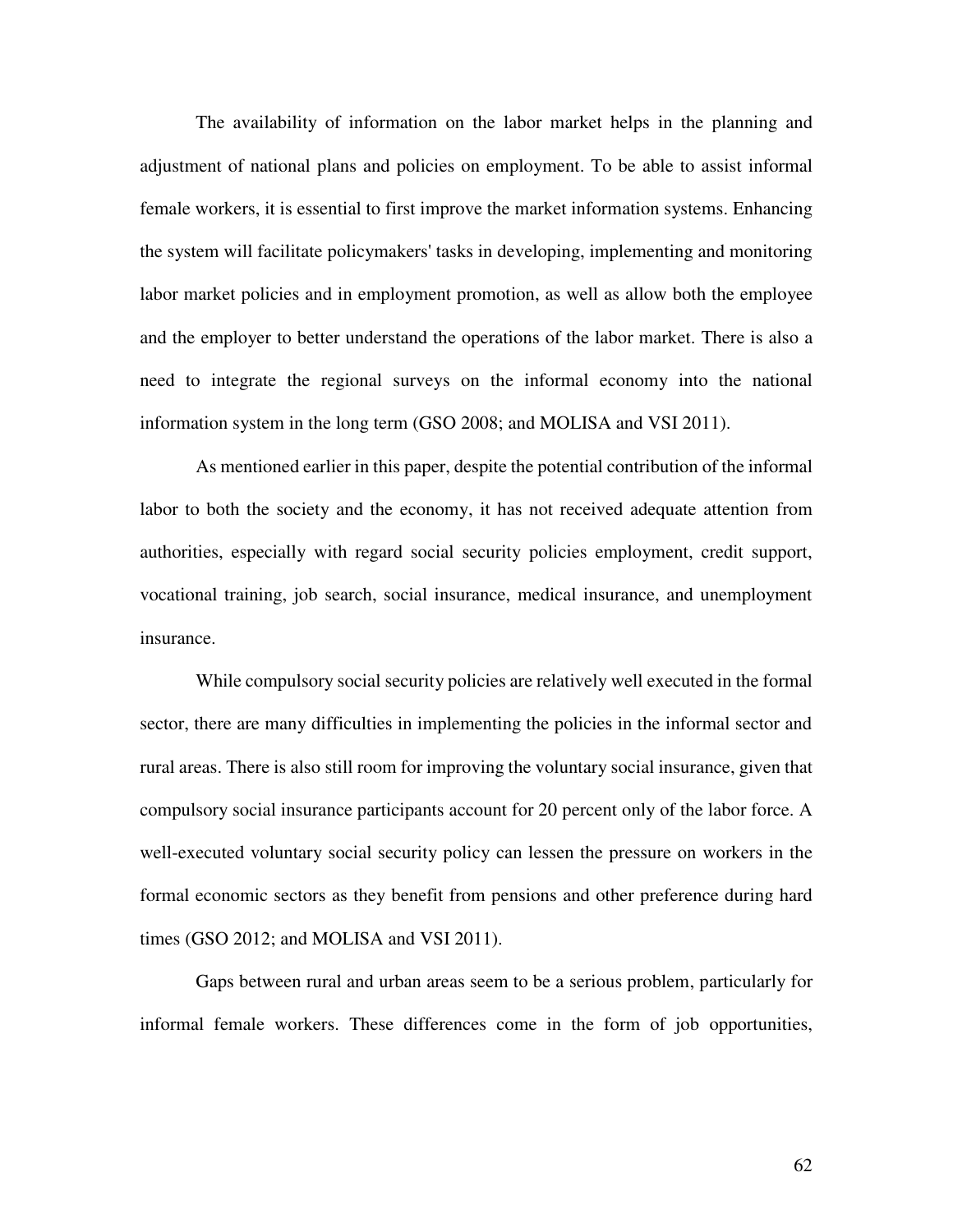infrastructure development (roads, irrigation, telecommunication), access to public services such as education and health, and quality of life.

Finally, there is the gender equity as another concern in the informal sector. An earnings gap exists between male and female labor in informal economic activities. All kinds of discrimination that account for most of the income differentials should be subjected to further research and addressed properly by the government.

#### *6.2.2 Insurance Policy*

Laborers in the informal sector can be described as those who do not work in economic entities with legal/business status, but in households (especially in rural areas), have high dispersion, move frequently and with low awareness and unclear accounting of income. It is this group that should be given direct access to the voluntary social security. To reach a wider number of informal laborers, the government should facilitate their membership into the voluntary social insurance through these steps:

1) Completely manage the voluntary social insurance members: Use the unified social insurance numbering system in Vietnam, where members will have their own identification numbers. In the near future, the use of electronic cards will make the process more flexible and easier in case of employee movements. The government may tap unions (farmers' unions, women unions, youth unions, etc.) to assist members. Meanwhile, commercial insurance entities, which are experienced in creating a marketing network, usually approach each household to assess potential members' situations and ability to pay. Once interested workers enter into a contract with the social insurance agencies (similar to the process with life insurance), the government, on its part, should monitor, consult with and supervise these commercial insurance companies.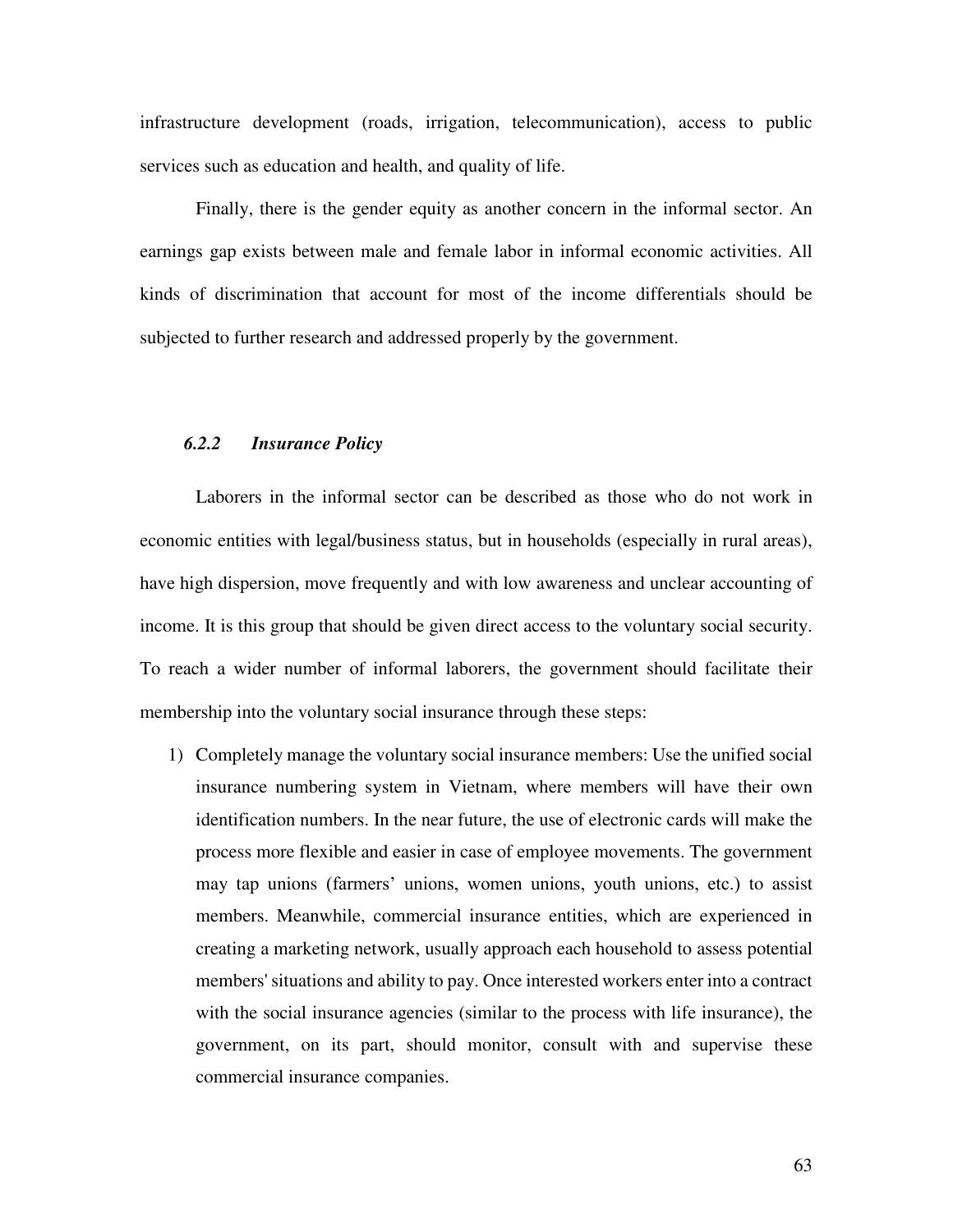2) Integrate the voluntary social insurance program with other target programs (e.g., job creation program, poverty reduction program, economic-social development program). The most ideal scenario where it would be easiest to convince female workers in the informal sector to participate in a social insurance is when they finally get a high-value and high-income job, as this means that they would have the extra funds to pay for the voluntary social insurance contributions. Therefore, strategies geared toward expanding the social insurance coverage must be associated with economic development strategies, employment strategies, and poverty alleviation.

To encourage the poor to participate in a voluntary social insurance, there ought to be support mechanisms geared toward the said group. The government can assist by allowing the poor sector a percentage of the contribution or lending to the poor at preferential interest rates. This lending program may be tied with target programs on poverty reduction so as to get the poor to participate in the voluntary social insurance after overcoming poverty. The social security fund needs to be established at the village level and sourced from the state's budget, people's contributions, and international support.

- 3) Intensify the awareness campaign to get the informal sector workers to understand, trust and become a member of the voluntary social insurance.
- 4) The government needs to reduce the required minimum number of membership years in social insurance and still allow members to cover the remaining required contributions if they have not yet reached the minimum tenure. For instance, in China, one can avail of pension payouts if one has been a member for at least 15 years but is also allowed to fast-track the payment of contributions if he/she has not yet reached the minimum number of membership years. Along with this, policymakers may want to also consider reducing the length of time and, subsequently, the amount that members can get.

#### *6.2.3 Policy of Social Protection*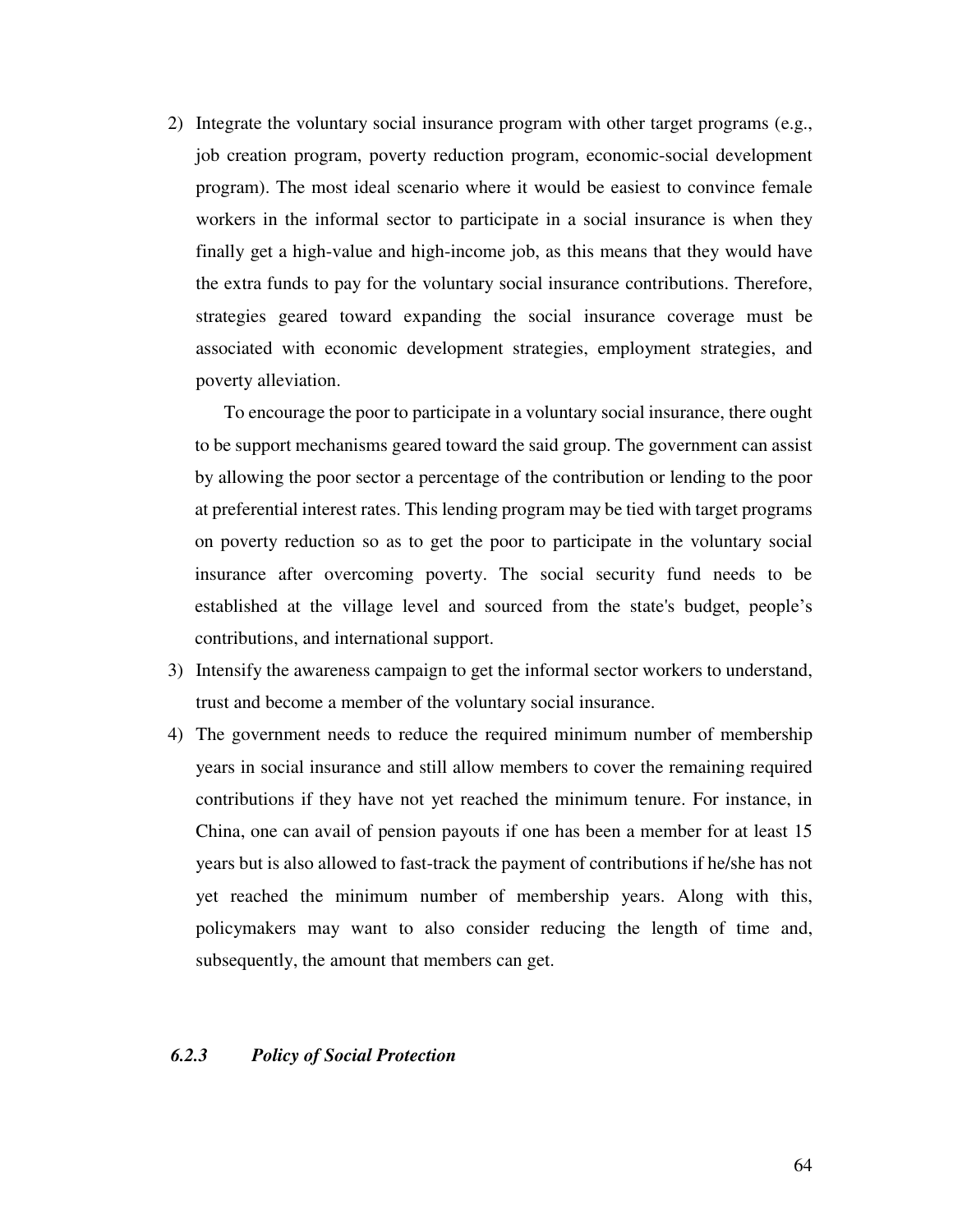Workers in the informal sector face several risks but have very little protection. Specifically, there are no laws that regulate the working environment of female laborers. Neither is this group protected by regulations on health and safety. They have no overtime wages, mandated minimum wages, vacation and day off, medical insurance, nor unemployment and childbirth insurance. Their children do not have health insurance or get adequate healthcare. Members have no access to housing loans or educational grants.

Because of their low income, women workers in the informal sector are often unable to pay for their children's tuition fees and family's health needs. They are therefore unprepared for shocks or emergencies. Not only do they lack social security and access to social benefits; they also have difficulties in accessing infrastructure and social public services, financing, physical assets, and land. They have a limited voice in planning policies, even if these policies directly affect them specifically.

Because female laborers in the informal sector often deal with many house chores, they do not have time to study and improve their knowledge. Thus, their income is usually lower than that of men handling the same tasks, whether in the formal or informal sector. They also often face a greater risk of falling ill than male workers but the same low and unstable income render them unable to pay for insurance premiums on a regular basis.

Not surprisingly, because of the high cost of formal child services, children of women in the informal sector are cared for by relatives or friends. Otherwise, the children are brought to work, exposing them to the same dangers in the workplace as their mothers (GSO 2011; MOLISA and VSI 2011).

In all these issues, education plays an important role in protecting women laborers from accidents and illnesses. First, in the workplace, women should be trained to handle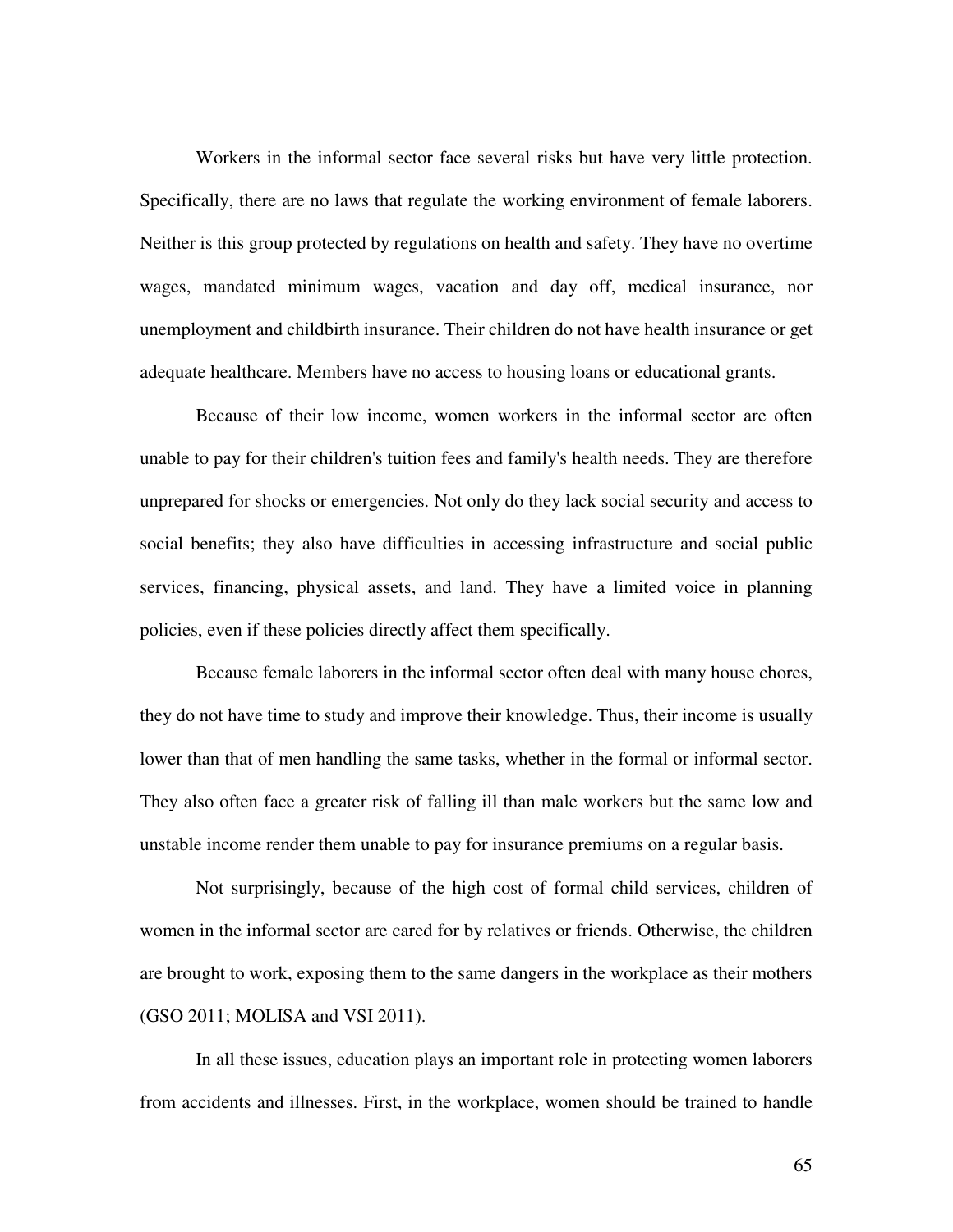machineries and hazardous materials safely. Second, because education can help alleviate poverty, the government should spend more on education at all levels by building new schools and sending more teachers and teaching equipment to those areas with many poor households. This also requires raising the quality of teaching and learning. Third, upgrading skills through trainings (vocational training, in particular) gives informal female workers a chance at better pay and more stable jobs. Thus, as quality of training is the key, the government should pay attention to training centers, including restructuring the training system and providing subsidies. Raising the quality of training can also emanate from collaboration with universities and international training institutions (GSO 2008; and MOLISA and VSI 2011).

# **7 CONCLUSION**

This research attempts to give an overall picture of the employment, earnings, and social protection policy for female workers in the Vietnam's informal sector for the period of 2004-2012.

Results of the quantitative assessments show that female workers in the informal sector often have low income, thus are unable to pay for their children's tuition fees and family's health services. They not only lack social security and access to social benefits but also have difficulties accessing infrastructure and social public services, financing, physical assets, and land.

Female laborers in the informal sector are often unpaid for the many house chores they do, and have very little time left to improve their knowledge. They are usually paid lower than men in the same line of work in both formal and informal sectors. Female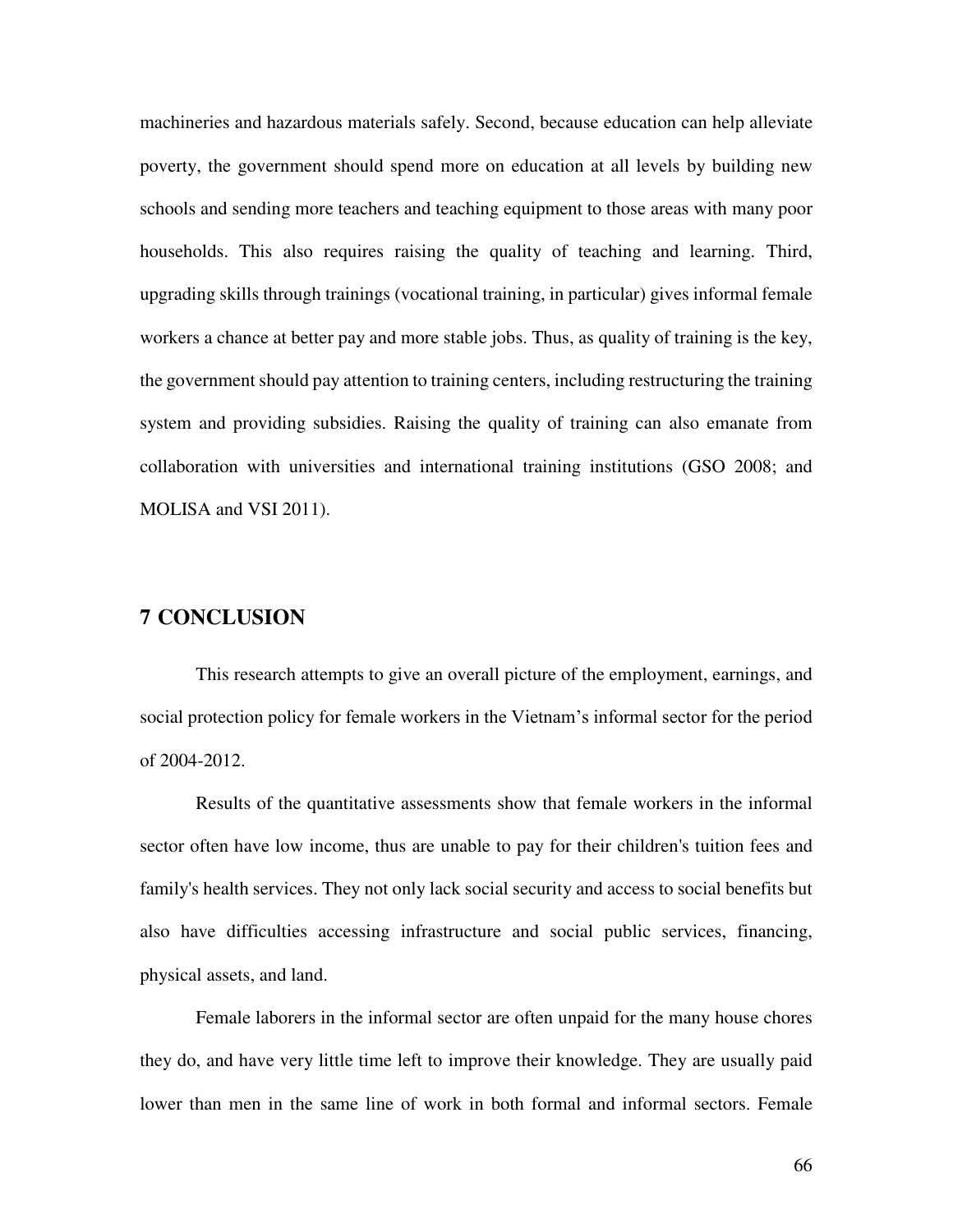immigrants, in particular, often find themselves in jobs in the informal sector that do not have social protection, thus exposing them to risks. Worse, they hardly receive social allowance.

Gender inequality exists in Vietnam's labor market in general and informal labor sector in particular. There is a significant income gap between female and male in Vietnam's labor market. Female workers in urban areas also have higher earnings than these in rural areas. Those who work in the labor-intensive sector tend to have lower earnings than those in other sectors. Marital status and immigration significantly impact on the earnings of informal female labor.

Findings on self-employed workers are similar as those of wage earners, except in the skills factor. The effect of female labor's skills is found to be insignificant because the questionnaire used in this study sometimes did not include the self-employed workers' important skills.

Because the cost of formal childcare services is high, female workers in the informal sector often leave their children in the care of family members or neighbors. They also bring their children to work, as there is no kindergarten class offered in the informal sector.

Female employees in the informal sector are at greater risk of falling ill than informal and formal sector's male workers. They often take on jobs in environments with poor lighting and ventilation, and unsafe facilities.

Only a few have health insurance because their income is too low to enable them to pay insurance premiums regularly. Some are too poor that they cannot afford a health insurance.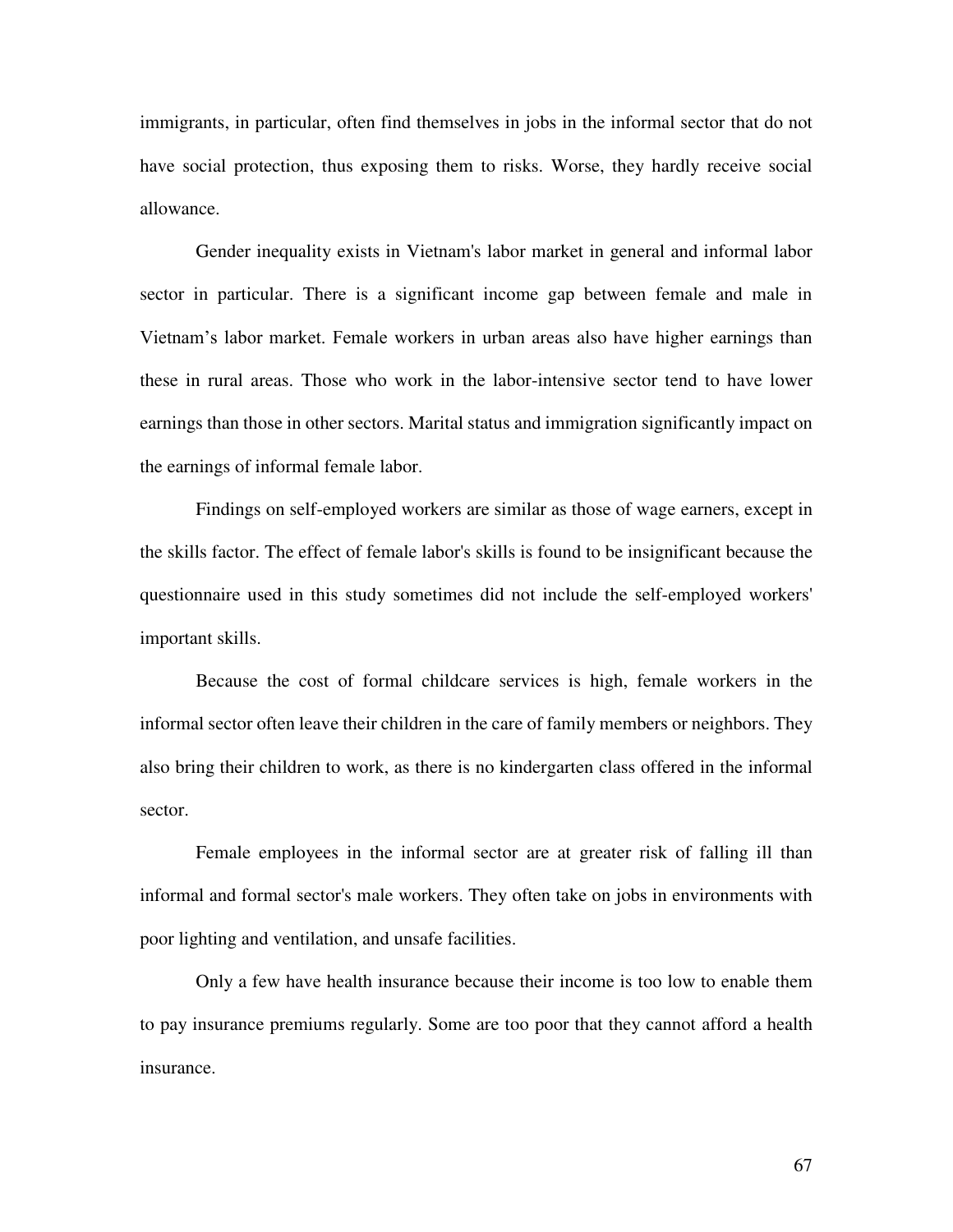As this study has some limitations in its analysis, further research is needed. The lack of available data on individuals in the informal sector constraints this paper from further analyzing the real characteristics of and factors affecting female workers in the informal sector. The VHLSS has its shortcomings as it is not a survey specifically focused on the informal sector and female workers. There is thus a need to conduct an individuallevel survey on all economic activities of female workers in the informal sector.

In sum, the analysis here has shown that the informal sector plays an important role for female labor in Vietnam's dual economy where the informal and formal sectors coexist. The informal sector should be considered as the natural development of the economy rather than consisting of companies that are mandated to register. To grow the sector, there is a need to simplify the registration procedures, avoid discriminating between businesses and imposing high taxes.

It is important to institutionalize the laws on Social Insurance, Unemployment Insurance, and Gender Equality, to create policy and legal frameworks, and to promote gender equality in labor.

Policies to help female workers cope with unemployment should cover femalespecific labor market regulations, social welfare, social insurance, and health insurance. Other policies should also gear toward providing financial support to families with women and pregnant mothers; improving female workers' competitiveness through vocational trainings and human resource development; and enhancing this target group's safety and health standards.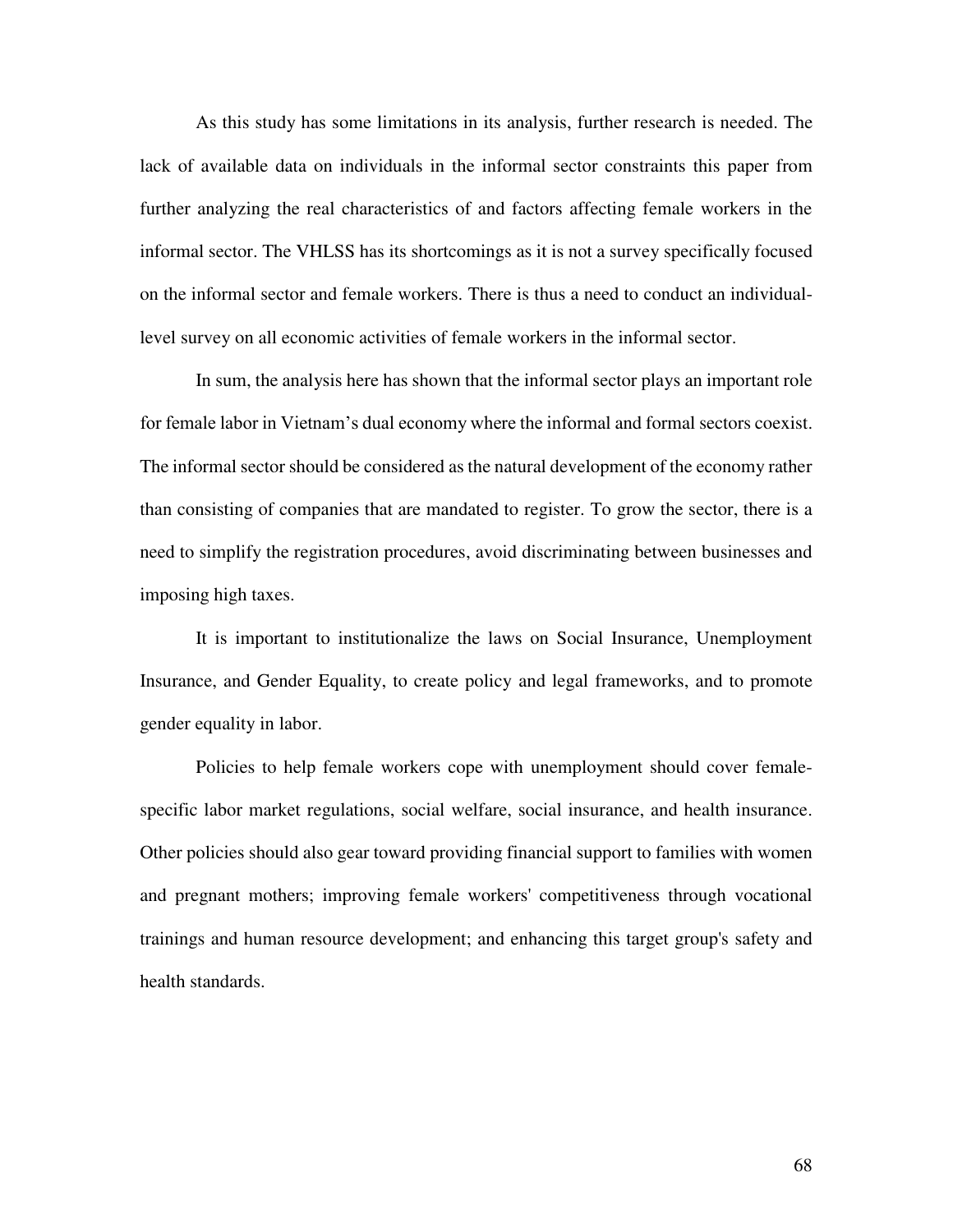#### **References**

- Anderson, J. H. 1998. The size, origins, and character of Mongolia's informal sector during the transition. World Bank Working Paper 1916.
- Adger, W. N., P. M. Kelly, A. Winkels, Q.H. Luong, and C. Locke. 2002. Migration, remittances, livelihood trajectories, and social resilience. *Royal Swedish Academy of Sciences*, Ambio 3 (4).
- Agion P., E. Caroli, and C. Garcia-Pealosa. 1999. Inequality and economic growth: The perspective of the new growth theories. *Journal of Economic Literature* 37:1615– 1660.
- Aihie, O. 2009. The oxymoron of informal sector: A framework for conceptualizing informal sector as enabler of economic development in developing countries*. International Journal of Business and Economics* 9 (1):118-132.
- Alesina, A. and D. Rodrik. 1994. Distributive politics and economic growth. *Quarterly Journal of Economi*cs 109.
- Alesina, A. and R. Perotti. 1996. Income distribution, political instability and investment. *European Economic Review* 40(6).
- Amaral, P. S. and Quintin, E. 2006*.* "*A competitive model of the informal sector*," Journal of Monetary Economics, Elsevier, vol. 53 (7), p. 1541-1553.
- Amin, A. T. M. N. 2002. The informal sector in Asia from the decent work perspective. Working Paper on the Informal Economy, Employment Sector. International Labor Office, Geneva.
- Barrientos, S. 1997. The hidden ingredient: Female labor in Chilean fruit exports. *Bulletin of Latin American Research* 16 (1):71-81.
- Baumol, W. J. 2007. On income distribution and growth. *Journal of Policy Modeling* (29):545-548.
- Benabou, R. 1996. Inequality and growth. In B. Bernanke and J. Rotemberg (Eds.), NBER Macro-Annual 1996. Cambridge: MIT Press.
- Bernabe, S. 2002*.* Informal employment in countries in transition: A conceptual framework. Centre for Analysis of Social Exclusion, London School of Economics, CASE Paper No. 56.
- Bernabe, S. and G. Krstic. 2005. Labor productivity and access to market matters for propoor growth, the 1990s in Burkina Faso and Vietnam. Operationalising Pro-Poor Growth study. World Bank: Washington D.C.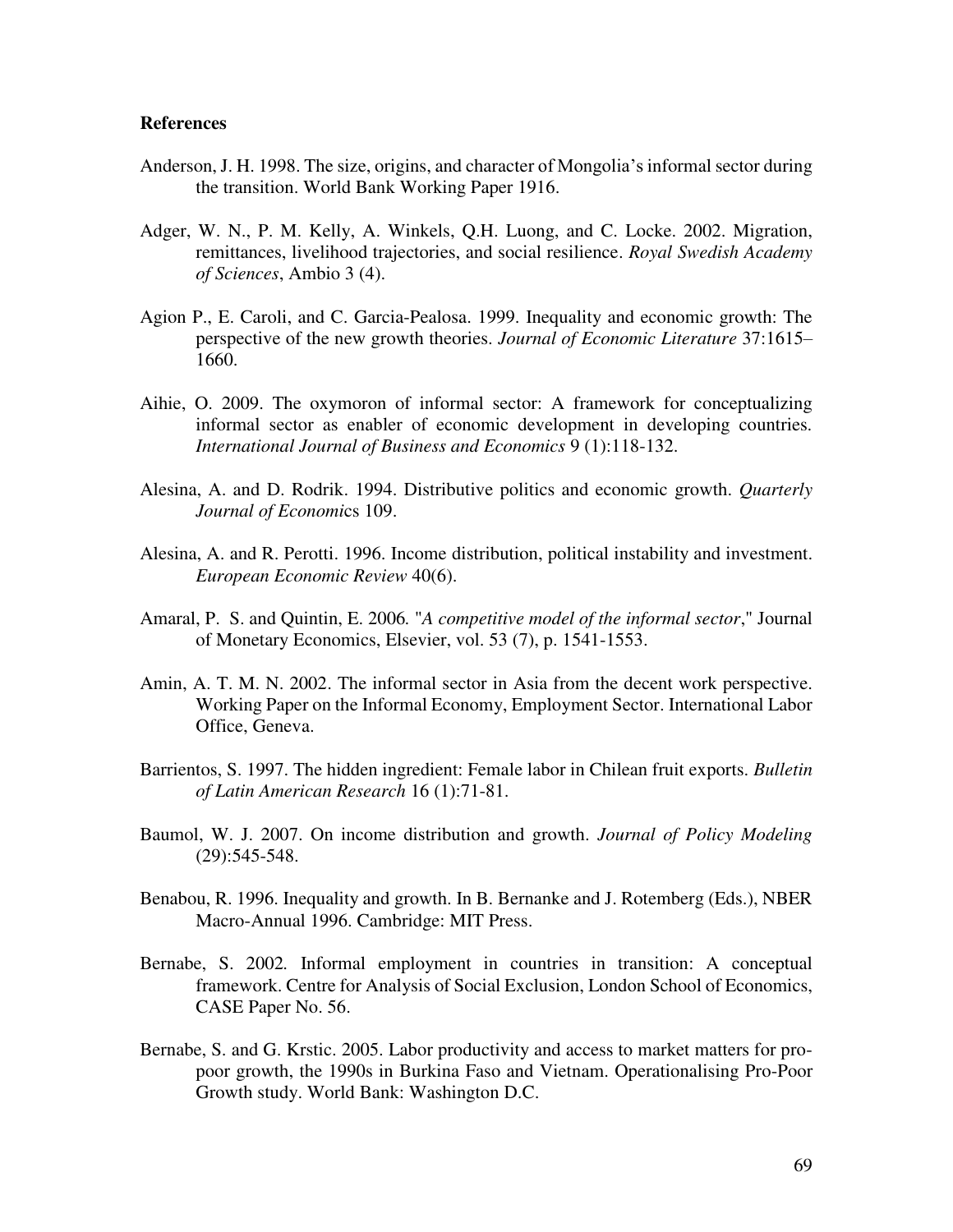- Bernabe, S. and M. Stampini. 2009. Labor mobility during transition: Evidence from Georgia. *Economics of Transition* 17 (2):377-409.
- Blunch, N. H., S. Canagarajah and D. Raju. 2001. The informal sector revisited: A synthesis across space and time. Social Protection Discussion Paper Series.
- Bourguignon, F. 2005. Poverty-growth-inequality triangle: with some reflections on Egypt. *Distinguished Lecture Series* No. 22. Cairo, Egypt Economic Studies.
- Central Institute for Economic Management [CIEM]. 1997. "*Vietnam's economy in 1996 – a policy analysis*", mimeo, Central Institute of Economic Management, Hanoi, January.
- Chen, M.A., J. Vanek, F. Lund, J. Heintz with R. Jhabvala and C. Bonner .2005. *Progress of the World's Women 2005: Women, Work, and Poverty*. United Nations Development Fund for Women (UNIFEM), New York
- Cling, J.P., M. Razafindrakoto, and F. Roubaud. 2010. Assessing the potential impact of the global crisis on the labor market and the informal sector in Vietnam. *Journal of Economics & Development* 38:16-25.
- Datt, G. and M. Ravallion. 1992. Growth and redistribution components of changes in poverty measure: A decomposition with application to Brazil and India in the 1980s. *Journal of Development Economics* 38(2):275-295.
- Dimova, R., I. N. Gang, and J. Landon-Lane. 2005. The informal sector during crisis and transition. Working Papers RP2005/18, World Institute for Development Economic Research (UNU-WIDER).
- Dinh, D. D. 1997. Social equity in the process of industrialization in East and Southeast Asia (in Vietnamese)*. World Economic Problem Review*.
- Dollar, D. and A. Kraay. 2000. Trade, growth and poverty. *Finance and Development*.
- Dollar, D. and A. Kraay. 2000. Growth is good for the poor. World Bank.
- Evans, M. 2004. Embedding market reform through statecraft The case of equitization in Vietnam. In 2004 PSA Conference, Political Studies Association. Available: http://www.psa.ac.uk/cps/2004/evansm.pdf.
- Geetika, A. Gupta and T. Singh, 2011. *Women working in informal sector in India: A saga of lopsided utilization of human capital*. International Conference on Economics and Finance Research.
- General Statistics Office [GSO]. 2006. Non-farm individual/household business establishments, 2002-2005: Results of surveys. Hanoi: National Publishing House.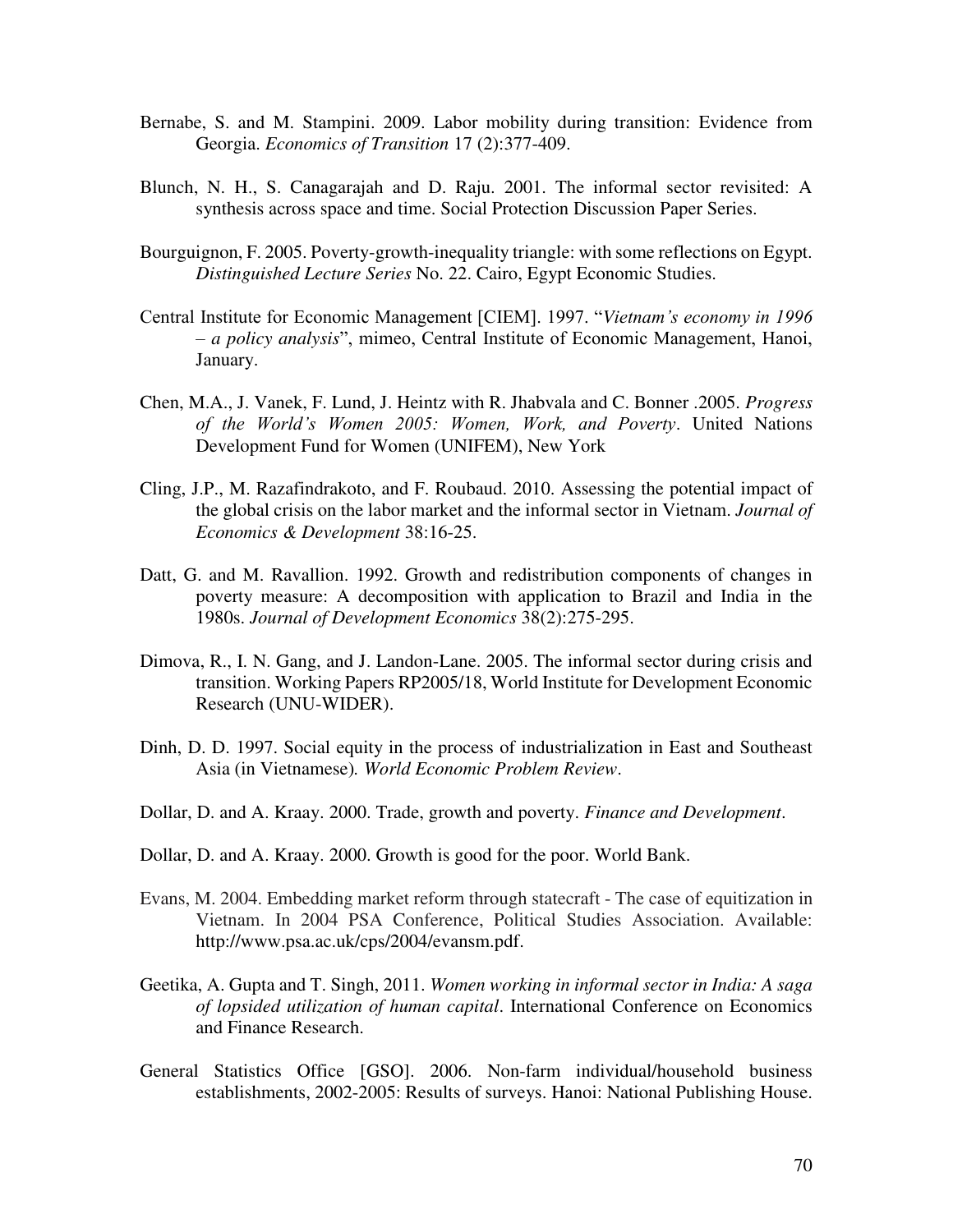- GSO. 2007. Report on labor force and employment survey in Vietnam 2007. Hanoi.
- GSO. 2008. Non-farm individual business establishments 2007: Results of surveys. Hanoi: National Publishing House.
- GSO. 2010. Report on labor force and employment survey in Vietnam 2007, Hanoi.
- GSO. 2011. Statistical Yearbook of Vietnam 2010. Hanoi, National Statistical Publishing House.
- GSO. 2012. Report on labor force survey in Vietnam 2011, Hanoi.
- GSO. various years. Statistical yearbook of Vietnam from 2007 to 2012. National Publishing House, Hanoi.
- Gorana, K. and P. Sanfey. 2011. Earnings inequality and informal sector. *Economics of Transition* 19 (1):179-199.
- Hang. T. T. T. n.d. *Thựctrạnglaođộng phi chínhthức ở ThànhphốHồChí Minh: Xu hướngvànhữngđềxuấtđểquảnlý* [The reality of informal workers in Ho Chi Minh City: Trends and recommendations to management].
- Hart, K. 1973. Informal Income Opportunities and Urban Employment in Ghana. *Journal of Modern African Studies* 2 (1):61-89.
- Heintz, J. and J. Vanek. 2007. *Employment, the informal sector and poverty: Data and analytical challenges.* Cambridge: China-India Labor Market Research Design Conference.
- Hung, P. T. 2006. Trade liberalization and rural non-farm employment in Vietnam. Working paper 35. University of Sussex.
- Hussmanns, R. 2004. Measuring the informal economy: from employment in the informal sector to informal employment. Working Paper No. 53, Policy Integration Department, Bureau of Statistics, International Labor Organization, Geneva.
- International Labor Organization [ILO]. n.d. Report of the Conference: 17<sup>th</sup> International Conference of Labour Statisticians. Retrieved from <http://www.ilo.org/public/english/standards/relm/gb/docs/gb289/pdf/icls-17.pdf>
- ILO. 2000. *World Labor Report 2000: Income security and social protection in a changing world*. Geneva, November
- ILO. 2002. *Decent work and the informal economic*. Paper presented at the International Labor Conference, Geneva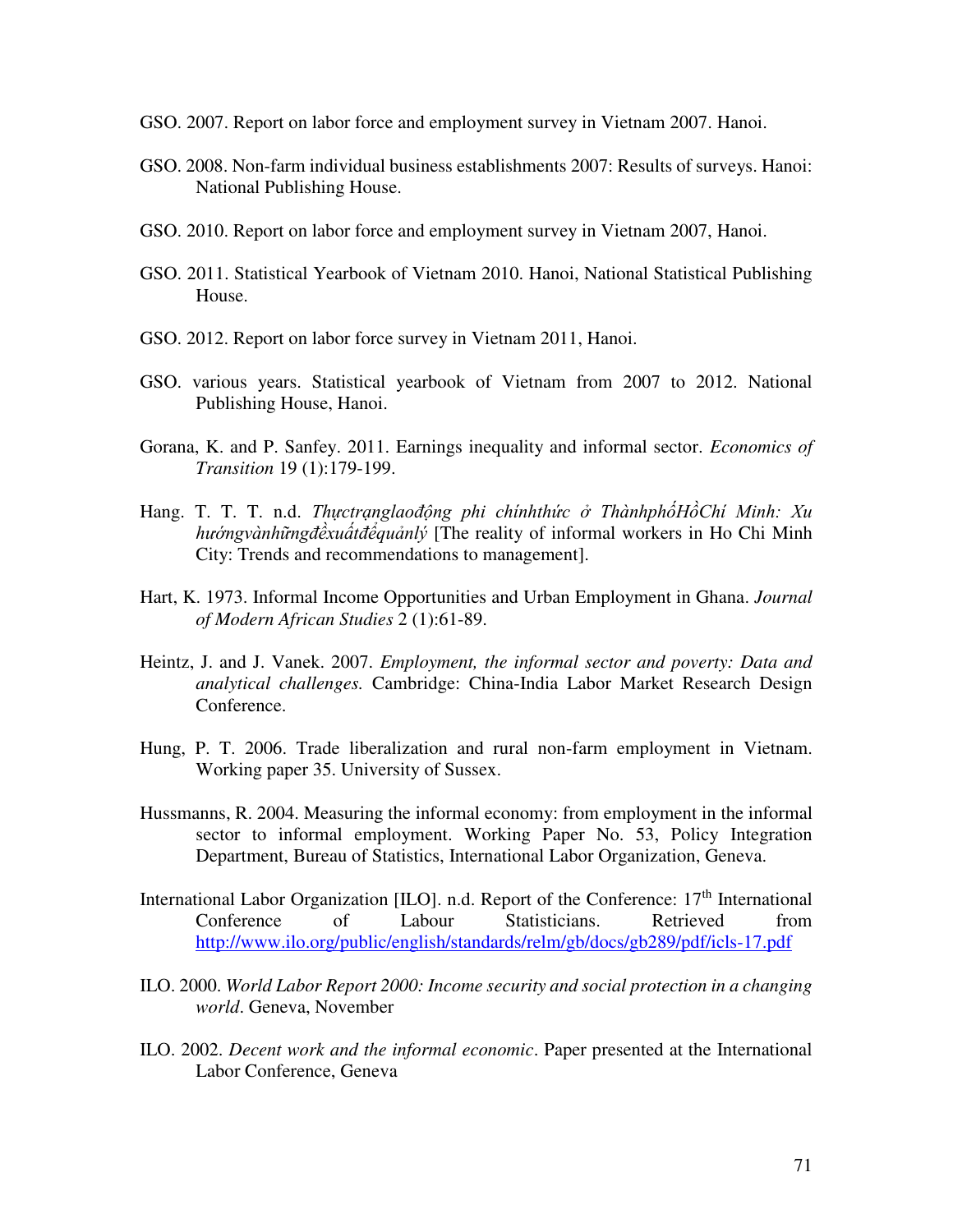- ILO. 2003. *Equality, labor and social protection for women and men in the formal and informal economy in Vietnam: Issues for advocacy and policy development*. Hanoi: Labor and Social Affairs Publishing House.
- Johnson, S., J. McMillan and C. Woodruff. 1999. Why do firms hide? Bribes and unofficial activity after communism. Discussion Paper No. 2105. London: Center for Economic Policy Research.
- Jonasson, E. 2009. Earnings differentials in the rural labor market: Does non-agricultural employment pay better? Working Paper No. 2008:7, Lund University, Department of Economics. Available at [http://econpapers.repec.org/RePEc:hhs:lunewp:2008\\_007.](http://econpapers.repec.org/RePEc:hhs:lunewp:2008_007)
- Kakwani, N. and E. Pernia. 2000. What is pro-poor growth? *Asian Development Review* 18 (1):1-16.
- Kakwani, N. and H. Son. 2006. Pro-poor growth: the Asian experience. WIDER Research Paper 2006-56. WIDER, Helsinki.
- Kaufmann, D. and A. Kaliberda. 1996. Integrating the unofficial economy into the dynamics of post-socialist economies: A framework of analysis and evidence. Mimeo. World Bank.
- Kuznetss, S. 1955. Economic growth and income inequality. *American Economic Review*45:1–28.
- Le, D. B. 2010. Moving from Necessity-driven Entrepreneurial Activity to Development of High Performance SMEs in Vietnam. *Tech Monitor*, Jul-Aug 2010.
- Le, D. D. and M. T. Nguyen. 1997. *The informal sector: International experiences and Vietnam in the economic transition period.* Hanoi: National Political Publishing House.
- Le, X. B., C. L. Cu, T. K. D. Nguyen, and V. T. Nguyen. 2001. The labor market in Vietnam: Growth, poverty reduction and adjustment to crisis. In *The Labor Market in Transition Economies in Southeast Asia and Thailand*. Development Analysis Network, International Development Research Centre of Canada, Phnom Penh.
- Le, X. B., C. L. Cu, K. D. Nguyen, and V. T. Nguyen. 2003. Off-farm and non-farm employment in Vietnam in *Off-farm and Non-farm Employment in South-east Asian Traditional Economies and Thailand.* Development Analysis Network.
- Le, V. T. 2001. *Migration et Urbanisation au Vietnam: Changement depuis la Politique du Renouveau* [Migration and Urbanisation in Vietnam: Change from the Renewal Policy]. Communication at the 24th IUSSP General Population Conference, Salvador, Brazil, 19-21 August.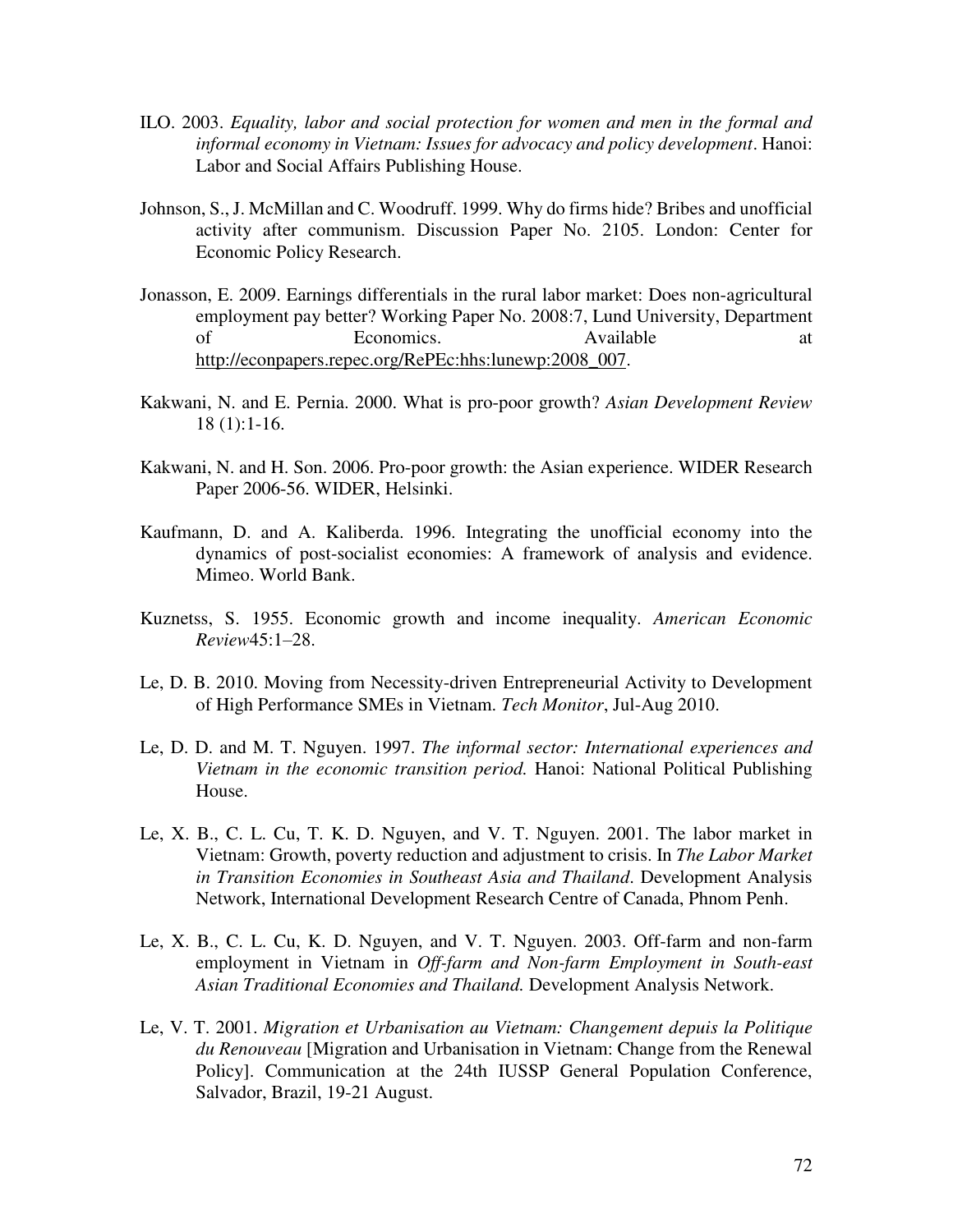- Lewis, W. A. 1954. "*Economic development with unlimited supplies of labor*". Manchester School, 28 (2), p.139- 191
- Lin, B. Q. 2003. Economic growth, income inequality and poverty reduction in People's Republic of China. *Asian Development Review*20 (2):105-124.
- Linh, N. T. 2008. *Law on gender equality and the responsibility of government organizations* (in Vietnamese). Civil Law Network.
- Maloney, W. F. 2004. Informality revisited. *World Development* 32 (7):1159-1178.
- Mohammad, A. 2009. Labor productivity in the informal sector: necessity vs. opportunity firms.
- Mohd, U. K. and D. Jayasooria. 2001. Informal economy, micro-finance and nongovernmental organizations in Malaysia. *Humanomics*. 17(1/2):134-140.
- Ministry of Labour Invalids and Social Affairs [MOLISA] and Vietnam Social Insurance [VSI]. 2011. Report on the survey of prospects for voluntary social insurance participation in the Vietnam's informal sector.
- Ogunrinola, I. O. 2011. Informal self-employment and poverty alleviation: Empirical Evidence from Motorcycle Taxi Riders in Nigeria. *Internal Journal of Economics and Finance* 3 (2):176-185.
- Oostendorp, R. H., T. Q. Trung, and N. T. Tung. 2009. The changing role of non-farm household enterprises in Vietnam. *World Development* 37(3):632-644.
- Qin, D., M. A. Cagas, G. Ducanes, X. H. He, R. Liu and S. G. Liu. (2009). Effects of income inequality on China's economic growth. *Journal of Policy Modeling*, 31, 69–86.
- Quintin, E. and J. L. Saving*.* 2008*.* Inequality and growth: challenges to the old orthodoxy. *Economic Letter* 3 (1). Federal Reserve Bank of Dallas.
- Raffalovich, L. E. 2000. Does economic inequality promote economic growth? A crossnational time-series analysis. Unpublished paper. Department of Sociology University at Albany SUNY.
- Ray, B. 1978. Introduction The urban informal sector: Why is it worth discussing. *World Development* 6 (9/10):1033-1039.
- Razafindrakoto, M., F. Roubaud, and V. D. Le. 2008. Measuring the informal sector in Vietnam: Situation and prospects. *Statistical Scientific Information* 1-2:15-29. (Special Issue on Informal Sector).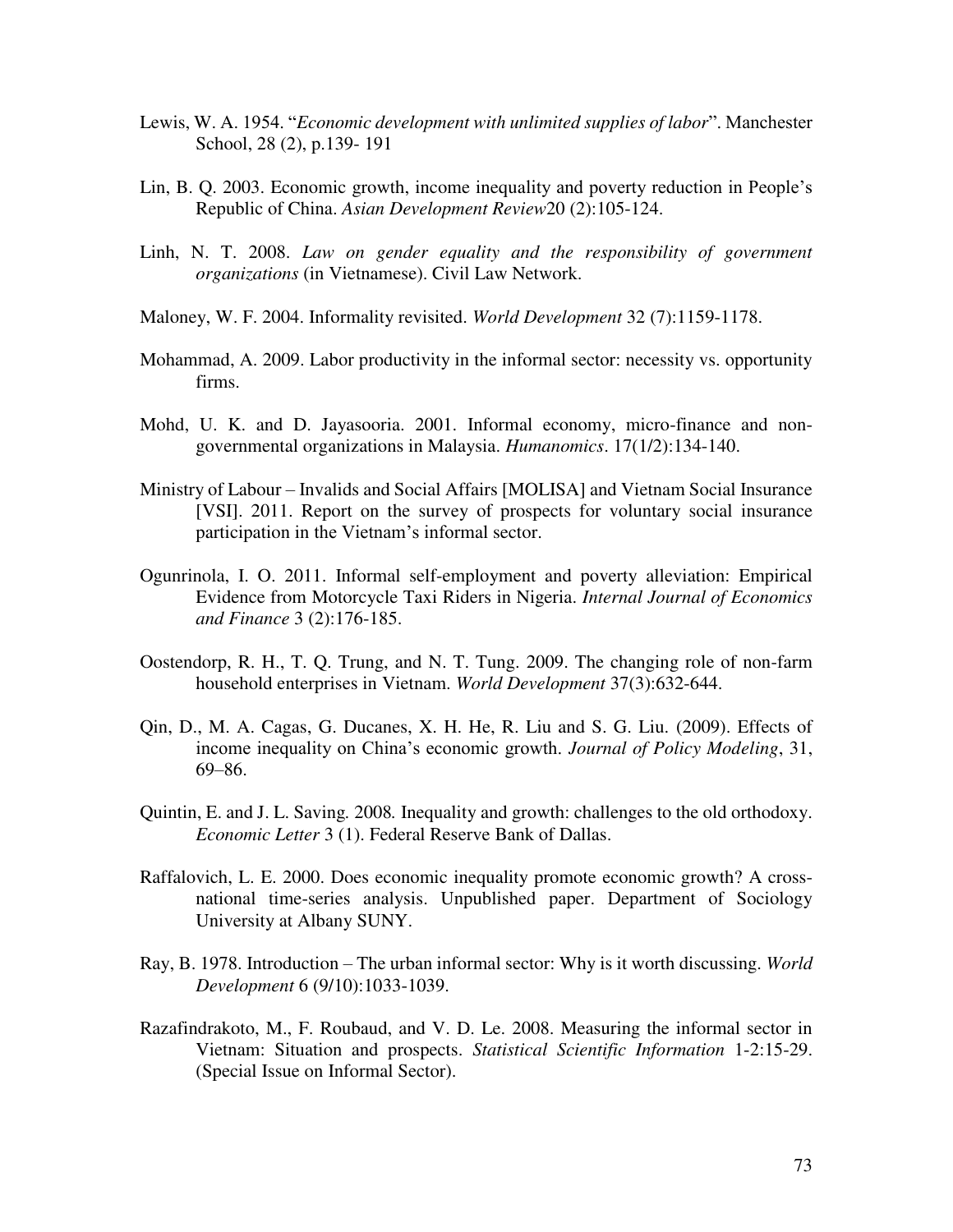Riedel, J. 1995.The transition to market economy in Vietnam. *HKCER Letters* 35.

- Rodrik, D. 2005. Rethinking growth strategies. WIDER Perspectives on Global Development. Basingstoke: Palgrave-Macmillan in association with UNI-WIDER Sida. 2004.
- Ronnas, P. 1992. Employment generation through private entrepreneurship in Vietnam. Sweden Styrelsen for International Lutveckling, Asian Regional Team for Employment Promotion, International Labor Organization
- Ronnas, P., and B. Ramamurthy (eds). 2001. Entrepreneurship in Vietnam: Transformation and dynamics. Singapore: NIAS Publishing.
- Roubaud F. 1994. *L'economieinformelle au Mexique: de la sphere domestique a la dynamique macro-economique* [From domestic sphere to the macro-economic dynamics). Paris: Karthala/Orstom
- Roubaud F. 1997. *La mesure statistique du secteur informel en Afrique: les strategies de collecte des donnees* [The statistical measurement of the informal sector in Africa: the data collection strategies], *Actes du Seminaire, Le Secteur Informel et la Politique economique en Afrique Sub-saharienne, Afristat, tome 1, serie methode n°1*, [Proceedings of the Seminar, The Informal Sector and Sub-Saharan Africa Economic Policy, Afristat, Volume 1, Series # 1 method] Bamako, Mali, 81-96.
- Sourushe, Z. 1999. Income inequality among female heads of households: Racial inequality reconsidered. *Economica* 66(261):119-133.
- Suharto, E. 2002. Human development and the urban informal sector in Bandung, Indonesia: The poverty issue. *New Zealand Journal of Asian Studies*. Volume 4 (2): 115-133
- Thanh, T. T. and P. Castel. 2009. Compulsory social security participation: Revealed preferences. Poverty assessment, social protection chapter, background paper 3, Vietnam Academy of Social Sciences, Center for Analysis and Forecasting, Hanoi.
- Trang, N. and Tu, P. M. 2006. Simplifying business registration at the provincial level in Vietnam: A bottom up approach to policy reform. Hanoi: IFC.
- Vu, T. G., and T. T. Tran. 1999. Women labor in the informal sector in Hanoi Real situation and choices. National Economics University, Hanoi, Vietnam.
- Wan, G. and Zhu, Y. 2006. Township and village enterprises and employment generation in China. In *Informal Labor Markets and Development* by Basudeb, G. K., and K. Ravis (Eds). Studies in Development Economics and Policy, United Nation University, UNU-WIDER.